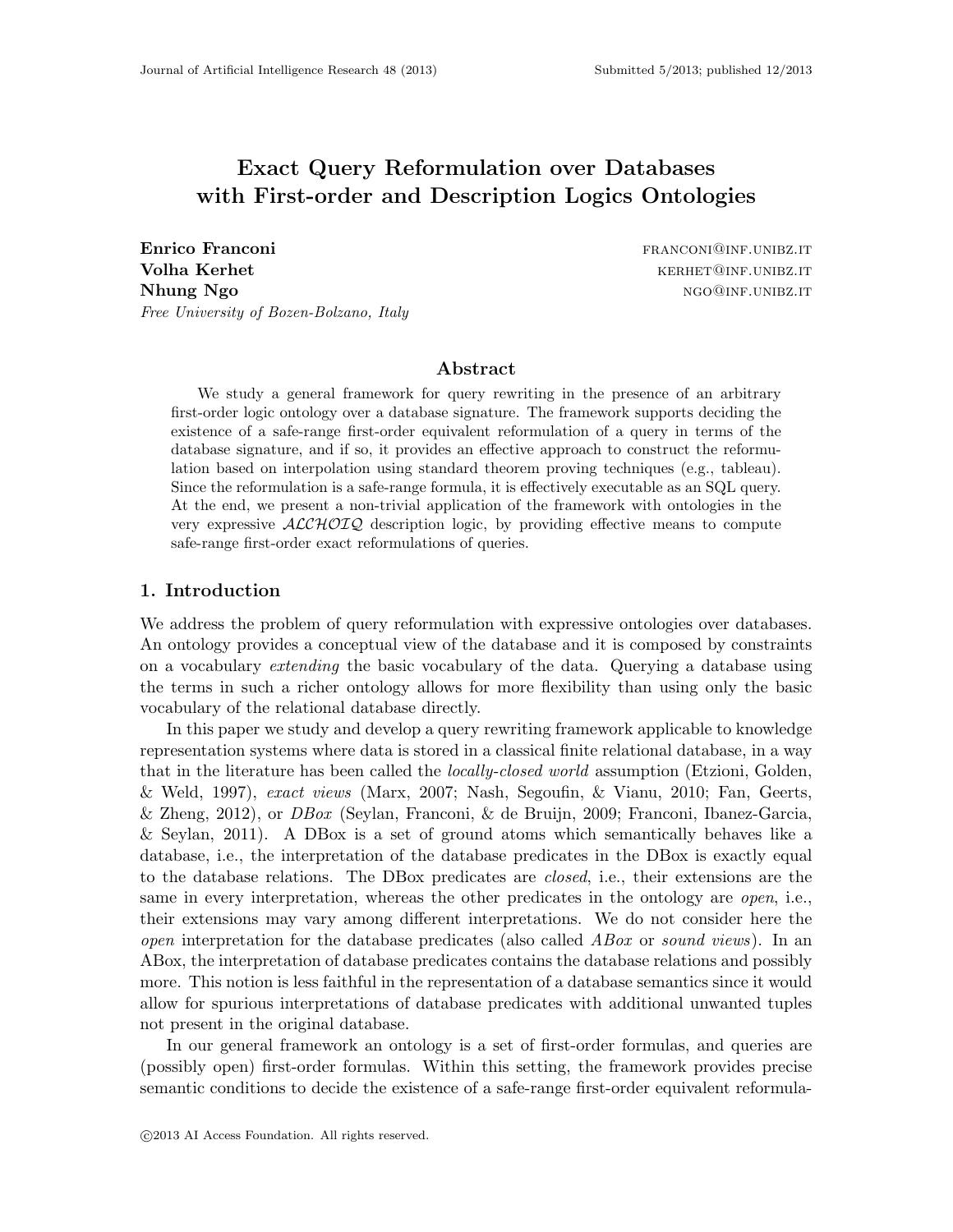tion of a query in terms of the database signature. It also provides an effective approach to construct the reformulation with sufficient conditions. We are interested in safe-range reformulations of queries because their range-restricted syntax is needed to reduce the original query answering problem to a relational algebra evaluation (e.g., via  $SQL$ ) over the original database (Abiteboul, Hull, & Vianu, 1995). Our framework points out several conditions on the ontologies and the queries to guarantee the existence of a safe-range reformulation. We show that these conditions are feasible in practice and we also provide an efficient method to ensure their validation. Standard theorem proving techniques can be used to compute the reformulation.

In order to be complete, our framework is applicable to ontologies and queries expressed in any fragment of first-order logic enjoying finitely controllable determinacy (Nash et al., 2010), a stronger property than the finite model property of the logic. If the employed logic does not enjoy finitely controllable determinacy our approach would become sound but incomplete, but still effectively implementable using standard theorem proving techniques. We have explored non-trivial applications where the framework is complete; in this paper, the application with  $ALCHOTQ$  ontologies and concept queries is discussed. We show how (i) to check whether the answers to a given query with an ontology are solely determined by the extension of the DBox predicates and, if so, (ii) to find an equivalent rewriting of the query in terms of the DBox predicates to allow the use of standard database technology for answering the query. This means we benefit from the low computational complexity in the size of the data for answering queries on relational databases. In addition, it is possible to reuse standard techniques of description logics reasoning to find rewritings, such as in the paper by Seylan et al. (2009).

The query reformulation problem has received strong interest in classical relational database research as well as modern knowledge representation studies. Differently from the mainstream research on query reformulation (Halevy, 2001), which is mostly based on perfect or maximally contained rewritings with sound views under relatively inexpressive constraints (see, e.g., the DL-Lite approach in Artale, Calvanese, Kontchakov, & Zakharyaschev, 2009), we focus here on exact rewritings with exact views, since it characterises precisely the query answering problem with ontologies and databases, in the case when the exact semantics of the database must be preserved. As an example, consider a ground negative query over a given standard relational database; by adding an ontology on top of it, its answer is not supposed to change—since the query uses only the signature of the database and additional constraints are not supposed to change the meaning of the query—whereas if the database were treated as an ABox (sound views) the answer may change in presence of an ontology. This may be important from the application perspective: a DBox preserves the behaviour of the legacy application queries over a relational database. Moreover, by focussing on exact reformulations of definable queries (as opposed to considering the certain answer semantics to arbitrary queries, such as in DL-Lite), we guarantee that answers to queries can be subsequently composed in an arbitrary way: this may be important to legacy database applications.

This work extends the works on exact rewritings with exact views by Marx (2007) and Nash et al. (2010) by focussing on *safe-range reformulations* and on the conditions ensuring their existence, and by considering general first-order ontologies extending the database signature, rather than just *local as view* constraints over the database predicates (Halevy,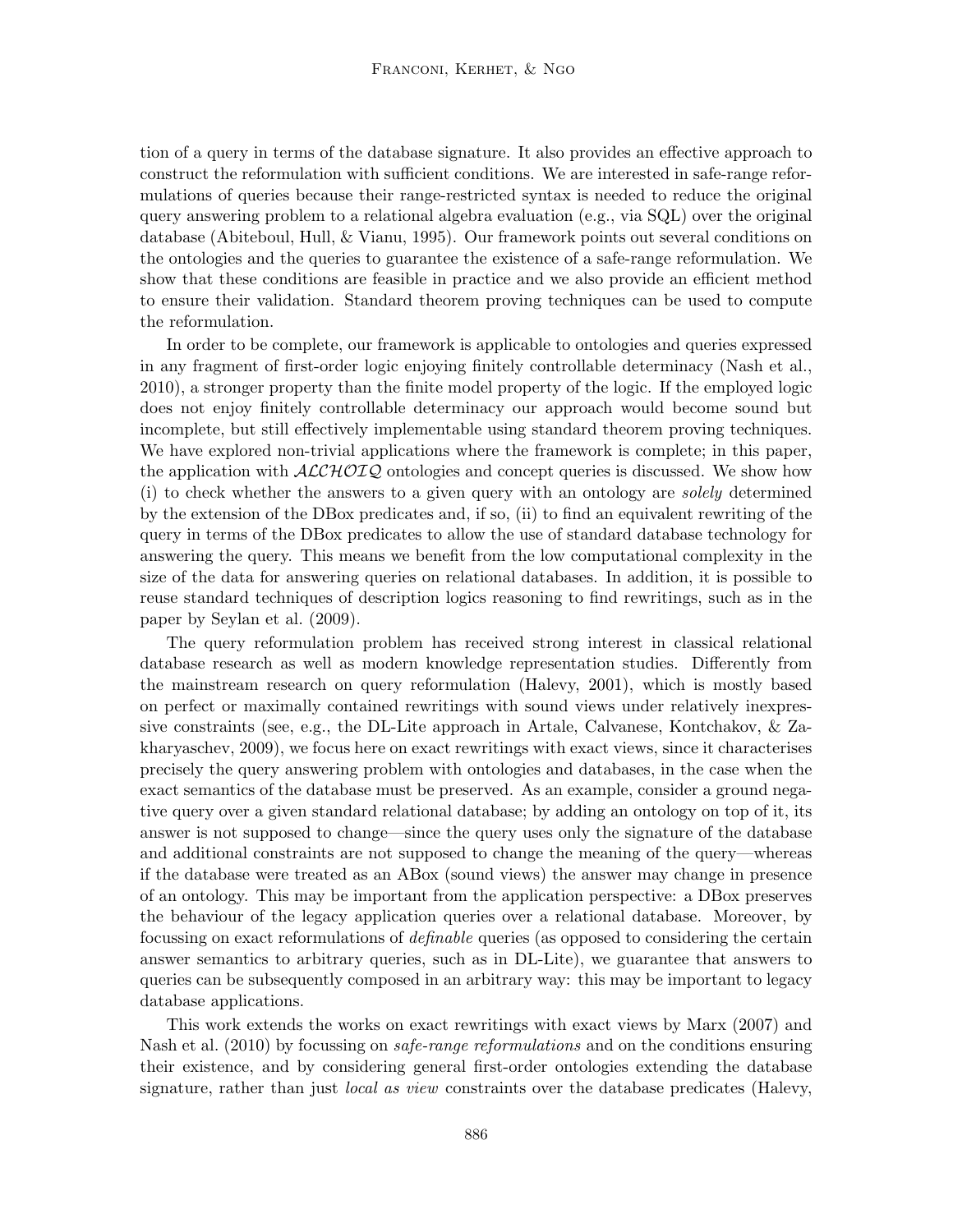2001). This paper extends the papers by Franconi, Kerhet, and Ngo (2012a, 2012b) by providing a precise semantic characterisation for the existence of an exact reformulation (Theorem 4) as opposed to just sufficient conditions, by considering the much more expressive description logic  $ALCHOTQ$ , and by providing all the proofs.

The paper is organised as follows: section 2 provides the necessary formal background and definitions; section 3 introduces the notion of a query determined by a database; section 4 introduces a characterisation of the query reformulation problem; in sections 5 and 6 the conditions allowing for an effective reformulation are analysed, and a sound and complete algorithm to compute the reformulation is introduced. Finally, we present the case of  $ALCHOTQ$  ontologies. All the proofs are presented in details in the Appendix.

### 2. Preliminaries

Let  $FOL(\mathbb{C}, \mathbb{P})$  be a classical function-free first-order language with equality over a signature  $\Sigma = (\mathbb{C}, \mathbb{P})$ , where  $\mathbb C$  is a finite set of constants and  $\mathbb P$  is a set of predicates with associated arities. In the rest of this paper we will refer to an arbitrary fragment of  $\mathcal{FOL}(\mathbb{C}, \mathbb{P})$ , which will be called  $\mathcal{L}$ .

We denote with  $\mathbb{P}_{\{\varphi_1,\dots,\varphi_n\}}$  the set of all predicates occurring in the formulas  $\varphi_1,\dots,\varphi_n$ , with  $\mathbb{C}_{\{\varphi_1,\ldots,\varphi_n\}}$  the set of all constants occurring in the formulas  $\varphi_1,\ldots,\varphi_n$ ; for the sake of brevity, instead of  $\mathbb{P}_{\{\varphi\}}$  (resp.  $\mathbb{C}_{\{\varphi\}}$ ) we write  $\mathbb{P}_{\varphi}$  (resp.  $\mathbb{C}_{\varphi}$ ). We denote with  $\sigma(\varphi_1,\ldots,\varphi_n)$ the signature of the formulas  $\varphi_1, \ldots, \varphi_n$ , namely the union of  $\mathbb{P}_{\{\varphi_1, \ldots, \varphi_n\}}$  and  $\mathbb{C}_{\{\varphi_1, \ldots, \varphi_n\}}$ . We denote the arity of a predicate P as  $AR(P)$ . Given a formula  $\varphi$ , we denote the set of all variables appearing in  $\varphi$  as  $VAR(\varphi)$ , and the set of the free variables appearing in  $\varphi$  as FREE( $\varphi$ ); we may use for  $\varphi$  the notation  $\varphi_{\vert \mathbb{X}\vert}$ , where  $\mathbb{X} = \text{FREE}(\varphi)$  is the (possibly empty) set of free variables of the formula.

A database (instance)  $\mathcal{DB}$  is a finite set of ground atoms of the form  $P(c_1, \ldots, c_n)$ , where  $P \in \mathbb{P}$ , *n*-ary predicate, and  $c_i \in \mathbb{C}$  ( $1 \leq i \leq n$ ). The set of all predicates appearing in a database  $\mathcal{DB}$  is denoted as  $\mathbb{P}_{\mathcal{DB}}$ , and the set of all constants appearing in  $\mathcal{DB}$  is called the active domain of DB, and is denoted as  $\mathbb{C}_{DB}$ . A (possibly empty) finite set KB of closed formulas will be called an ontology.

As usual, an *interpretation*  $\mathcal{I} = \langle \Delta^{\mathcal{I}}, \cdot^{\mathcal{I}} \rangle$  includes a non-empty set—the domain  $\Delta^{\mathcal{I}}$ —and an interpretation function  $\cdot^{\mathcal{I}}$  defined over constants and predicates of the signature. We say that interpretations  $\mathcal{I} = \langle \Delta^{\mathcal{I}}, \cdot^{\mathcal{I}} \rangle$  and  $\mathcal{J} = \langle \Delta^{\mathcal{J}}, \cdot^{\mathcal{J}} \rangle$  are equal, written  $\mathcal{I} = \mathcal{J}$ , if  $\Delta^{\mathcal{I}} = \Delta^{\mathcal{J}}$ and  $\mathcal{I} = \mathcal{I}$ . An interpretation  $\mathcal I$  embeds a database  $\mathcal{DB}$ , if it holds that  $a^{\mathcal{I}} = a$  for every database constant  $a \in \mathbb{C}_{DB}$  (the *standard name assumption (SNA)*, customary in databases, see Abiteboul et al., 1995) and that  $(c_1, \ldots, c_n) \in P^{\mathcal{I}}$  if and only if  $P(c_1, \ldots, c_n) \in \mathcal{DB}$ . We denote the set of all interpretations embedding a database  $\mathcal{DB}$  as  $E(D\mathcal{B})$ .

In other words, in every interpretation embedding a  $\mathcal{DB}$  the interpretation of any database predicate is always the same and it is given exactly by its content in the database; this is, in general, not the case for the interpretation of the non-database predicates. We say that all the database predicates are *closed*, while all the other predicates are *open* and may be interpreted differently in different interpretations. We do not consider here the *open world* assumption (the  $ABox$ ) for embedding a database in an interpretation. In an open world, an interpretation  $\mathcal I$  soundly embeds a database if it holds that  $(c_1, \ldots, c_n) \in P^{\mathcal I}$  if (but *not* only if)  $P(c_1, \ldots, c_n) \in \mathcal{DB}$ .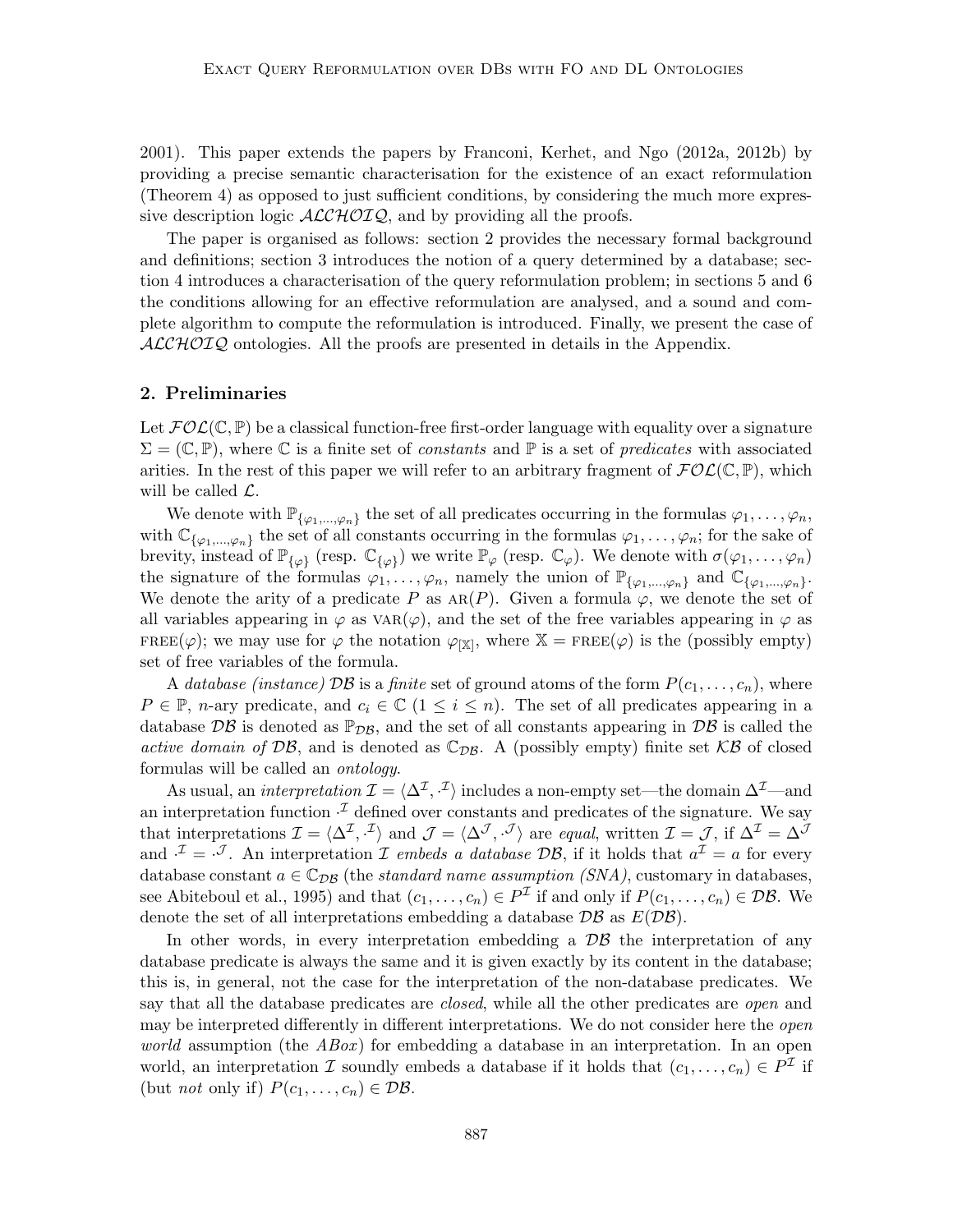In order to allow for an arbitrary database to be embedded, we generalise the standard name assumption to all the constants in  $\mathbb{C}$ ; this implies that the domain of any interpretation necessarily includes the set of all the constants  $\mathbb C$ . The finiteness of  $\mathbb C$  corresponds to the finite ability of a database system to represent distinct constant symbols; C is meant to be unknown in advance, since different database systems may have different limits. We will see that the framework introduced here will not depend on the choice of C.

Given an interpretation  $\mathcal{I} = \langle \Delta^{\mathcal{I}}, \cdot^{\mathcal{I}} \rangle$ , we denote as  $\mathcal{I}|_S$  the interpretation restricted to the smaller signature  $\mathbb{S} \subseteq \mathbb{P} \cup \mathbb{C}$ , i.e., the interpretation with the same domain  $\Delta^{\mathcal{I}}$  and the same interpretation function  $\cdot^{\mathcal{I}}$  defined only for the constants and predicates from the set S. The *semantic active domain* of a signature  $\sigma' \subseteq \mathbb{P} \cup \mathbb{C}$  in an interpretation *I*, denoted adom( $\sigma'$ , I), is the set of all elements of the domain  $\Delta^{\mathcal{I}}$  occurring in interpretations of predicates and constants from  $\sigma'$  in  $\mathcal{I}$ :

$$
adom(\sigma', \mathcal{I}) := \bigcup_{P \in \sigma'} \bigcup_{(a_1, \ldots, a_n) \in P^{\mathcal{I}}} \{a_1, \ldots, a_n\} \cup \bigcup_{c \in \sigma'} \{c^{\mathcal{I}}\}.
$$

If  $\sigma' \subseteq \mathbb{P}_{\mathcal{DB}} \cup \mathbb{C}$ , then for any interpretations  $\mathcal I$  and  $\mathcal J$  embedding  $\mathcal{DB}$  we have:  $adom(\sigma', \mathcal{I}) = adom(\sigma', \mathcal{J})$ ; so, for such a case we introduce the notation  $adom(\sigma', \mathcal{D}\mathcal{B}) :=$  $adom(\sigma', \mathcal{I})$ , where  $\mathcal I$  is any interpretation embedding the database  $\mathcal{DB}$ . Intuitively  $adom(\sigma', \mathcal{DB})$  includes the constants from  $\sigma'$  and from  $\mathcal{DB}$  appearing in the relations corresponding to the predicates from  $\sigma'$ .

Let X be a set of variable symbols and S a set; a *substitution* is a total function  $\Theta: \mathbb{X} \to \mathbb{S}$ assigning an element in S to each variable in X, including the empty substitution  $\epsilon$  when  $\mathbb{X} = \emptyset$ . Domain and image (range) of a substitution  $\Theta$  are written as  $dom(\Theta)$  and  $rng(\Theta)$ respectively. Given a subset of the set of constants  $\mathbb{C}' \subseteq \mathbb{C}$ , we write that a formula  $\varphi_{[\mathbb{X}]}$ is true in an interpretation  $\mathcal I$  with its free variables substituted according to a substitution  $\Theta: \mathbb{X} \mapsto \mathbb{C}'$  as  $(\mathcal{I} \models \varphi_{[\mathbb{X}/\Theta]})$ . Given an interpretation  $\mathcal{I} = \langle \Delta^{\mathcal{I}}, \cdot^{\mathcal{I}} \rangle$  and a subset of its domain  $\Delta \subseteq \Delta^{\mathcal{I}}$ , we write that a formula  $\varphi_{[\mathbb{X}]}$  is true in  $\mathcal{I}$  with its free variables interpreted according to a substitution  $\Theta : \mathbb{X} \to \Delta$  as  $(\mathcal{I}, \Theta \models \varphi)$ . The extension domain of a formula  $\varphi_{\text{[X]}}$  with respect to the interpretation  $\mathcal I$  is defined as the set of domain elements  $\bigcup \{ rng(\Theta) \mid \overline{dom}(\Theta) = \mathbb{X}, rng(\Theta) \subseteq \Delta, \mathcal{I}, \Theta \models \varphi_{[\mathbb{X}]} \}.$ 

As usual, an interpretation in which a closed formula is true is called a model for the formula; the set of all models of a formula  $\varphi$  (resp.  $\mathcal{KB}$ ) is denoted as  $M(\varphi)$  (resp.  $M(\mathcal{KB})$ ). A database DB is legal for an ontology  $\mathcal{KB}$  if there exists a model of  $\mathcal{KB}$  embedding DB. In the following, we will consider only consistent non-tautological ontologies and legal databases.

#### 2.1 Queries

A query is a (possibly closed) formula. Given a query  $\mathcal{Q}_{[\mathbb{X}]}$ , we define its *certain answer* over  $KB$  and  $DB$  as follows:

**Definition 1** (Certain Answer). The *(certain)* answer of a query  $\mathcal{Q}_{[\mathbb{X}]}$  to a database DB under the ontology  $KB$  is the set of substitutions with constants:

$$
\{\Theta \mid \text{dom}(\Theta) = \mathbb{X}, \text{ rng}(\Theta) \subseteq \mathbb{C}, \ \forall \mathcal{I} \in M(\mathcal{KB}) \cap E(\mathcal{DB}) : \mathcal{I} \models \mathcal{Q}_{|\mathbb{X}/\Theta|} \}.
$$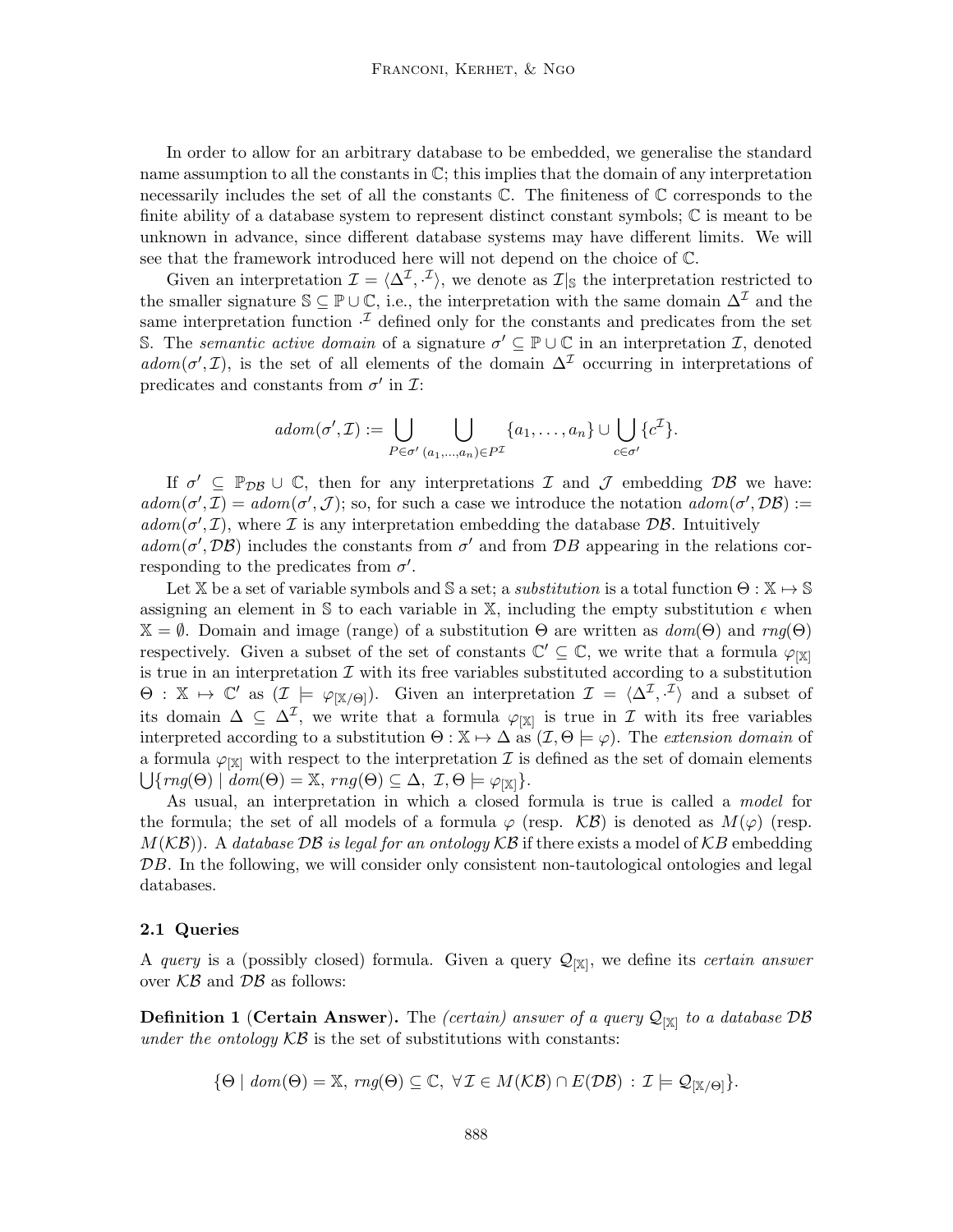Query answering is defined as an entailment problem, and as such it is going to have the same (high) complexity as entailment.

Note, that if a query Q is closed (i.e., a Boolean query), then the certain answer is  $\{\epsilon\}$  if  $\mathcal Q$  is true in all the models of the ontology embedding the database, and  $\emptyset$  otherwise. In the following, we assume that the closed formula  $\mathcal{Q}_{[\mathbb{X}/\Theta]}$  is neither valid nor inconsistent under the ontology  $\mathcal{KB}$ , given a substitution  $\Theta : \mathbb{X} \to \mathbb{C}$  assigning to variables *distinct* constants not appearing in  $\mathcal{Q}$ , nor in  $\mathcal{KB}$ , nor in  $\mathbb{C}_{\mathcal{DB}}$ : this would lead to trivial reformulations.

We now show that we can weaken the standard name assumption for the constants by just assuming *unique names*, without changing the certain answers. As we said before, an interpretation  $\mathcal I$  satisfies the standard name assumption if  $c^{\mathcal I} = c$  for any  $c \in \mathbb C$ . Alternatively, an interpretation  $\mathcal I$  satisfies the unique name assumption (UNA) if  $a^{\mathcal I} \neq b^{\mathcal I}$  for any different  $a, b \in \mathbb{C}$ . We denote the set of all interpretations satisfying standard name assumption as  $I(SNA)$ . We denote the set of all interpretations satisfying unique name assumption as  $I(UNA)$ . The following proposition allows us to freely interchange the standard name and the unique name assumptions with interpretations embedding databases. This is of practical advantage, since we can encode the unique name assumption in classical first-order logic reasoners, and many description logics reasoners do support natively the unique name assumption as an extension to OWL.

# **Proposition 1** (SNA vs UNA). For any query  $\mathcal{Q}_{[\mathbb{X}]}$ , ontology KB and database DB,

- ${\Theta \mid dom(\Theta) = \mathbb{X}, rng(\Theta) \subseteq \mathbb{C}, \ \forall \mathcal{I} \in I(SNA) \cap M(\mathcal{KB}) \cap E(\mathcal{DB}) : \mathcal{I} \models \mathcal{Q}_{[\mathbb{X}/\Theta]}$
- $\{\Theta \mid \text{dom}(\Theta) = \mathbb{X}, \text{rng}(\Theta) \subseteq \mathbb{C}, \forall \mathcal{I} \in I(\text{UNA}) \cap M(\mathcal{KB}) \cap E(\mathcal{DB}) : \mathcal{I} \models \mathcal{Q}_{[\mathbb{X}/\Theta]}\}.$

Since a query can be an arbitrary first-order formula, its answer may depend on the domain, which we do not know in advance. For example, the query  $Q(x) = \neg Student(x)$ over the database  $Student(a), Student(b),$  with domain  $\{a, b, c\}$  has the answer  $\{x = c\}$ , while with domain  $\{a, b, c, d\}$  has the answer  $\{x = c, x = d\}$ . Therefore, the notion of domain independent queries has been introduced in relational databases. Here we adapt the classical definitions (Avron, 2008; Abiteboul et al., 1995) to our framework: we need a more general version of domain independence, namely domain independence w.r.t an ontology, i.e., restricted to the models of an ontology.

**Definition 2** (Domain Independence). A formula  $\mathcal{Q}_{[\mathbb{X}]}$  is domain independent with respect to an ontology KB iff for every two models I and J of KB (i.e.,  $\mathcal{I} = \langle \Delta^{\mathcal{I}}, \cdot^{\mathcal{I}} \rangle$ and  $\mathcal{J} = \langle \Delta^{\mathcal{J}}, \cdot^{\mathcal{J}} \rangle$  which agree on the interpretation of the predicates and constants (i.e.  $\mathcal{I} = \mathcal{I}$ , and for every substitution  $\Theta : \mathbb{X} \mapsto \Delta^{\mathcal{I}} \cup \Delta^{\mathcal{J}}$  we have:

$$
rng(\Theta) \subseteq \Delta^{\mathcal{I}} \text{ and } \mathcal{I}, \Theta \models \mathcal{Q}_{[\mathbb{X}]} \text{ iff } rng(\Theta) \subseteq \Delta^{\mathcal{J}} \text{ and } \mathcal{J}, \Theta \models \mathcal{Q}_{[\mathbb{X}]}.
$$

The above definition reduces to the classical definition of domain independence whenever the ontology is empty.

A weaker version of domain independence—which is relevant for open formulas—is the following.

**Definition 3 (Ground Domain Independence).** A formula  $\mathcal{Q}_{[\mathbb{X}]}$  is ground domain independent iff  $\mathcal{Q}_{[\mathbb{X}/\Theta]}$  is domain independent for every substitution  $\Theta : \mathbb{X} \mapsto \mathbb{C}$ .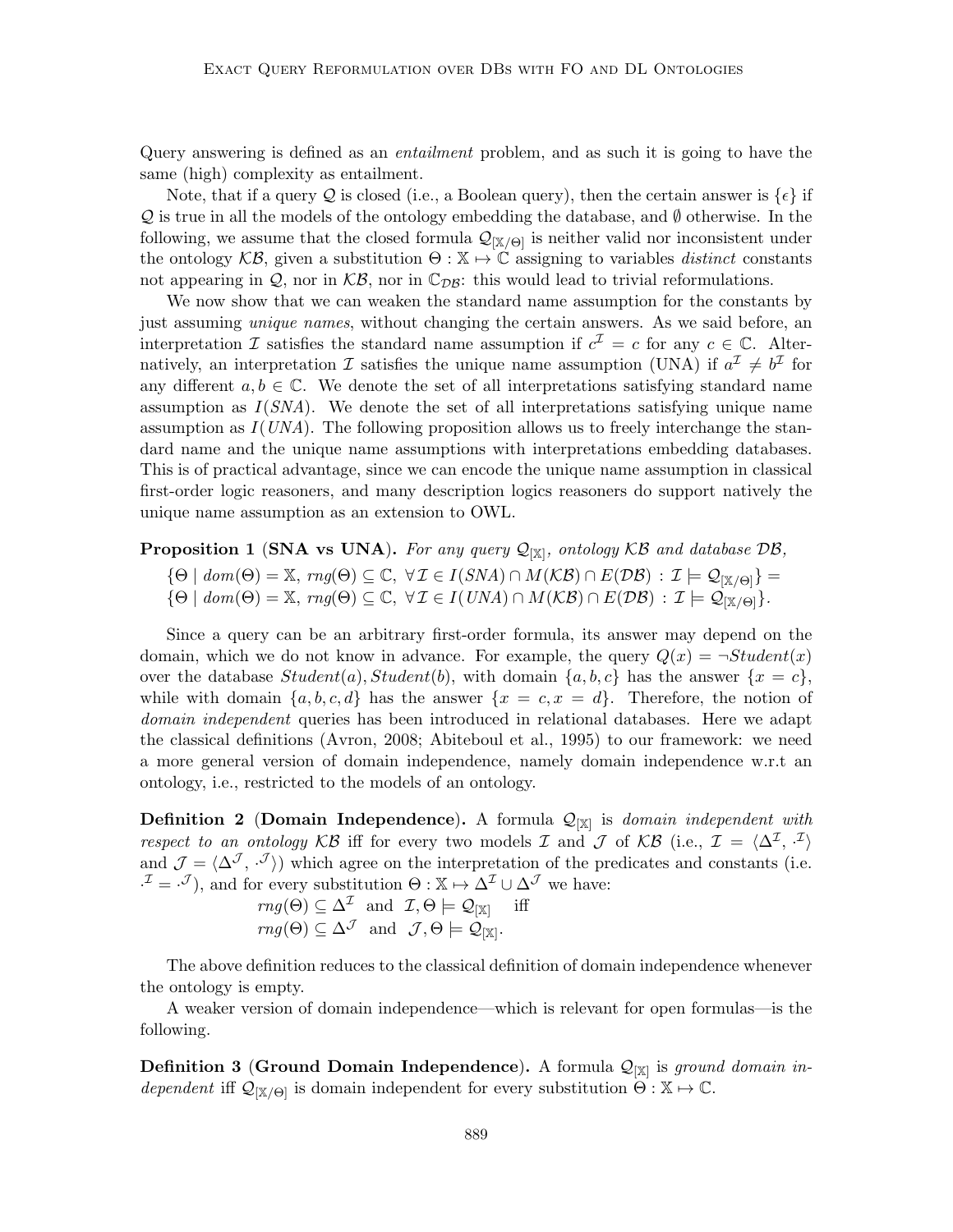For example, the formula  $\neg P(x)$  is ground domain independent, but it is not domain independent.

The problem of checking whether a FOL formula is domain independent is undecidable (Abiteboul et al., 1995). The well known safe-range syntactic fragment of FOL introduced by Codd is an equally expressive language; indeed any safe-range formula is domain independent, and any domain independent formula can be easily transformed into a logically equivalent safe-range formula. Intuitively, a formula is safe-range if and only if its variables are bounded by positive predicates or equalities (for full details see Appendix A.3). For example, the formula  $\neg A(x) \wedge B(x)$  is safe-range, while queries  $\neg A(x)$  and  $\forall x. A(x)$  are not. To check whether a formula is safe-range, the formula is transformed into a logically equivalent *safe-range normal form* and its *range restriction* is computed according to a set of syntax based rules; the range restriction of a formula is a subset of its free variables, and if this coincides with the free variables then the formula is said to be safe-range (Abiteboul et al., 1995). Similar to domain independence, a formula is *ground safe-range* if any grounding of this formula is safe-range. An ontology  $KB$  is safe-range (domain independent), if every formula in  $KB$  is safe-range (domain independent).

The safe-range fragment of first-order logic with the standard name assumption is equally expressive to the relational algebra, which is the core of SQL (Abiteboul et al., 1995).

# 3. Determinacy

The certain answer to a query includes all the substitutions which make the query true in all the models of the ontology embedding the database: so, if a substitution would make the query true only in some model, then it would be discarded from the certain answer. In other words, it may be the case that the answer to the query is not necessarily the same among all the models of the ontology embedding the database. In this case, the query is not fully determined by the given source data; indeed, there is some answer which is possible, but not certain. Due to the indeterminacy of the query with respect to the data, the complexity to compute the certain answer in general increases up to the complexity of entailment in the logic. In this paper we focus on the case when a query has the same answer over all the models of the ontology embedding the database, namely, when the information requested by the query is fully available from the source data without ambiguity. In this way, the indeterminacy disappears, and the complexity of the process may decrease (see section 4). The determinacy of a query w.r.t. a source database (Nash et al., 2010; Marx, 2007; Fan et al., 2012) has been called implicit definability of a formula (the query) from a set of predicates (the database predicates) by Beth (1953).

**Definition 4 (Finite Determinacy** or Implicit Definability). A query  $\mathcal{Q}_{[\mathbb{X}]}$  is (finitely) determined by (or implicitly definable from) the database predicates  $\mathbb{P}_{DB}$  under KB iff for any two models  $\mathcal I$  and  $\mathcal J$  of the ontology  $\mathcal{KB}$ —both with a *finite* interpretation to the database predicates  $\mathbb{P}_{\mathcal{DB}}$ —whenever  $\mathcal{I}|_{\mathbb{P}_{\mathcal{DB}} \cup \mathbb{C}} = \mathcal{J}|_{\mathbb{P}_{\mathcal{DB}} \cup \mathbb{C}}$  then for every substitution  $\Theta: \mathbb{X} \mapsto \Delta^{\mathcal{I}}$  we have:  $\mathcal{I}, \Theta \models \mathcal{Q}_{|\mathbb{X}|}$  iff  $\mathcal{J}, \widetilde{\Theta} \models \mathcal{Q}_{|\mathbb{X}|}$ .

Intuitively, the answer of an implicitly definable query does not depend on the interpretation of non-database predicates. Once the database and a domain are fixed, it is never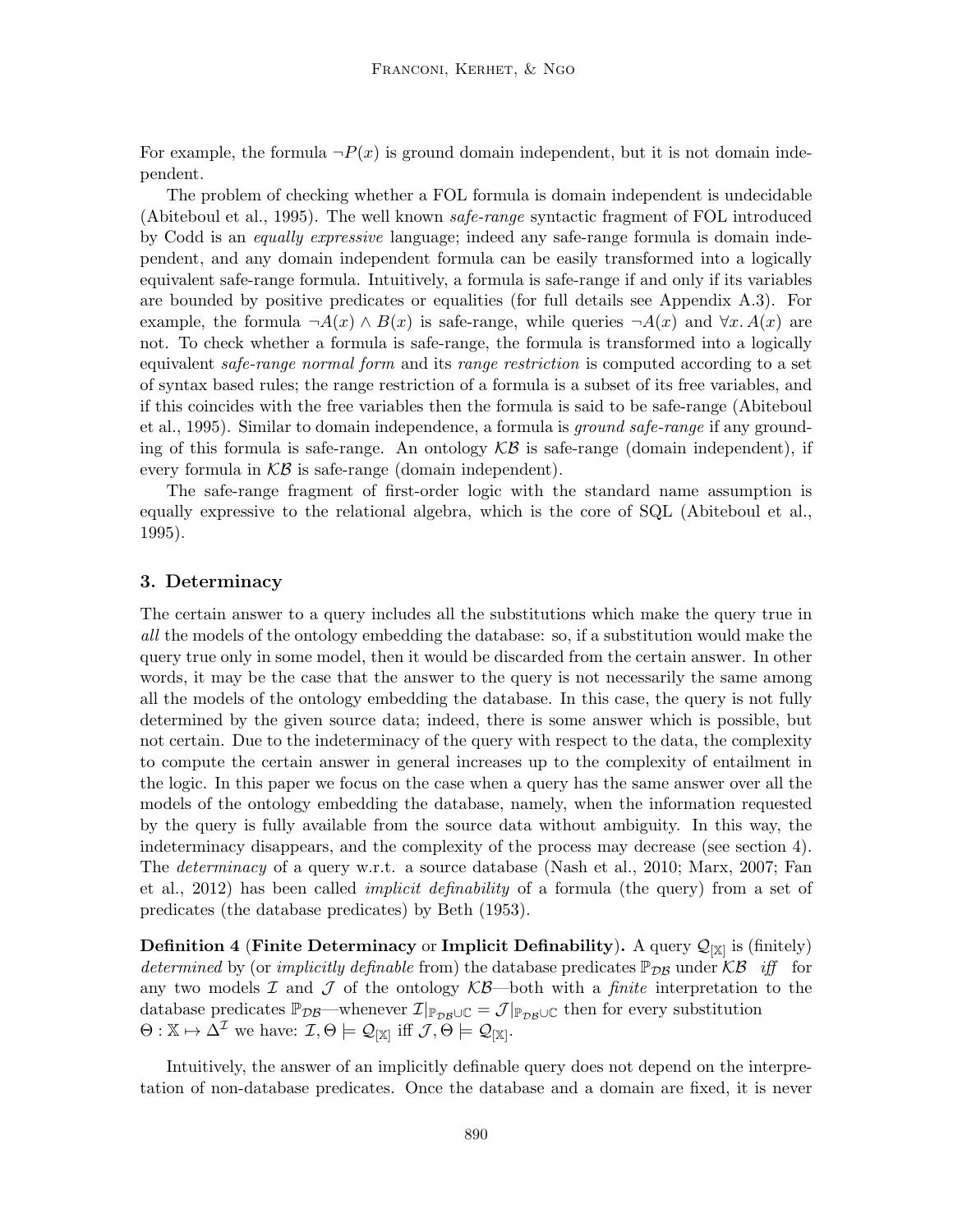the case that a substitution would make the query true in some model of the ontology and false in others, since the truth value of an implicitly defined query depends only on the interpretation of the database predicates and constants and on the domain (which are fixed). In practice, by focussing on finite determinacy of queries we guarantee that the user can always interpret the answers as being not only certain, but also exact—namely that whatever is not in the answer can never be part of the answer in any possible world.

In the following we focus on ontologies and queries in those fragments of  $\mathcal{FOL}(\mathbb{C}, \mathbb{P})$  for which determinacy under models with a finite interpretation of database predicates (finite determinacy) and determinacy under models with an unrestricted interpretation of database predicates (unrestricted determinacy) coincide. We say that these fragments have finitely controllable determinacy: we require that whenever a query is finitely determined then it is also determined in unrestricted models (the reverse is trivially true). Indeed, the results in this paper would fail if finite determinacy and unrestricted determinacy do not coincide: it can be shown (Gurevich, 1984) that Theorem 1 below fails if we consider only models with a finite interpretation of database predicates.

**Example 1** (Example from database theory). Let  $\mathbb{P} = \{P, R, A\}$ ,  $\mathbb{P}_{\mathcal{DB}} = \{P, R\}$ ,

$$
\mathcal{KB} = \{ \forall x, y, z. R(x, y) \land R(x, z) \rightarrow y = z, \quad \forall x, y. R(x, y) \rightarrow \exists z. R(z, x),
$$

$$
(\forall x, y. R(x, y) \rightarrow \exists z. R(y, z)) \rightarrow (\forall x. A(x) \leftrightarrow P(x)) \}.
$$

The formula  $\forall x, y, R(x, y) \rightarrow \exists z, R(y, z)$  is entailed from the first two formulas only over finite interpretations of R. The query  $\mathcal{Q} = A(x)$  is finitely determined by P (it is equivalent to  $P(x)$  under the models with a finite interpretation of R), but it is not determined by any database predicate under models with an unrestricted interpretation of R. This knowledge base does not enjoy finitely controllable determinacy.

The exact reformulation of a query (Nash et al., 2010) (also called explicit definition by Beth, 1953) is a formula logically equivalent to the query which makes use *only* of database predicates and constants.

Definition 5 (Exact Reformulation or Explicit Definability). A query  $\mathcal{Q}_{[\mathbb{X}]}$  is explicitly definable from the database predicates  $\mathbb{P}_{DB}$  under the ontology KB iff there is some formula  $\widehat{\mathcal{Q}}_{[\mathbb{X}]}$  in  $\mathcal{FOL}(\mathbb{C}, \mathbb{P})$ , such that  $\mathcal{KB} \models \forall \mathbb{X}.\mathcal{Q}_{[\mathbb{X}]} \leftrightarrow \widehat{\mathcal{Q}}_{[\mathbb{X}]}$  and  $\sigma(\widehat{\mathcal{Q}}) \subseteq \mathbb{P}_{\mathcal{DB}}$ . We call this formula  $\widehat{\mathcal{Q}}_{[\mathbb{X}]}$  an exact reformulation of  $\mathcal{Q}_{[\mathbb{X}]}$  under KB over  $\mathbb{P}_{\mathcal{DB}}$ .

Determinacy of a query is completely characterised by the existence of an exact reformulation of the query: it is well known that a first-order query is determined by database predicates if and only if there exists a first-order exact reformulation.

**Theorem 1 (Projective Beth definability, Beth, 1953).** A query Q is implicitly definable from the database predicates  $\mathbb{P}_{\text{DB}}$  under an ontology KB, iff it is explicitly definable as a formula  $\mathcal Q$  in  $\mathcal{FOL}(\mathbb{C}, \mathbb{P})$  over  $\mathbb{P}_{\mathcal{DB}}$  under  $\mathcal{KB}$ .

Let  $Q$  be any formula in  $\mathcal L$  and  $\tilde Q$  the formula obtained from it by uniformly replacing every occurrence of each non-database predicate  $P$  with a new predicate  $P$ . We extend this renaming operator  $\widetilde{\cdot}$  to any set of formulas in a natural way. One can check whether a query is implicitly definable by using the following theorem.

**Theorem 2** (Testing Determinacy, Beth, 1953). A query  $\mathcal{Q}_{[\mathbb{X}]}$  is implicitly definable from the database predicates  $\mathbb{P}_{\mathcal{D}\mathcal{B}}$  under the ontology  $\mathcal{KB}$  iff  $\mathcal{KB} \cup \widetilde{\mathcal{KB}} \models \forall \mathbb{X} . \mathcal{Q}_{[\mathbb{X}]}\leftrightarrow \widetilde{\mathcal{Q}}_{[\mathbb{X}]}$ .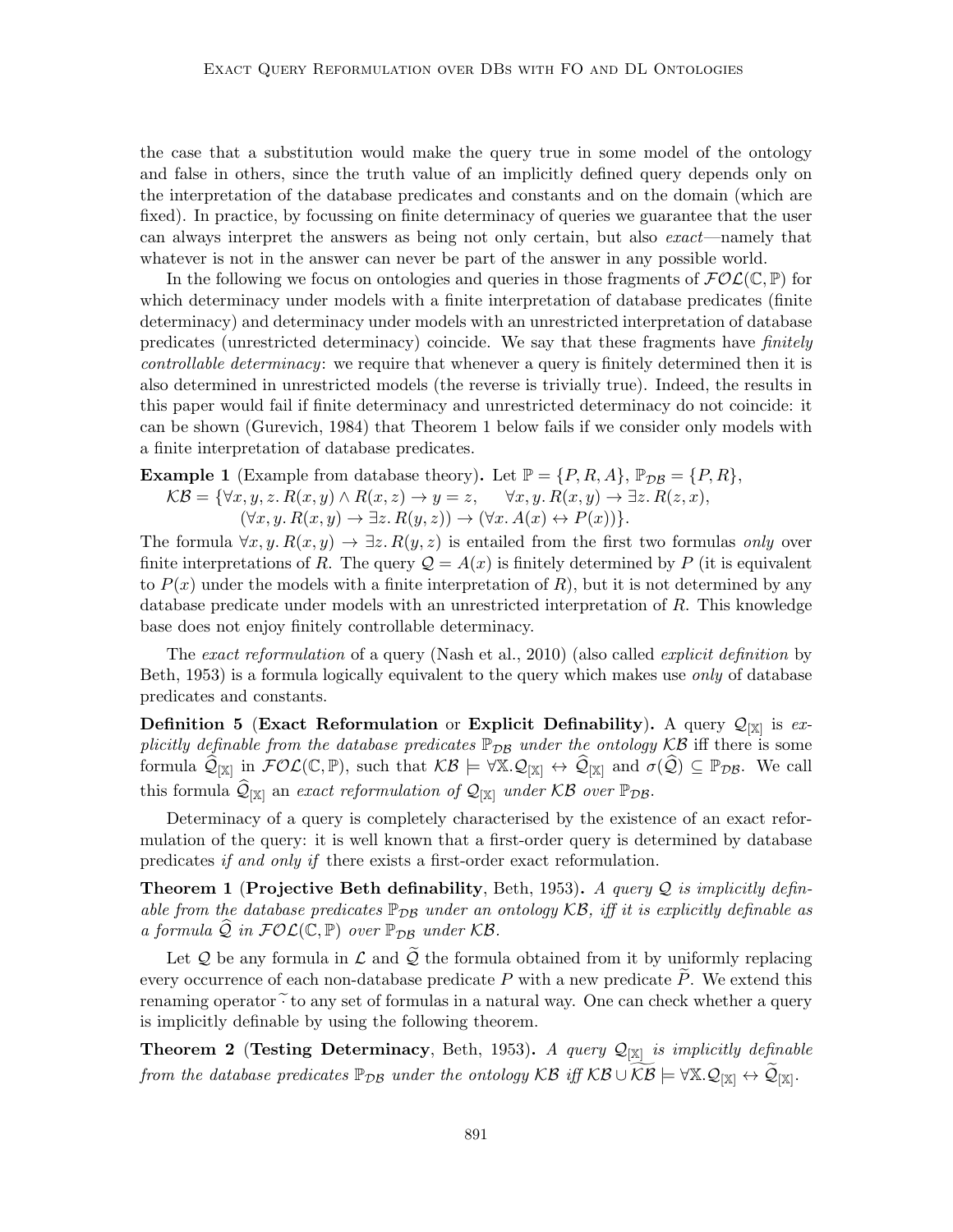## 4. Exact Safe-Range Query Reformulation

In this section we analyse the conditions under which the original query answering problem corresponding to an entailment problem can be reduced systematically to a model checking problem of a safe-range formula over the database (e.g., using a database system with SQL). Given a database signature  $\mathbb{P}_{\mathcal{DB}}$ , an ontology  $\mathcal{KB}$ , and a query  $\mathcal{Q}_{[\mathbb{X}]}$  expressed in  $\mathcal{L}$ and determined by the database predicates, our goal is to find a safe-range reformulation  $\widehat{\mathcal{Q}}_{\left[\mathbb{X}\right]}$  of  $\mathcal{Q}_{\left[\mathbb{X}\right]}$  in  $\mathcal{FOL}(\mathbb{C}, \mathbb{P})$ , that when evaluated as a relational algebra expression over a legal database instance, gives the same answer as the certain answer of  $\mathcal{Q}_{[X]}$  to the database under  $\mathcal{KB}$ . This can be reformulated as the following problem:

Problem 1 (Exact safe-range Query Reformulation). Find an exact reformulation  $\widehat{\mathcal{Q}}_{\left[\mathbb{X}\right]}$  of  $\mathcal{Q}_{\left[\mathbb{X}\right]}$  under  $\mathcal{KB}$  as a safe-range query in  $\mathcal{FOL}(\mathbb{C}, \mathbb{P})$  over  $\mathbb{P}_{\mathcal{DB}}$ .

Since an exact reformulation is equivalent under the ontology to the original query, the certain answer of the original query and of the reformulated query are identical. More precisely, the following proposition holds.

**Proposition 2.** Given a database  $\mathcal{DB}$ , let  $\mathcal{Q}_{[\mathbb{X}]}$  be implicitly definable from  $\mathbb{P}_{\mathcal{DB}}$  under  $\mathcal{KB}$ and let  $\widehat{\mathcal{Q}}_{[\mathbb{X}]}$  be an exact reformulation of  $\mathcal{Q}_{[\mathbb{X}]}$  under KB over  $\mathbb{P}_{\mathcal{DB}}$ , then:

- ${\Theta \mid dom(\Theta) = \mathbb{X}, rng(\Theta) \subseteq \mathbb{C}, \ \forall \mathcal{I} \in M(\mathcal{KB}) \cap E(\mathcal{DB}) : \mathcal{I} \models \mathcal{Q}_{[\mathbb{X}/\Theta]}\} =$
- $\{\Theta \mid \text{dom}(\Theta) = \mathbb{X}, \text{ rng}(\Theta) \subseteq \mathbb{C}, \ \forall \mathcal{I} \in M(\mathcal{KB}) \cap E(\mathcal{DB}) : \mathcal{I} \models \widehat{\mathcal{Q}}_{[\mathbb{X}/\Theta]}\}.$

From the above equation it is clear that in order to answer an exactly reformulated query, one may still need to consider all the models of the ontology embedding the database, i.e., we still have an entailment problem to solve. The following theorem states the condition to reduce the original query answering problem—based on entailment—to the problem of checking the validity of the exact reformulation over a single model: the condition is that the reformulation should be domain independent. Indeed there is only one interpretation (with a particular domain) embedding the database with the signature restricted to the database predicates.

Theorem 3 (Adequacy of Exact safe-range Query Reformulation). Let  $\mathcal{DB}$  be a database which is legal for  $KB$ , and let  $\mathcal{Q}_{[\mathbb{X}]}$  be a query. If  $\mathcal{Q}_{[\mathbb{X}]}$  is an exact domain independent (or safe-range) reformulation of  $\mathcal{Q}_{[\mathbb{X}]}$  under KB over  $\mathbb{P}_{\mathcal{DB}}$ , then:

 ${\Theta \mid dom(\Theta) = \mathbb{X}, rng(\Theta) \subseteq \mathbb{C}, \ \forall \mathcal{I} \in M(\mathcal{KB}) \cap E(\mathcal{DB}) : \mathcal{I} \models \mathcal{Q}_{[\mathbb{X}/\Theta]}$  =

$$
\{\Theta \mid \text{dom}(\Theta) = \mathbb{X}, \text{ rng}(\Theta) \subseteq \text{adom}(\sigma(\widehat{\mathcal{Q}}), \mathcal{DB}), \forall \mathcal{I} = \langle \mathbb{C}, \cdot^{\mathcal{I}} \rangle \in E(\mathcal{DB}) : \mathcal{I}|_{\mathbb{P}_{\mathcal{DB}} \cup \mathbb{C}} \models \widehat{\mathcal{Q}}_{[\mathbb{X}/\Theta]} \}.
$$

A safe-range reformulation is necessary to transform a first-order query to a relational algebra query which can then be evaluated by using SQL techniques. The theorem above shows in addition that being safe-range is also a *sufficient* property for an exact reformulation to be correctly evaluated as an SQL query. Let us now see an example in which we cannot reduce the problem of answering an exact reformulation to model checking over a database, if the exact reformulation is not safe-range.

**Example 2.** Let  $\mathbb{P} = \{P, A\}$ ,  $\mathbb{P}_{\mathcal{DB}} = \{P\}$ ,  $\mathbb{C} = \{a\}$ ,  $\mathcal{DB} = \{P(a, a)\}, \mathcal{KB} = \{\forall y. P(a, y) \lor A(y)\},\$  $\mathcal{Q}_{[\mathbb{X}]} = \widehat{\mathcal{Q}}_{[\mathbb{X}]} = \forall y. P(x, y) \text{ (i.e., } \mathbb{X} = \{x\}).$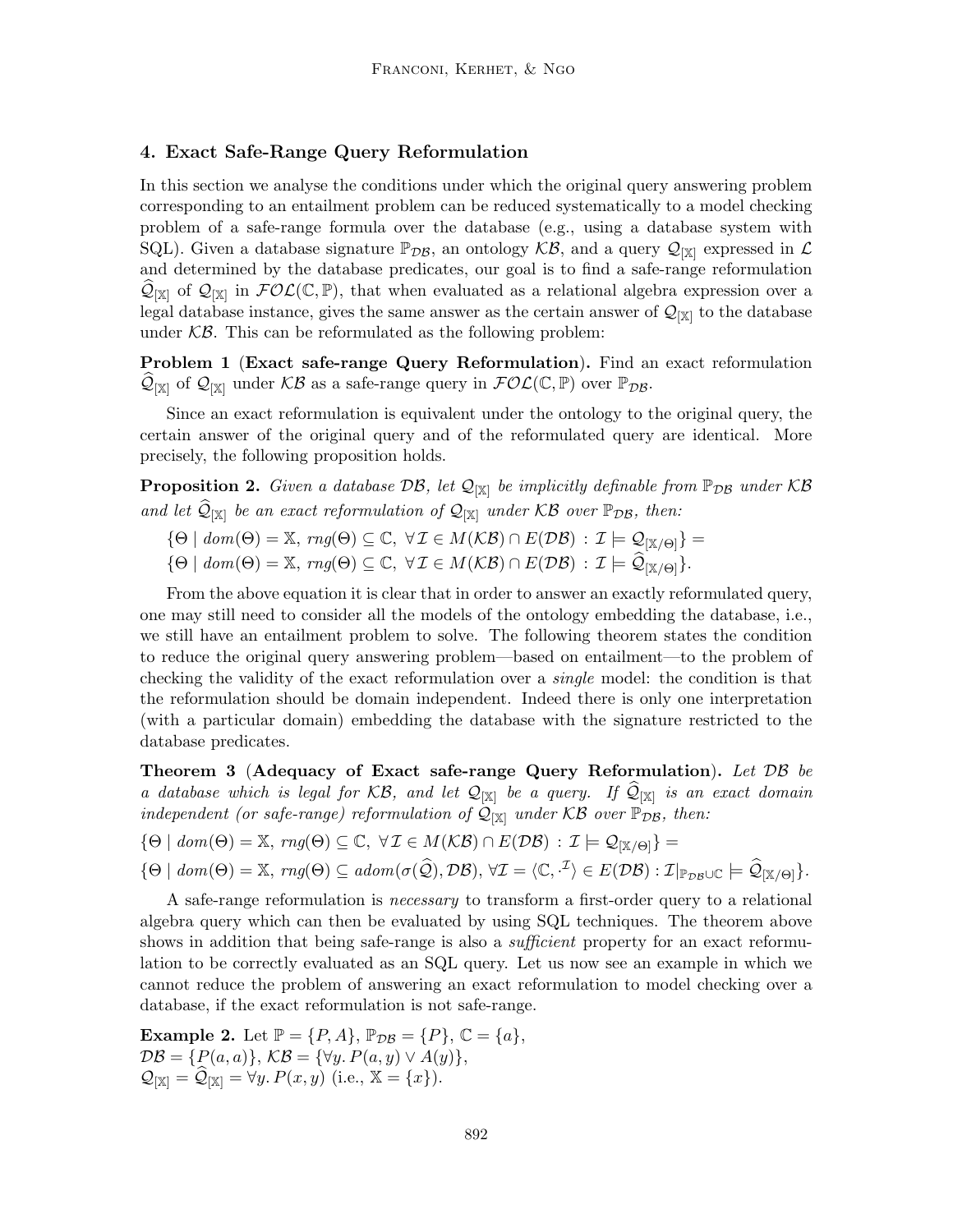- $\mathbb C$  includes the active domain  $\mathbb C_{\mathcal{DB}}$  (it is actually equal).
- DB is legal for KB because there is  $\mathcal{I} = \langle \{a\}, \cdot^{\mathcal{I}} \rangle$  such that  $P^{\mathcal{I}} = \{(a, a)\}, A^{\mathcal{I}} = \emptyset$ and obviously,  $\mathcal{I} \in M(\mathcal{KB})$ .
- ${\Theta \mid dom(\Theta) = \mathbb{X}, rng(\Theta) \subseteq \mathbb{C}, \forall \mathcal{I} \in M(\mathcal{KB}) \cap E(\mathcal{DB}) : \mathcal{I} \models \mathcal{Q}_{|\mathbb{X}/\Theta|} = \emptyset$  because one can take  $\mathcal{I} = \langle \{a, b\}, \cdot^{\mathcal{I}} \rangle$  such that  $P^{\mathcal{I}} = \{(a, a)\}, A^{\mathcal{I}} = \{b\};$  then  $\mathcal{I} \in M(\mathcal{KB}) \cap \mathcal{I}$  $E(D\mathcal{B})$ , but for the only possible substitution  $\{x \to a\}$  we have:  $\mathcal{I} \not\models \forall y P(a, y)$ .
- However,

$$
\{\Theta \mid \text{dom}(\Theta) = \mathbb{X}, \text{ rng}(\Theta) \subseteq \text{adom}(\sigma(\widehat{\mathcal{Q}}), \mathcal{DB}), \forall \mathcal{I} = \langle \mathbb{C}, \cdot^{\mathcal{I}} \rangle \in E(\mathcal{DB}) : \mathcal{I}|_{\mathbb{P}_{\mathcal{DB}} \cup \mathbb{C}} \models \widehat{\mathcal{Q}}_{[\mathbb{X}/\Theta]} \} = \{x \to a\}
$$

As we have seen, answers to a query for which a reformulation exists will contain only constants from the active domain of the database and the query; therefore, ground statements in the ontology involving non-database predicates and non-active domain constants (for example, as ABox statements) will not play any role in the final evaluation of the reformulated query over the database.

#### 5. Conditions for an Exact Safe-Range Reformulation

We have just seen the importance of getting an exact safe-range query reformulation. In this section we are going to study the conditions under which an exact safe-range query reformulation exists.

First of all, we will focus on the semantic notion of safe-range namely domain independence. While implicit definability is—as we already know—a sufficient condition for the existence of an exact reformulation, it does not guarantee alone the existence of a domain independent reformulation.

**Example 3.** Let  $\mathbb{P} = \{A, B\}$ ,  $\mathbb{P}_{\mathcal{DB}} = \{A\}$ ,  $\mathcal{KB} = \{\forall x . B(x) \leftrightarrow A(x)\}$ ,  $\mathcal{Q} = \neg B(x)$ . Then Q is implicitly definable from  $\mathbb{P}_{\mathcal{D}\mathcal{B}}$  under  $\mathcal{KB},$  and every exact reformulation of Q over  $\mathbb{P}_{\mathcal{DB}}$  under  $\mathcal{KB}$  is logically equivalent to  $\neg A(x)$  and not domain independent.  $\Box$ 

By looking at the example, it seems that the reason for the non domain independent reformulation lies in the fact that the ontology, which is domain independent, cannot guarantee existence of an exact domain independent reformulation of the non domain independent query. However, let us consider the following example:

**Example 4.** Let  $\mathbb{P}_{\mathcal{DB}} = \{A, C\}, \mathcal{KB} = \{\neg A(a), \forall x. A(x) \leftrightarrow B(x)\}\$ and let a query  $\mathcal{Q} =$  $\exists y \neg B(y) \land C(x)$ . It is easy to see that KB is domain independent and Q is not. Q is implicitly definable from  $\mathbb{P}_{\mathcal{D}\mathcal{B}}$  under  $\mathcal{KB}$ , and  $\mathcal{Q} = \neg A(a) \wedge C(x)$  is an exact domain independent reformulation of  $\mathcal{Q}$ . independent reformulation of Q.

It is obvious that in spite of the fact that the query  $\mathcal Q$  is not domain independent, it is domain independent with respect to the ontology  $\mathcal{KB}$ . In other words, in this case the ontology guarantees the existence of an exact domain independent reformulation.

With queries that are domain independent with respect to an ontology, the following theorem holds, giving the semantic requirements for the existence of an exact domain independent reformulation.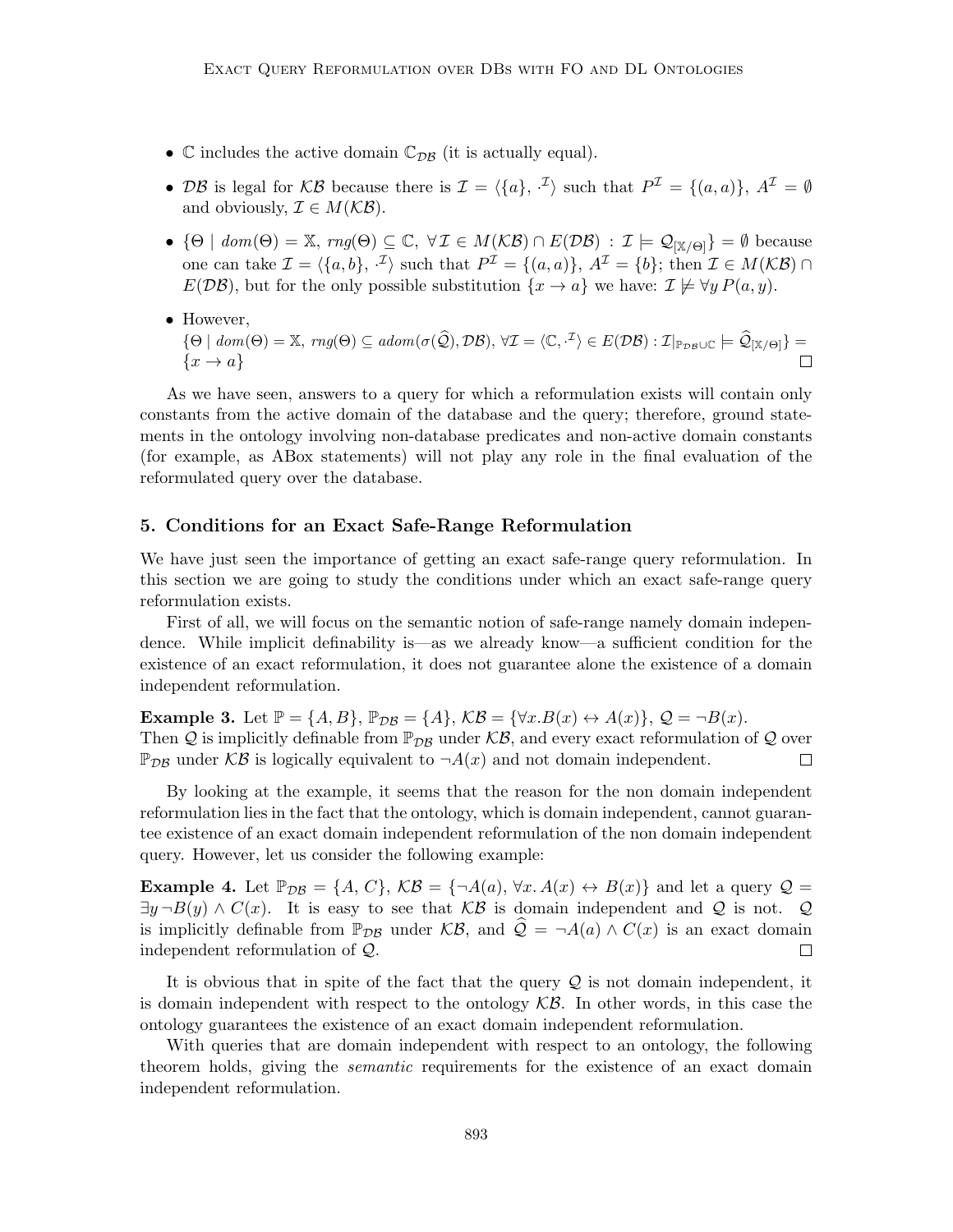**Theorem 4 (Semantic Characterisation).** Given a set of database predicates  $\mathbb{P}_{DB}$ , a domain independent ontology  $KB$ , and a query  $\mathcal{Q}_{[\mathbb{X}]}$ , a domain independent exact reformulation  $\widehat{\mathcal{Q}}_{[X]}$  of  $\mathcal{Q}_{[X]}$  over  $\mathbb{P}_{\mathcal{D}\mathcal{B}}$  under KB exists if and only if  $\mathcal{Q}_{[X]}$  is implicitly definable from  $\mathbb{P}_{\mathcal{D}\mathcal{B}}$  under KB and it is domain independent with respect to KB.

The above theorem shows us the semantic conditions to have an exact domain independent reformulation of a query, but it does not give us a method to compute such reformulation and its equivalent safe-range form. The following theorem gives us sufficient conditions for the existence of an exact safe-range reformulation in any decidable fragment of  $FOL(\mathbb{C}, \mathbb{P})$  where finite and unrestricted determinacy coincide, and gives us a constructive way to compute it, if it exists.

#### Theorem 5 (Constructive). If:

- 1.  $KB \cup \widetilde{KB} \models \forall \mathbb{X}.\ Q_{[\mathbb{X}]} \leftrightarrow \widetilde{Q}_{[\mathbb{X}]}$  (that is,  $Q_{[\mathbb{X}]}$  is implicitly definable),
- 2.  $\mathcal{Q}_{[\mathbb{X}]}$  is safe-range (that is,  $\mathcal{Q}_{[\mathbb{X}]}$  is domain independent),
- 3. KB is safe-range (that is, KB is domain independent),

then there exists an exact reformulation  $\widehat{\mathcal{Q}}_{[X]}$  of  $\mathcal{Q}_{[X]}$  as a safe-range query in  $\mathcal{FOL}(\mathbb{C}, \mathbb{P})$ over  $\mathbb{P}_{\mathcal{DB}}$  under KB, that can be obtained constructively.

In order to constructively compute the exact safe-range query reformulation we use the tableau based method to find the Craig's interpolant (Fitting, 1996) to compute  $\mathcal{Q}_{[\mathbb{X}]}$  from a validity proof of the implication  $(K\mathcal{B} \wedge \mathcal{Q}_{[\mathbb{X}]}) \to (K\mathcal{B} \to \mathcal{Q}_{[\mathbb{X}]})$ . See Section 6 for full details.

Let us now consider a fully worked out example, adapted from the paper by Nash et al. (2010).

**Example 5.** Given:  $\mathbb{P} = \{R, V_1, V_2, V_3, A\}$ ,  $\mathbb{P}_{\mathcal{DB}} = \{V_1, V_2, V_3, Adom\}$  where Adom is the active domain of DB,

$$
\mathcal{KB} = \{ \forall x, y. V_1(x, y) \leftrightarrow \exists z, v. R(z, x) \land R(z, v) \land R(v, y),
$$
  
\n
$$
\forall x, y. V_2(x, y) \leftrightarrow \exists z. R(x, z) \land R(z, y),
$$
  
\n
$$
\forall x, y. V_3(x, y) \leftrightarrow \exists z, v. R(x, z) \land R(z, v) \land R(v, y),
$$
  
\n
$$
\mathcal{Q}(x, y) = \exists z, v, u. R(z, x) \land R(z, v) \land R(v, u) \land R(u, y) \}.
$$

The conditions of the theorem are satisfied:  $\mathcal{Q}(x, y)$  is implicitly definable from  $\mathbb{P}_{\mathcal{DB}}$  under  $\mathcal{KB}; \mathcal{Q}(x, y)$  is safe-range;  $\mathcal{KB}$  is safe-range.

Therefore, with the tableau method one finds the Craig's interpolant to compute  $\mathcal{Q}(x, y)$ from a validity proof of the implication  $(K\mathcal{B} \wedge \mathcal{Q}_{[\mathbb{X}]}) \rightarrow (K\mathcal{B} \rightarrow \mathcal{Q}_{[\mathbb{X}]})$  and obtain  $\mathcal{Q}(x, y) =$  $\exists z.\, V_1(x,z) \land \forall v.\,(V_2(v,z) \rightarrow V_3(v,y))$ —an exact ground safe-range reformulation. Since the answer of Q is in the active domain, we also have  $\mathcal{KB} \models \mathcal{Q}(x, y) \rightarrow Adom(x) \land$ Adom(y). Then  $\mathcal{KB} \models \mathcal{Q}(x, y) \leftrightarrow \mathcal{Q}(x, y) \wedge Adom(x) \wedge Adom(y)$ . Therefore,  $\exists z. V_1(x, z) \wedge$  $\forall v. (V_2(v, z) \rightarrow V_3(v, y)) \land Adom(x) \land Adom(y)$  is an exact safe-range reformulation of  $\mathcal{Q}(x, y)$ from  $\mathbb{P}_{\mathcal{DB}}$  under  $\mathcal{KB}$ .  $\Box$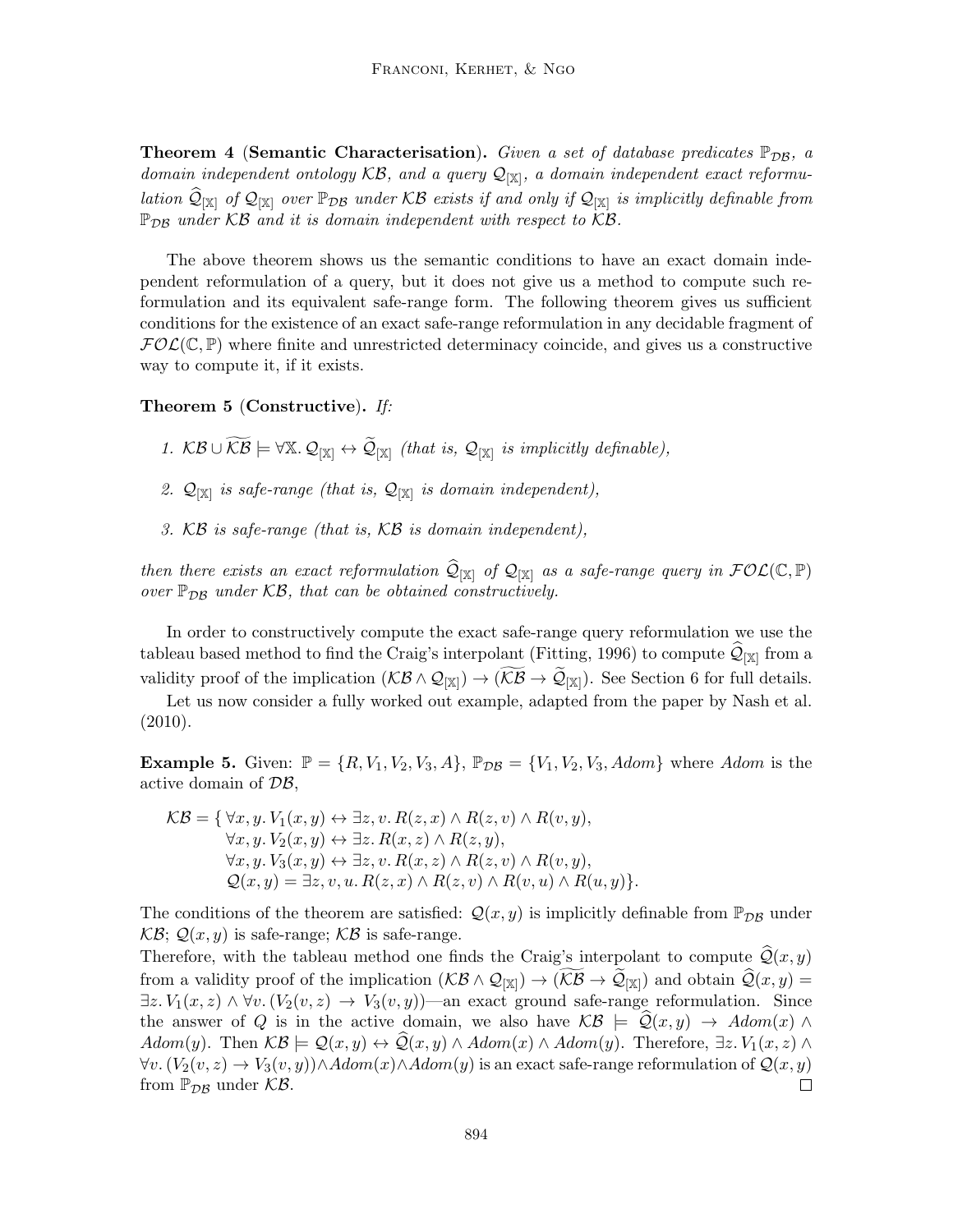#### 6. Constructing the Safe-Range Reformulation

In this section we introduce a method to compute a safe-range reformulation of an implicitly definable query when conditions in theorem 5 are satisfied. The method is based on the notion of interpolant introduced by Craig (1957).

**Definition 6 (Interpolant).** The sentence  $\chi$  is an *interpolant* for the sentence  $\phi \to \psi$ in  $FOL(\mathbb{C}, \mathbb{P})$ , if all predicate and constant symbols of  $\chi$  are in the set of predicate and constant symbols of both  $\phi$  and  $\psi$ , and both  $\phi \to \chi$  and  $\chi \to \psi$  are valid sentences in  $\mathcal{FOL}(\mathbb{C}, \mathbb{P}).$ 

**Theorem 6 (Craig's interpolation).** If  $\phi \to \psi$  is a valid sentence in  $\mathcal{FOL}(\mathbb{C}, \mathbb{P})$ , and neither  $\phi$  nor  $\psi$  are valid, then there exists an interpolant.

Note, that the Beth definability (Theorem 1) and Craig's interpolation theorem do not hold for all fragments of  $FOL(\mathbb{C}, \mathbb{P})$ : an interpolant may not always be expressed in the fragment itself, but obviously it is in  $\mathcal{FOL}(\mathbb{C}, \mathbb{P})$  (because of Theorem 6).

An interpolant is used to find an exact reformulation of a given implicitly definable query as follows.

**Theorem 7** (Interpolant as definition). Let  $\mathcal{Q}_{[\mathbb{X}]}$  be a query with  $n \geq 0$  free variables implicitly definable from the database predicates  $\mathbb{P}_{DB}$  under the ontology KB. Then, the closed formula with  $c_1, ..., c_n$  distinct constant symbols in  $\mathbb C$  not appearing in KB or  $\mathcal Q_{[\mathbb X]}$ :

$$
((\bigwedge \mathcal{KB}) \land \mathcal{Q}_{[\mathbb{X}/c_1,\dots,c_n]}) \rightarrow ((\bigwedge \widetilde{\mathcal{KB}}) \rightarrow \widetilde{\mathcal{Q}}_{[\mathbb{X}/c_1,\dots,c_n]})
$$
(1)

is valid, and its interpolant  $\mathcal{Q}_{[c_1,...,c_n/\mathbb{X}]}$  is an exact reformulation of  $\mathcal{Q}_{[\mathbb{X}]}$  under KB over  $\mathbb{P}_{\mathcal{DB}}$ .

Therefore, to find an exact reformulation of an implicitly definable query in terms of database predicates it is enough to find an interpolant of the implication (1) and then to substitute all the constants  $c_1, \ldots, c_n$  back with the free variables X of the original query. An interpolant can be constructed from a validity proof of (1) by using automated theorem proving techniques such as tableau or resolution. In order to guarantee the safe-range property of the reformulation, we use a tableau method as in the book by Fitting (1996).

#### 6.1 Tableau-based Method to Compute an Interpolant

In this section we recall in our context the tableau based method to compute an interpolant (Fitting, 1996).

Assume  $\phi \to \psi$  is valid, therefore  $\phi \land \neg \psi$  is unsatisfiable. Then there is a closed tableau corresponding to  $\phi \wedge \neg \psi$ . In order to compute an interpolant from this tableau one needs to modify it to a biased tableau.

**Definition 7** (Biased tableau). A biased tableau for formulas  $\phi \land \neg \psi$  is a tree  $T = (V, E)$ where:

• *V* is a set of nodes, each node is labelled by a set of biased formulas. A biased formula is an expression in the form of  $L(\varphi)$  or  $R(\varphi)$  where  $\varphi$  is a formula. For each node n,  $S(n)$  denotes the set of biased formulas labelling n.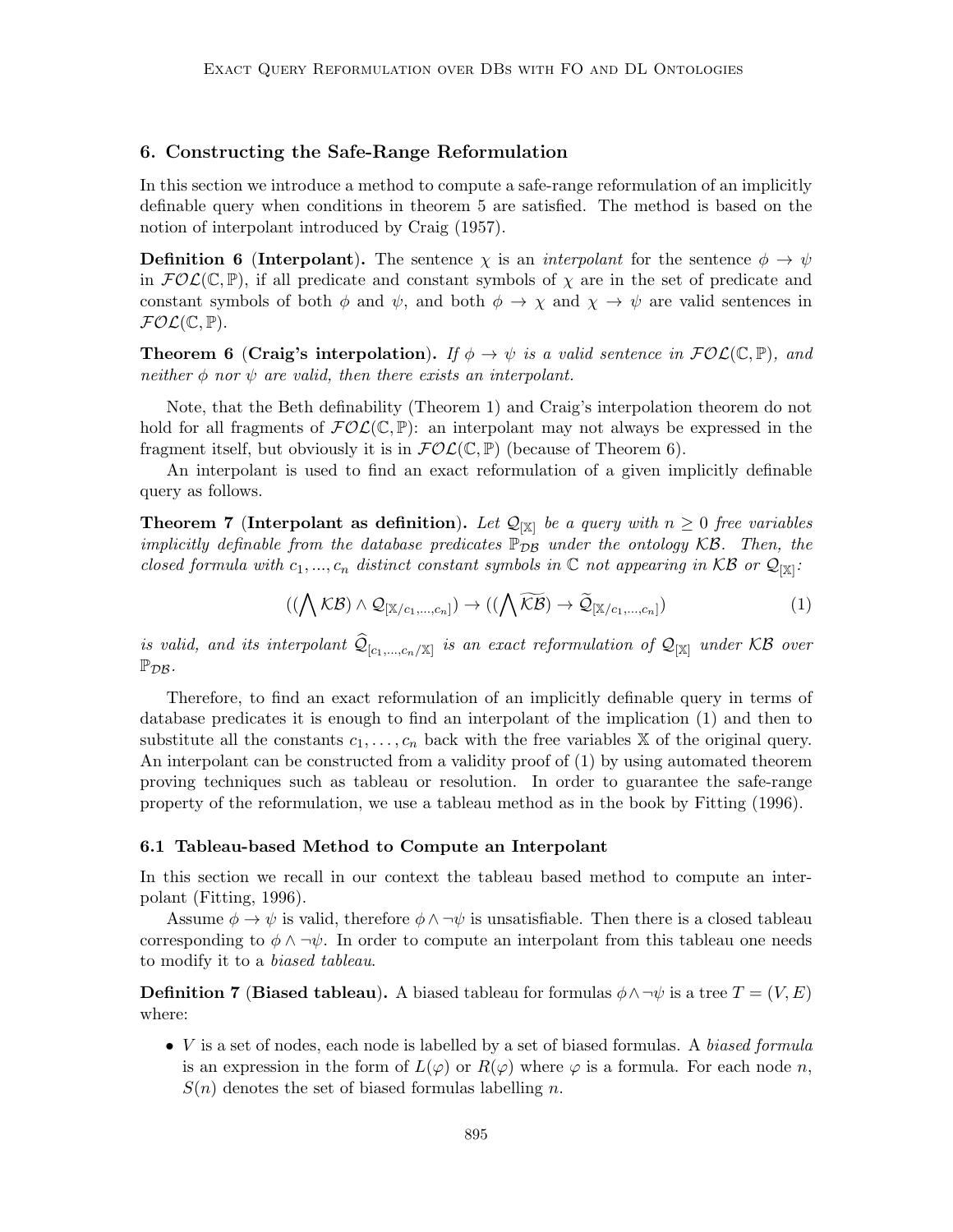- The root of the tree is labelled by  $\{L(\phi), R(\neg \psi)\}\$
- E is a set of edges. Given 2 nodes  $n_1$  and  $n_2$ ,  $(n_1, n_2) \in E$  iff there is a biased completion rule from  $n_1$  to  $n_2$ . We say there is a biased completion rule from  $n_1$  to  $n_2$  if
	- $Y(\mu)$  is the result of applying a rule to  $X(\varphi)$ , where X and Y refer to L or R (for some rules, there are two possibilities of choosing  $Y(\mu)$ ), and

$$
-S(n_2)=(S(n_1)\setminus\{X(\varphi)\})\cup\{Y(\mu)\}.
$$

Let C be the set of all constants in the input formulas of the tableau.  $C^{par}$  extends C with an infinite set of new constants. A constant is new if it does not occur anywhere in the tableau. With these notations, we have the following rules :

• Propositional rules

| Negation rules       |  |  | $\alpha$ -rule                  | $\beta$ -rule                                   |
|----------------------|--|--|---------------------------------|-------------------------------------------------|
| $X(\neg\neg\varphi)$ |  |  | $X(\varphi_1 \wedge \varphi_2)$ | $( \neg(\neg \varphi_1 \wedge \neg \varphi_2))$ |
| $X(\varphi)$         |  |  | $X(\varphi_1)$                  | $X(\varphi_1)$<br>$X(\varphi_2)$                |
|                      |  |  | $X(\varphi_2)$                  |                                                 |

• First order rules

| $\gamma$ -rule          | $\sigma$ -rule                    |
|-------------------------|-----------------------------------|
| $X(\forall x.\varphi)$  | $\overline{X(\exists x.\varphi)}$ |
| $X(\varphi(t))$         | $X(\varphi(c))$                   |
| for any $t \in C^{par}$ | for a new constant $c$            |

• Equality rules

reflexivity rule replacement rule  
\n
$$
X(\varphi)
$$
\n
$$
X(t = u)
$$
\n
$$
X(t = t)
$$
\n
$$
Y(\varphi(t))
$$
\n
$$
t \in C^{par} \text{ occurs in } \varphi
$$

A node in the tableau is *closed* if it contains  $X(\varphi)$  and  $Y(\neg \varphi)$ . If a node is closed, no rule is applied. In the other words, it becomes a leaf of the tree. A branch is closed if it contains a closed node and a tableau is closed if all of its branches are closed. Obviously, if the standard tableau for FOL is closed then so is the biased tableau and vice versa.

Given a closed biased tableau, the interpolant is computed by applying *interpolant rules*. An interpolant rule is written as  $S \xrightarrow{int} I$ , where I is a formula and  $S = \{L(\phi_1), L(\phi_2), ..., L(\phi_n), R(\psi_1), R(\psi_2), ..., R(\psi_m)\}.$ 

• Rules for closed branches

r1. 
$$
S \cup \{L(\varphi), L(\neg \varphi)\} \xrightarrow{int} \bot
$$
  
\nr2.  $S \cup \{R(\varphi), R(\neg \varphi)\} \xrightarrow{int} \top$   
\nr3.  $S \cup \{L(\bot)\} \xrightarrow{int} \bot$   
\nr4.  $S \cup \{R(\bot)\} \xrightarrow{int} \top$   
\nr5.  $S \cup \{L(\varphi), R(\neg \varphi)\} \xrightarrow{int} \varphi$   
\nr6.  $S \cup \{R(\varphi), L(\neg \varphi)\} \xrightarrow{int} \neg \varphi$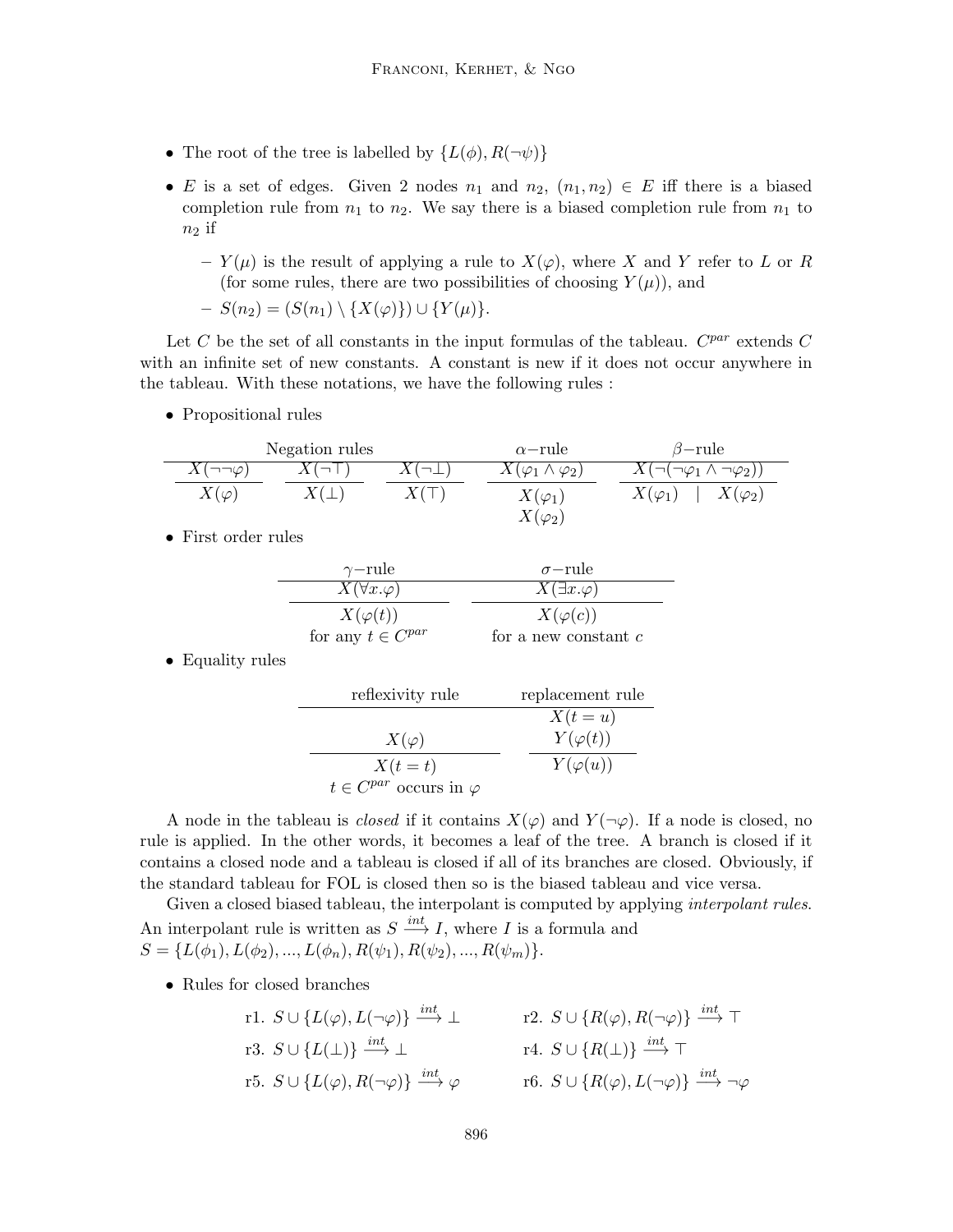• Rules for propositional cases

$$
\begin{array}{ll}\np1. & S \cup \{X(\varphi)\} \xrightarrow{int} I & p2. \xrightarrow{S \cup \{X(\top)\} \xrightarrow{int} I} p3. \xrightarrow{S \cup \{X(\bot)\} \xrightarrow{int} I} p4. \xrightarrow{S \cup \{X(\varphi_1), X(\varphi_2)\} \xrightarrow{int} I} p5. \xrightarrow{S \cup \{L(\varphi_1)\} \xrightarrow{int} I} p6. \xrightarrow{S \cup \{X(\varphi_1), X(\varphi_2)\} \xrightarrow{int} I} p6. \xrightarrow{S \cup \{L(\varphi_1)\} \xrightarrow{int} I} p7. \xrightarrow{S \cup \{L(\varphi_1)\} \xrightarrow{int} I} p8. \xrightarrow{S \cup \{L(\varphi_2)\} \xrightarrow{int} I} p5. \xrightarrow{S \cup \{L(\varphi_1), X(\varphi_2)\} \xrightarrow{int} I} p7. \xrightarrow{S \cup \{L(\varphi_1), X(\varphi_2)\} \xrightarrow{int} I} p8. \xrightarrow{S \cup \{L(\varphi_1), X(\varphi_2)\} \xrightarrow{int} I} p7. \xrightarrow{S \cup \{L(\varphi_1), X(\varphi_2)\} \xrightarrow{int} I} p6. \xrightarrow{S \cup \{R(\varphi_1), X(\varphi_2)\} \xrightarrow{int} I} p7. \xrightarrow{S \cup \{L(\varphi_1), X(\varphi_2)\} \xrightarrow{int} I} p8. \xrightarrow{S \cup \{L(\varphi_1), X(\varphi_2)\} \xrightarrow{int} I} p7. \xrightarrow{S \cup \{L(\varphi_1), X(\varphi_2)\} \xrightarrow{int} I} p9. \xrightarrow{int} p1. \xrightarrow{int} p1. \xrightarrow{int} p1. \xrightarrow{int} p1. \xrightarrow{int} p1. \xrightarrow{int} p2. \xrightarrow{int} p1. \xrightarrow{int} p1. \xrightarrow{int} p1. \xrightarrow{int} p1. \xrightarrow{int} p1. \xrightarrow{int} p1. \xrightarrow{int} p2. \xrightarrow{int} p3. \xrightarrow{int} p1. \xrightarrow{int} p3. \xrightarrow{int} p4. \xrightarrow{int} p5. \xrightarrow{int} p5. \xrightarrow{int} p1. \xrightarrow{int} p2. \xrightarrow{int} p3. \xrightarrow{int} p1. \xrightarrow{
$$

• Rules for first order cases : f1.  $S \cup \{X(\varphi(p))\} \stackrel{int}{\longrightarrow} I$  $S \cup \{X(\exists x.\varphi(x))\} \stackrel{int}{\longrightarrow} I$ where p is a parameter that does not occur in S or  $\varphi$ f2.  $S \cup \{L(\varphi(c))\} \stackrel{int}{\longrightarrow} I$  $S \cup \{L(\forall x.\varphi(x))\} \stackrel{int}{\rightarrow} I$  $\frac{1}{int}$  if c occurs in  $\{\varphi_1, ..., \varphi_n\}$ f3.  $S \cup \{R(\varphi(c))\} \xrightarrow{int} I$  $S \cup \{R(\forall x.\varphi(x))\} \stackrel{int}{\longrightarrow} I$ if c occurs in  $\{\psi_1, ..., \psi_m\}$ f4.  $S \cup \{L(\varphi(c))\} \xrightarrow{int} I$  $S \cup \{L(\forall x. \varphi(x))\} \stackrel{int}{\longrightarrow} \forall x. I[c/x]$ if c does not occur in  $\{\varphi_1, ..., \varphi_n\}$ f5.  $S \cup \{R(\varphi(c))\} \xrightarrow{int} I$  $S \cup \{R(\forall x \cdot \varphi(x))\} \stackrel{int}{\longrightarrow} \exists x \cdot I[c/x]$ if c does not occur in  $\{\psi_1, ..., \psi_m\}$ 

• Rules for equality cases

e1. 
$$
\frac{S \cup \{X(\varphi(p)), X(t=t)\} \stackrel{int}{\longrightarrow} I}{S \cup \{X(\varphi(p))\} \stackrel{int}{\longrightarrow} I} \qquad e2. \frac{S \cup \{X(\varphi(u)), X(t=u)\} \stackrel{int}{\longrightarrow} I}{S \cup \{X(\varphi(t)), X(t=u)\} \stackrel{int}{\longrightarrow} I}
$$
  
e3. 
$$
\frac{S \cup \{L(\varphi(u)), R(t=u)\} \stackrel{int}{\longrightarrow} I}{S \cup \{L(\varphi(t)), R(t=u)\} \stackrel{int}{\longrightarrow} I} \text{if } u \text{ occurs in } \varphi(t), \psi_1, ..., \psi_m
$$
  
f4. 
$$
\frac{S \cup \{R(\varphi(u)), L(t=u)\} \stackrel{int}{\longrightarrow} I}{S \cup \{R(\varphi(t)), L(t=u)\} \stackrel{int}{\longrightarrow} I} \text{if } u \text{ occurs in } \varphi(t), \psi_1, ..., \psi_m
$$
  
f5. 
$$
\frac{S \cup \{L(\varphi(u)), R(t=u)\} \stackrel{int}{\longrightarrow} I}{S \cup \{L(\varphi(t)), R(t=u)\} \stackrel{int}{\longrightarrow} I} \text{if } u \text{ does not occur in } \varphi(t), \psi_1, ..., \psi_m
$$
  
g6. 
$$
\frac{S \cup \{R(\varphi(u)), L(t=u)\} \stackrel{int}{\longrightarrow} I}{S \cup \{R(\varphi(u)), L(t=u)\} \stackrel{int}{\longrightarrow} I} \text{if } u \text{ does not occur in } \varphi(t), \psi_1, ..., \psi_m
$$
  
f6. 
$$
\frac{S \cup \{R(\varphi(u)), L(t=u)\} \stackrel{int}{\longrightarrow} I}{S \cup \{R(\varphi(t)), L(t=u)\} \stackrel{int}{\longrightarrow} I} \text{if } u \text{ does not occur in } \varphi(t), \psi_1, ..., \psi_m
$$

In summary, in order to compute an interpolant of  $\phi$  and  $\psi$ , one first need to generate a biased tableaux proof of unsatisfiability of  $\phi \land \neg \psi$  using biased completion rules and then apply interpolant rules from bottom leaves up to the root.

Let us consider an example to demonstrate how the method works.

**Example 6.** Let  $\mathbb{P} = \{S, G, U\}$ ,  $\mathbb{P}_{\mathcal{DB}} = \{S, U\}$ ,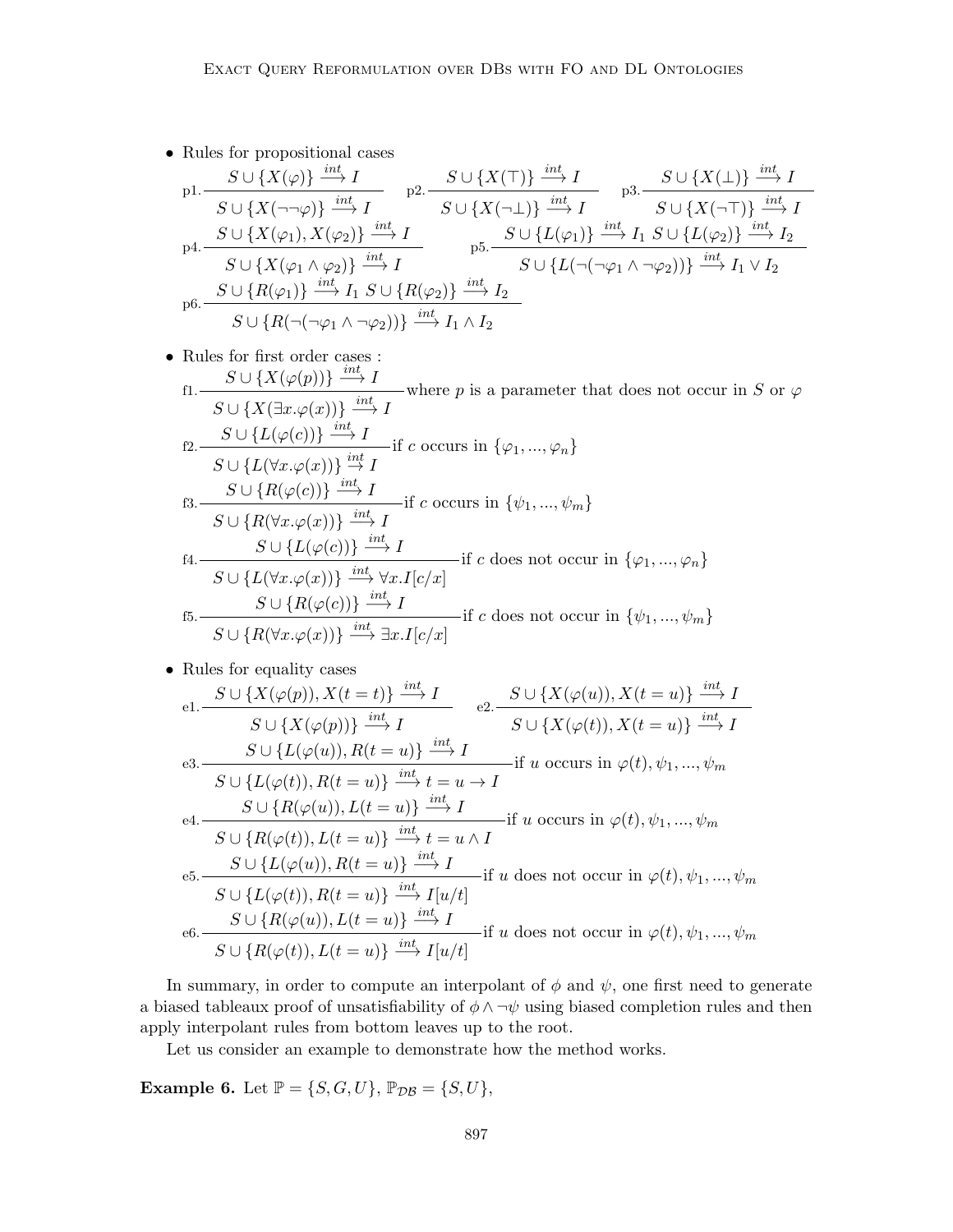$$
\mathcal{KB} = \{ \forall x (S(x) \to (G(x) \lor U(x)))
$$
  
\n
$$
\forall x (G(x) \to S(x))
$$
  
\n
$$
\forall x (U(x) \to S(x))
$$
  
\n
$$
\forall x (G(x) \to \neg U(x)) \}
$$
  
\n
$$
\mathcal{Q}(x) = G(x)
$$

Obviously,  $Q$  is implicitly definable from  $S$  and  $U$ , since the ontology states that  $G$  and  $U$  partition  $S$ . Now we will follow the tableau method to find its exact reformulation. For compactness, we use the notation  $S^I$  instead of  $S \stackrel{int}{\longrightarrow} I$ .

$$
S_0 = \{L(\forall x(S(x) \to (G(x) \lor U(x)))),
$$
  
\n
$$
L(\forall x(G(x) \to S(x))),
$$
  
\n
$$
L(\forall x(U(x) \to S(x))),
$$
  
\n
$$
L(\forall x(G(x) \to \neg U(x))),
$$
  
\n
$$
L(G(c)),
$$
  
\n
$$
R(\forall x(S(x) \to (G_1(x) \lor U(x)))),
$$
  
\n
$$
R(\forall x(G_1(x) \to S(x))),
$$
  
\n
$$
R(\forall x(U(x) \to S(x))),
$$
  
\n
$$
R(\forall x(G_1(x) \to \neg U(x))),
$$
  
\n
$$
R(\neg G_1(c))\}
$$

By applying the rule for  $\forall$  and removing the implication, we have:

$$
S_1 = \{L(\neg S(c) \lor G(c) \lor U(c)),
$$
  
\n
$$
L(\neg G(c) \lor S(c))),
$$
  
\n
$$
L(\neg U(c) \lor S(c)),
$$
  
\n
$$
L(\neg G(c) \lor \neg U(c)),
$$
  
\n
$$
L(G(c)),
$$
  
\n
$$
R(\neg S(c) \lor G_1(c) \lor U(c)),
$$
  
\n
$$
R(\neg G_1(c) \lor S(c)),
$$
  
\n
$$
R(\neg G_1(c) \lor \neg U(c)),
$$
  
\n
$$
R(\neg G_1(c) \lor \neg U(c)),
$$

and the interpolant of  $S_1$  can be computed as follows:

$$
\begin{array}{l} \begin{array}{lll} S_4 \cup \{R (\neg S(c))^{S(c)} & S_4 \cup \{R (U(c))\}^{-U(c)} \\ \hline \\ S_4 = S_3 \cup \{R (\neg S(c) \vee U(c))\}^{(S(c) \wedge \neg U(c))} & \vee \\ S_3 = S_2 \cup \{L (\neg U(c))\}^{(S(c) \wedge \neg U(c))} & & \\ \hline \\ S_2 = S_1 \cup \{L (S(c))\}^{(S(c) \wedge \neg U(c))} & & \\ \hline \\ S_2 = S_1 \cup \{L (S(c))\}^{(S(c) \wedge \neg U(c))} & & \\ \hline \\ S_1^{(S(c) \wedge \neg U(c))} & & \\ \hline \end{array} \end{array} \quad B.5 \quad S_1 \cup \{L (\neg G(c))\}^{\perp} \quad B.6 \quad S_2 \cup \{L (\neg G(c))\}^{\perp} \quad B.7 \quad S_3 \cup \{L (\neg G(c))\}^{\perp} \quad B.8 \quad S_4 \cup \{L (\neg G(c))\}^{\perp} \quad B.9 \quad S_5 \cup \{L (\neg G(c))\}^{\perp} \quad B.1 \quad S_6 \cup \{L (\neg G(c))\}^{\perp} \quad B.1 \quad S_7 \cup \{L (\neg G(c))\}^{\perp} \quad B.2 \quad S_8 \cup \{L (\neg G(c))\}^{\perp} \quad B.3 \quad S_9 \cup \{L (\neg G(c))\}^{\perp} \quad B.4 \quad S_{10} \cup \{L (\neg G(c))\}^{\perp} \quad B.5 \quad S_{11} \cup \{L (\neg G(c))\}^{\perp} \quad B.5 \quad S_{12} \cup \{L (\neg G(c))\}^{\perp} \quad B.5 \quad S_{13} \cup \{L (\neg G(c))\}^{\perp} \quad B.5 \quad S_{14} \cup \{L (\neg G(c))\}^{\perp} \quad B.5 \quad S_{15} \cup \{L (\neg G(c))\}^{\perp} \quad B.5 \quad S_{16} \cup \{L (\neg G(c))\}^{\perp} \quad B.5 \quad S_{17} \cup \{L (\neg G(c))\}^{\perp} \quad B.5 \quad S_{18} \cup \{L (\neg G(c))\}^{\perp} \quad S_{1
$$

Therefore,  $S(c) \wedge \neg U(c)$  is the interpolant and  $\hat{Q}(x) = S(x) \wedge \neg U(x)$  is an exact reformulation of  $\mathcal{Q}(x)$ .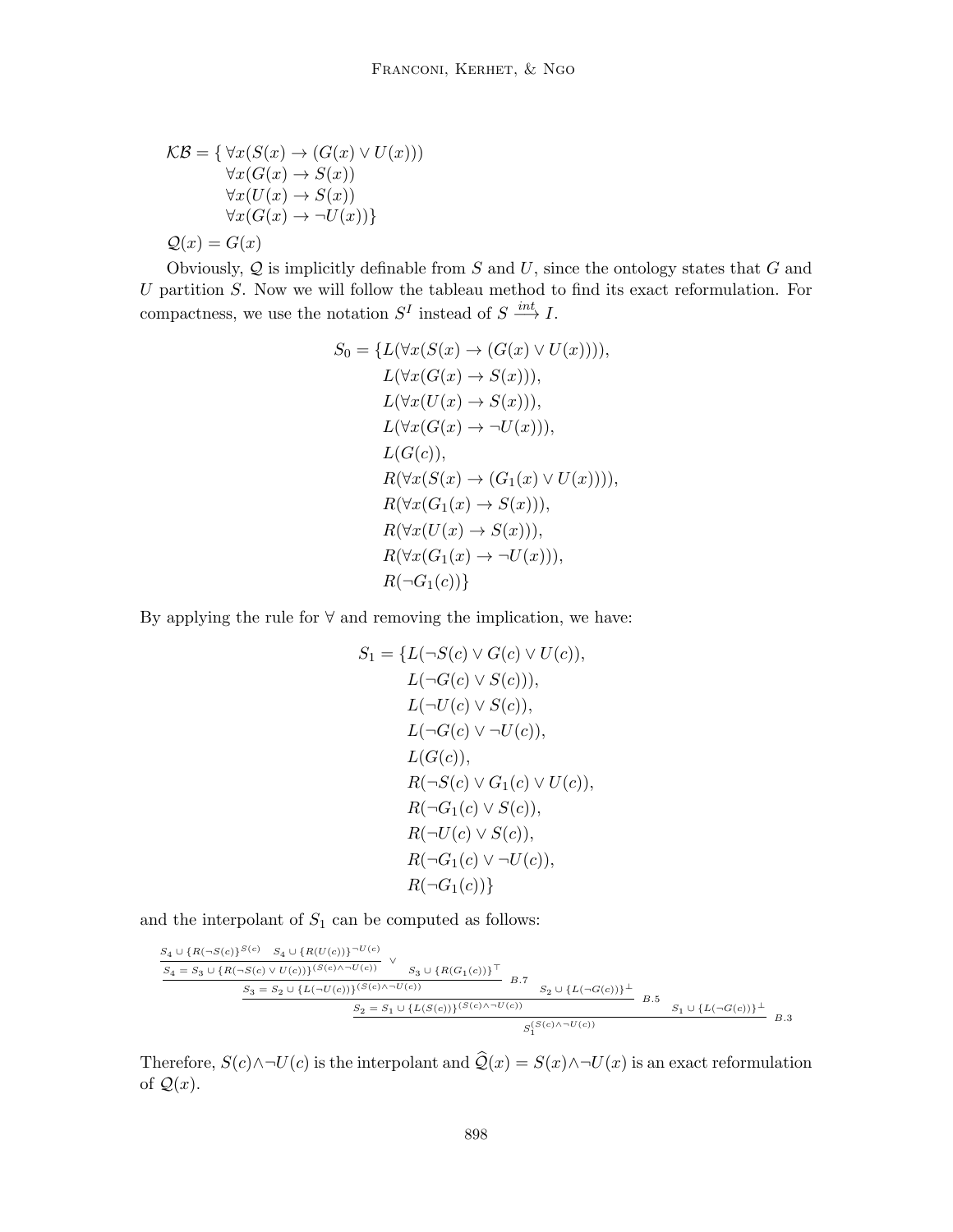Algorithm 1 Safe-range Reformulation

**Input:** a safe-range  $KB$ , a safe-range and implicitly definable query  $\mathcal{Q}_{[\mathbb{X}]}$ . Output: an exact safe-range reformulation.

- 1: Compute the interpolant  $\mathcal{Q}_{[\mathbb{X}]}$  as in Theorem 7
- 2: For each free variable x which is not bounded by any positive predicate in  $\mathcal{Q}_{[\mathbb{X}]}$  do  $\mathcal{Q}_{[\mathbb{X}]} := \mathcal{Q}_{[\mathbb{X}]} \wedge Adom_{\widehat{\mathcal{Q}}}(x)$
- 3: Return  $\mathcal{Q}_{[\mathbb{X}]}$

# 6.2 A Safe-Range Reformulation

Now we want to show that the reformulation computed by the above tableau based method under the condition of Theorem 5 generates a ground safe-range query.

**Theorem 8 (Ground safe-range Reformulation).** Let  $KB$  be an ontology, and let Q be a query which is implicitly definable from  $\mathbb{P}_{DB}$ . If KB and Q are safe-range then a rewritten query  $Q$  obtained using the tableau method described in Section 6.1 is ground safe-range.

In other words, the conditions of Theorem 8 guarantee that all quantified variables in the reformulation are range-restricted. We need to consider now the still unsafe free variables. The theorem below will help us deal with non-range-restricted free variables. Let us first define the *active domain predicate* of a query  $Q$  as the safe-range formula:

 $Adom_{\mathcal{Q}}(x) :=$ 

 $\bigvee_{P \in \mathbb{P}_{\mathcal{Q}}} (\exists z_1, \ldots, z_{\text{AR}(P)-1}, P(x, z_1, \ldots, z_{\text{AR}(P)-1}) \vee \ldots \vee P(z_1, \ldots, z_{\text{AR}(P)-1}, x)) \vee \bigvee_{c \in \mathbb{C}_{\mathcal{Q}}}(x = c).$ 

**Theorem 9 (Range of the query).** Let  $KB$  be a domain independent ontology, and let  $\mathcal{Q}_{[x_1,...,x_n]}$  be a query which is domain independent with respect to KB. Then

 $\mathcal{KB} \models \forall x_1, \ldots, x_n \ldotp \mathcal{Q}_{[x_1,\ldots,x_n]} \rightarrow Adom_{\mathcal{Q}}(x_1) \wedge \ldots \wedge Adom_{\mathcal{Q}}(x_n).$ 

Given a safe-range ontology, a safe-range and implicitly definable query is obviously domain independent with respect to the ontology. In this case, Theorem 9 says that the answer of the reformulation can only include active domain elements. Therefore, the active domain predicate can be used as a "guard" for free variables which are not bounded by any positive predicate.

Based on Theorem 8 and Theorem 9, we propose a complete procedure to construct a safe-range reformulation in Algorithm 1.

# 7. The Guarded Negation Fragment of ALCHOIQ

 $ALCHOTQ$  is an extension of the description logic  $ALC$  with role hierarchies, individuals, inverse roles, and qualified cardinality restrictions: it corresponds to the  $\mathcal{SHOLQ}$  description logic without transitive roles; it is the logic at the basis of OWL. The syntax and semantics of  $\mathcal{ALCHOLQ}$  concept expressions is summarised in the Figure 1, where A is an atomic concept, C and D are concepts,  $o$  is an individual name, P is an atomic role, and R is either P or  $P^-$ . The forall and the qualified and unqualified atmost operators can be derived by using negation and the *atleast* operator in the usual way. A TBox in  $ALCHOTQ$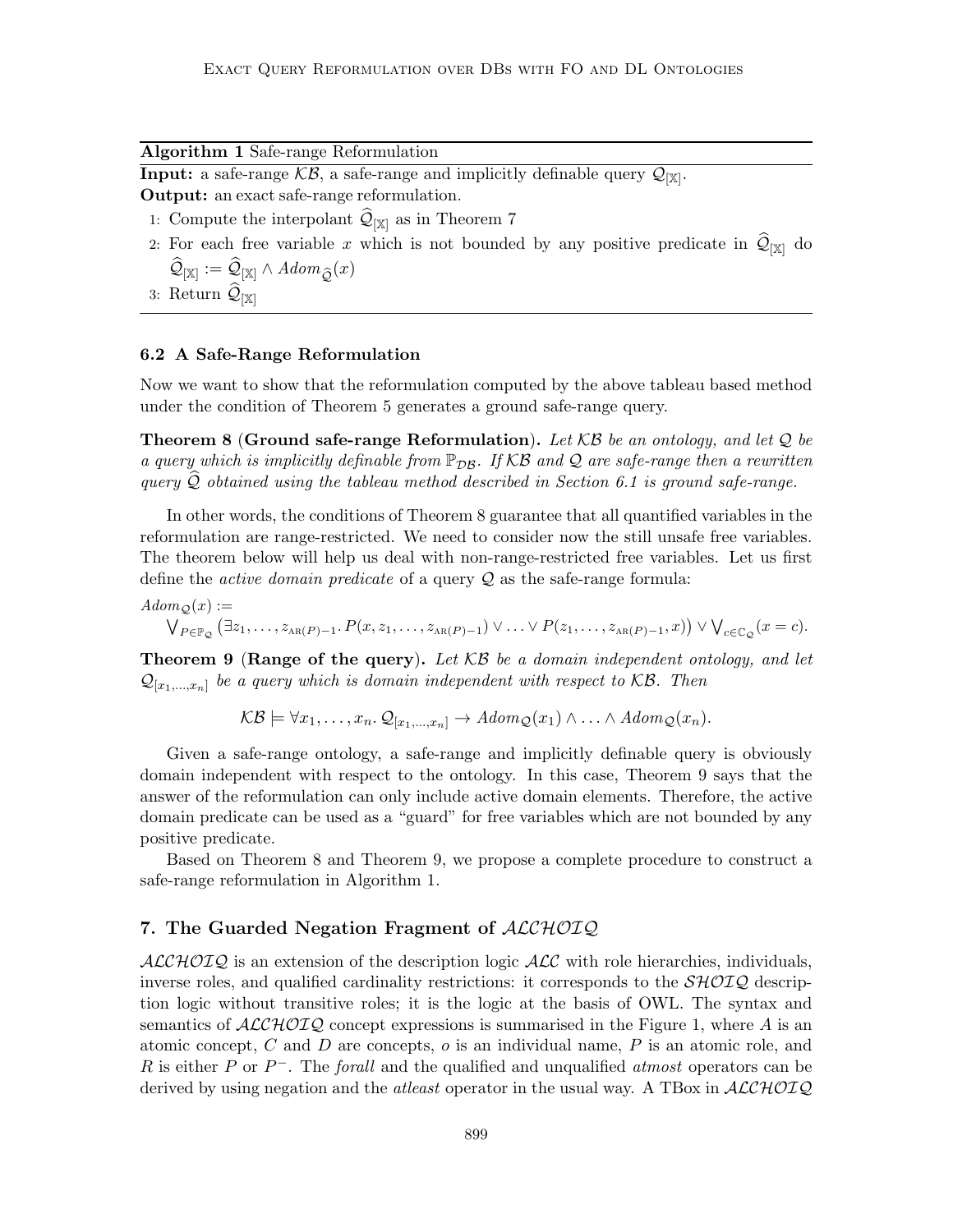| Syntax           | Semantics                                                                                 |
|------------------|-------------------------------------------------------------------------------------------|
| $\overline{A}$   | $A^{\mathcal{I}} \subseteq \Delta^{\mathcal{I}}$                                          |
| $\{o\}$          | $\{o^I\} \subset \Delta^I$                                                                |
| $\boldsymbol{P}$ | $P^{\mathcal{I}} \subset \Delta^{\mathcal{I}} \times \Delta^{\mathcal{I}}$                |
| $P^-$            | $\{(y,x)\vert (x,y)\in P^{\mathcal{I}}\}\$                                                |
| $\neg C$         | $\Delta^{\mathcal{I}}\backslash C^{\mathcal{I}}$                                          |
| $C\sqcap D$      | $C^{\mathcal{I}} \cap D^{\mathcal{I}}$                                                    |
| $C \sqcup D$     | $C^{\mathcal{I}} \cup D^{\mathcal{I}}$                                                    |
| $\geq nR$        | ${x \mid \#(\{y   (x, y) \in R^{\mathcal{I}}\}) \geq n}$                                  |
| > nR.C           | ${x \mid \#(\lbrace y   (x, y) \in R^{\mathcal{I}} \rbrace \cap C^{\mathcal{I}}) \geq n}$ |

Figure 1: Syntax and semantics of  $\text{ALCHOTQ}$  concepts and roles

is a set of concept inclusion axioms  $C \subseteq D$  and role inclusion axioms  $R \subseteq S$  (where C, D are concepts and R, S are roles) with the usual description logics semantics.

In this section, we present an application of Theorem 5, by introducing the  $\mathcal{ALCHOLQ}_{GN}$ description logic, the *guarded negation* syntactic fragment of  $\text{ALCHOLQ}$  (Figure 2) which happens to express exactly the domain independent concepts and TBoxes of  $\mathcal{ALCHOLQ}$ . The language restricts  $ALCHOTQ$  by just prescribing that negated concepts should be guarded by some generalised atom (an atomic concept, a nominal, an unqualified atleast number restriction), i.e., absolute negation is forbidden. Similarly, the derived *forall* and atmost operators would be guarded by using their standard definition as the dual of the atleast operator, but with the guarded negation.  $\mathcal{ALCHOLQ}_{GN}$  is actually at the intersection of the GNFO fragment (Bárány, ten Cate,  $\&$  Otto, 2012) and  $\mathcal{ALCHOLQ}$  (see Appendix A.5 for details on GNFO).

 $\mathcal{ALCHOLQ}_{GN}$  has the very important property of *coinciding* with the domain independent fragment of  $\text{ALCHOLQ}$ , therefore providing an excellent candidate language for ontologies and queries satisfying the conditions of Theorem 5.

# Theorem 10 (Expressive power equivalence). The domain independent fragment of  $ALCHOTQ$  and  $ALCHOTQ_{GN}$  are equally expressive.

In other words the theorem says that any domain independent TBox axiom and any domain independent concept query in  $\text{ALCHOLQ}$  is logically equivalent, respectively, to a TBox axiom and a concept query in  $\mathcal{ALCHOLQ}_{GN}$ , and vice-versa. This theorem provides the description logics version of Codd's theorem. Codd's theorem states that the safe-range syntactic fragment of FOL and the domain-independent fragment of FOL are precisely equivalent in expressive power; that is, a database query can be formulated in one language if and only if it can be expressed in the other.

 $R$  ::=  $P | P^-$ B ::=  $A | \{o\} | \geq nR$  $C \ ::= B \mid \geq nR.C \mid \geq nR.\neg C \mid B \sqcap \neg C \mid C \sqcap D \mid C \sqcup D$ 

Figure 2: Syntax of  $\mathcal{ALCHOLQ}_{GN}$  concepts and roles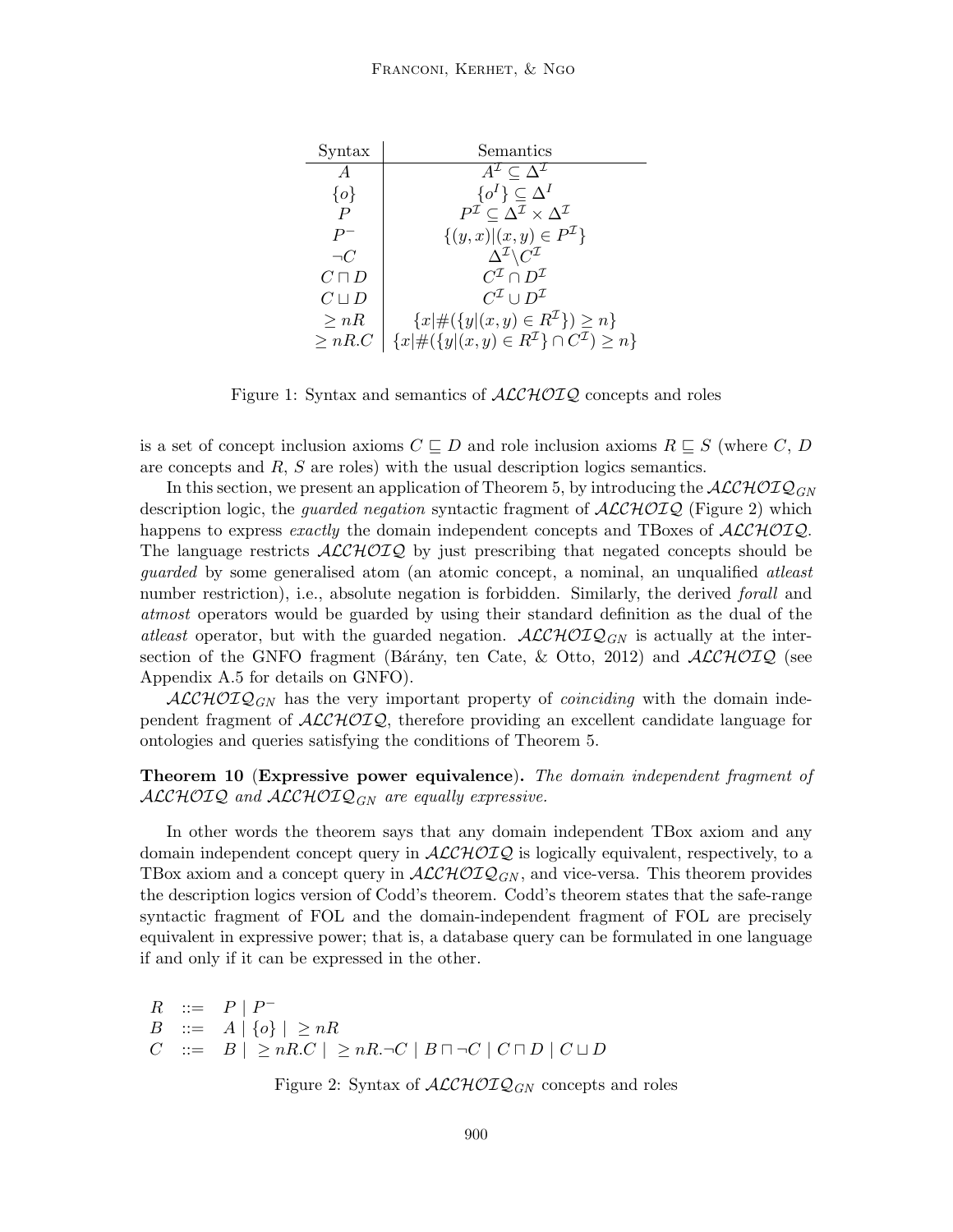#### 7.1 Applying the Constructive Theorem

We want to reformulate concept queries over an ontology with a DBox so that the reformulated query can be evaluated as an SQL query over the database represented by the DBox. In this context, the database is a DBox, the ontology is an  $\mathcal{ALCHOLQ}_{GN}$  TBox, and the query is an  $\mathcal{ALCHOLQ}_{GN}$  concept query. A concept query is either an  $\mathcal{ALCHOLQ}_{GN}$ concept expression denoting an open formula with one free variable, or an  $\mathcal{ALCHOLQ}_{GN}$ ABox concept assertion denoting a boolean query. As expected, a DBox includes ground atomic statements of the form  $A(a)$  and  $P(a, b)$  (where A is an atomic concept and P is an atomic role). From Theorem 10 we can draw the following corollary.

**Corollary 1.** ALCHOI $Q_{GN}$  TBoxes and concept queries are domain independent.

We can also prove the following theorem.

**Theorem 11.** ALCHOIQ<sub>GN</sub> TBoxes with concept queries have finitely controllable determinacy.

Therefore, we satisfy the conditions of Theorem 5, with a language which is like the very expressive  $ALCHOTQ$  description logic, but with *guarded* negation.

We argue that non-guarded negation should not appear in a cleanly designed ontology, and, if present, should be fixed. Indeed, the use of absolute negative information—such as, e.g., in "a non-male is a female" ( $\neg$  male  $\sqsubseteq$  female)—should be discouraged by a clean design methodology, since the subsumer would include *all sorts* of objects in the universe (but the ones of the subsumee type) without any obvious control. Only guarded negative information in the subsumee should be allowed—such as in the axiom "a non-male person is a female" (person  $\Box$   $\neg$  male  $\Box$  female).

This observation suggests a fix for non-guarded negations: for every non-guarded negation users will be asked to replace it by a guarded one, where the guard may be an arbitrary atomic concept, or nominal, or non-qualified existential. Therefore, the user is asked to make explicit the type of that concept, in a way to make it domain independent; note that the type could be also a fresh new atomic concept. We believe that the fix we are proposing for  $ALCHOTQ$  is a reasonable one, and would make all  $ALCHOTQ$  ontologies eligible to be used with our framework.

## 7.2 A Complete Procedure

 $ALCHOTQ_{GN}$  is a decidable logic and it is a feasible application of our general framework. Given an  $\mathcal{ALCHOLQ}_{GN}$  ontology  $\mathcal{KB}$  and a concept query Q, we can apply the procedure below to generate a safe-range reformulation over the database concepts and roles (based on the constructive theorem, all the conditions of which are satisfied), if it exists.

**Input:** An  $ALCHOTQ_{GN}$  TBox  $KB$ , a concept query Q in  $ALCHOTQ_{GN}$ , and a database signature (database atomic concepts and roles).

1. Check the implicit definability of the query Q by testing if  $KB \cup KB \models Q \equiv \tilde{Q}$  using a standard OWL2 reasoner  $(ALCHOTQ_{GN}$  is a sublanguage of OWL2). Continue if this holds.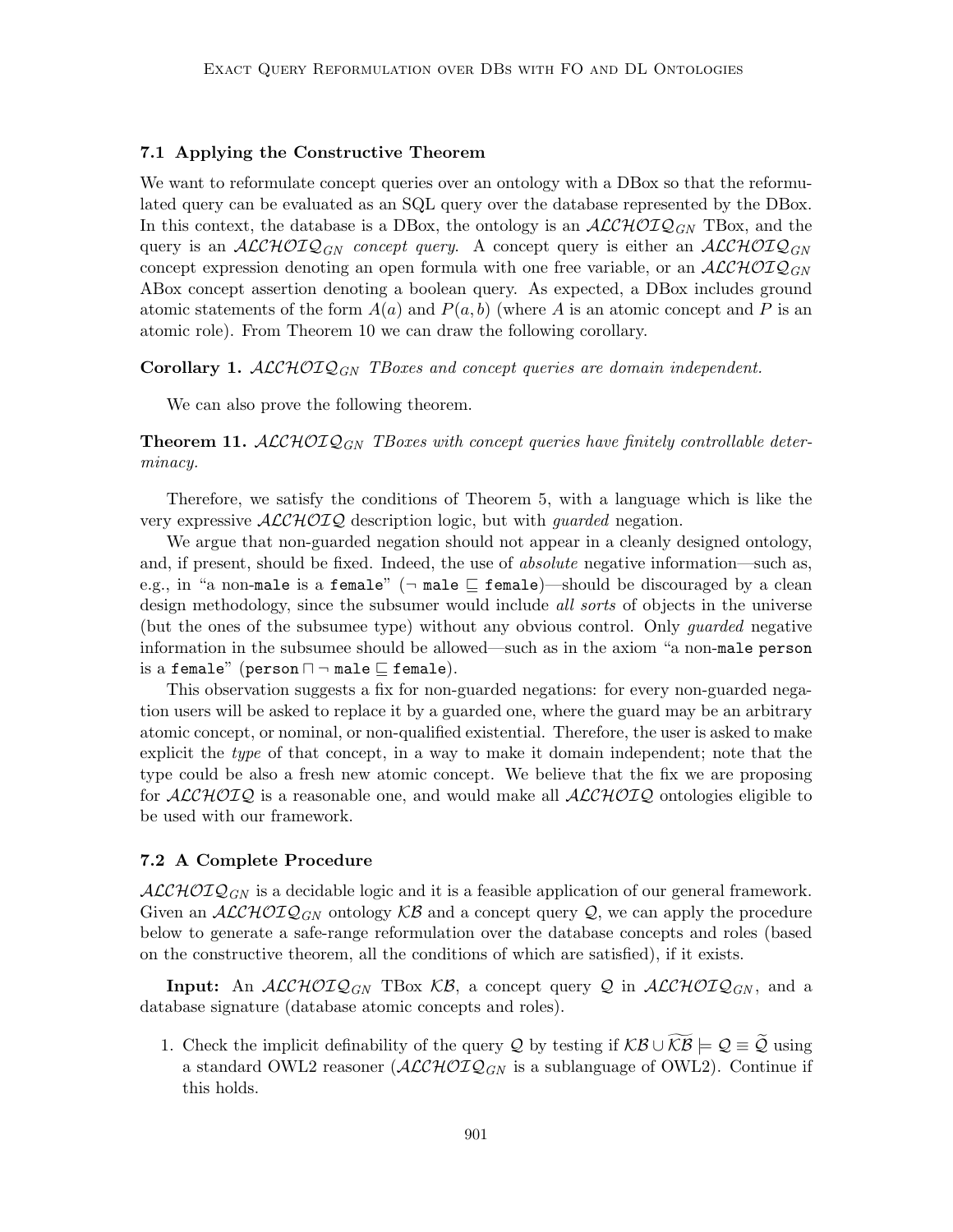2. Compute a safe-range reformulation  $\widehat{\mathcal{Q}}$  from the tableau proof generated in step 1 (see Section 6). This can be implemented as a simple extension of a standard DL reasoner even in the presence of the most important optimisation techniques such as semantic branching, absorption, and backjumping as explained by Seylan et al. (2009) and ten Cate, Franconi, and Seylan (2011).

# **Output:** A safe-range reformulation  $\hat{Q}$  expressed over the database signature.

Note that the procedure for checking determinacy and computing the reformulation could be run in offline mode at compile time. Indeed, it could be run for each atomic concept in the ontology, and store persistently the outcome for each of them if the reformulation has been successful. This pre-computation may be an expensive operation, since—as we have seen—it is based on entailment, but the complexity involves only the size of the ontology and not of the data.

In order to get an idea about the size of the reformulations, for the  $\mathcal{ALCFT}$  description logic there is a tableau-based algorithm computing explicit definitions of at most double exponential size (ten Cate et al., 2011; ten Cate, Franconi, & Seylan, 2013); this algorithm is optimal because it is also shown that the smallest explicit definition of an implicitly defined concept may be double exponentially long in the size of the input TBox.

Clearly, similarly to DL-Lite reformulations, more research is needed in order to optimise the reformulation step in order to make it practical. However, note that the framework presented here has a clear advantage from the point of view of conceptual modelling since implicit definitions (that is, queries) under general TBoxes can be double exponentially more succinct than acyclic concept definitions (that is, explicit queries over the database).

There is also another interesting open problem about checking that a given database is legal with respect to a given ontology. Remember that a database  $\mathcal{DB}$  is legal for an ontology  $K\mathcal{B}$  if there exists a model of  $KB$  embedding  $\mathcal{D}B$ . This check involves heavy computations for which an optimised algorithm is still unknown: as a matter of fact, the only known method today is to reduce the problem to a satisfiability problem where the database is embedded in a TBox using nominals (Franconi et al., 2011). More research is needed in order to optimise the reasoning with nominals in this special case.

Appendix A.5 contains all the definitions and theorems needed to prove theorems 10 and 11.

# 8. Conclusion

We have introduced a framework to compute the exact reformulation of first-order queries to a database under ontologies. We have found the exact conditions which guarantee that a safe-range reformulation exists, and we show that it can be evaluated as a relational algebra query over the database to give the same answer as the original query under the ontology. A non-trivial case study has been presented in the field of description logics, with the  $ALCHOIQ$  language.

We have also implemented a tool based on the *Prover9* theorem prover (McCune, 2011). Given an arbitrary first-order ontology, a database signature, and an arbitrary first-order query in TPTP syntax, the tool performs all the tests on them to check whether a reformulation can be computed, and it computes an optimal safe-range reformulation.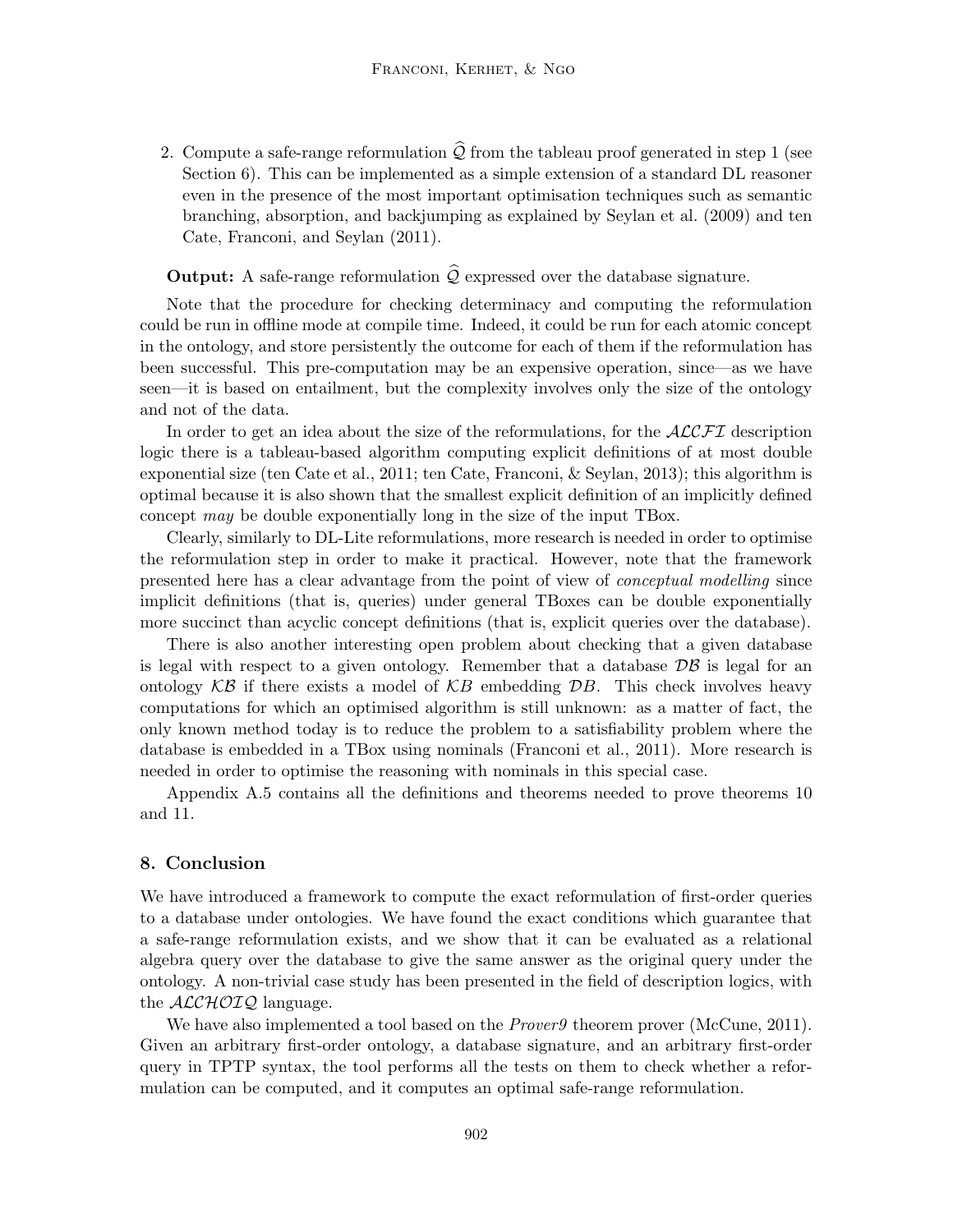This framework is useful in data exchange-like scenarios, where the target database (made by determined relations) should be materialised as a proper database, over which arbitrary queries should be performed. This is not achieved in a context with non-exact rewritings preserving the certain answers. In our scenario with description logics ontologies, rewritings of concept queries are pre-computed offline once. We have shown that our framework works in theory also in the case of arbitrary safe-range first-order queries, and our tool shows that this is possible in practice. In the case of description logics, we are working on extending the theoretical framework with conjunctive queries: we need finitely controllable determinacy with conjunctive queries, which seems to follow for some description logic from the works by Bárány, Gottlob, and Otto (2010) and Rosati (2011).

In future work, we would like to study optimisations of reformulations. From the practical perspective, since there might be many rewritten queries from one original query, the problem of selecting an optimised query in terms of query evaluation is very important. In fact, one has to take into account which criteria should be used to optimise, such as: the size of the rewritings, the numbers of used predicates, the priority of predicates, the number of relational operators, and clever usage of duplicates. With the tool, we plan to evaluate our proposed technique in a real context.

Concurrently, we are exploring the problem of fixing real ontologies in order to enforce definability when it is known it should be the case (Franconi, Ngo, & Sherkhonov, 2012c). This happens when it is intuitively obvious that the answer of a query can be found from the available data (that is, the query is definable from the database), but the mediating ontology does not entail the definability. We introduce the novel problem of definability abduction and we solve it completely in the data exchange scenario.

We thank the anonymous reviewers for the very useful comments we got on earlier versions of this paper. We wish to thank Alex Borgida, Tommaso Di Noia, Umberto Straccia, David Toman, and Grant Weddell for the fruitful discussions we had on the topics of this paper.

## Appendix A. Proofs

#### A.1 Proofs of Section 2

#### Proposition 1

Proof. Let

 $A_{sna} = \{\Theta \mid dom(\Theta) = \mathbb{X}, rng(\Theta) \subseteq \mathbb{C}, \ \forall \mathcal{I} \in I(SNA) \cap M(\mathcal{KB}) \cap E(\mathcal{DB}) : \mathcal{I} \models \mathcal{Q}_{[\mathbb{X}/\Theta]} \}$ and

 $A_{una} = \{ \Theta \mid dom(\Theta) = \mathbb{X}, rng(\Theta) \subseteq \mathbb{C}, \forall \mathcal{I} \in I(UNA) \cap M(KB) \cap E(DB) : \mathcal{I} \models \mathcal{Q}_{[\mathbb{X}/\Theta]} \}$ Since SNA is stricter than UNA, i.e.  $I(SNA) \subseteq I(UNA)$ , we have:  $A_{una} \subseteq A_{sna}$  trivially.

Let  $\bar{\Theta} \in A_{sna}$ . If  $\bar{\Theta} \notin A_{una}$  then there is an interpretation  $\bar{\mathcal{I}} = \langle \Delta^{\bar{\mathcal{I}}}, \bar{\mathcal{I}} \rangle$  embedding DB and satisfying UNA such that  $\overline{\mathcal{I}} \in M(\mathcal{KB})$  and  $\overline{\mathcal{I}} \not\models \mathcal{Q}_{|\mathbb{X}/\bar{\Theta}|}$ . Let us construct new interpretation  $\bar{\mathcal{J}} = \langle \Delta^{\bar{\mathcal{J}}}, \bar{\mathcal{J}} \rangle$  embedding  $\mathcal{DB}$  as follows:

•  $\Delta^{\bar{\mathcal{J}}} := (\Delta^{\bar{\mathcal{I}}} \setminus \{a^{\bar{\mathcal{I}}}\,|\, a \in \mathbb{C}\}) \cup \mathbb{C};$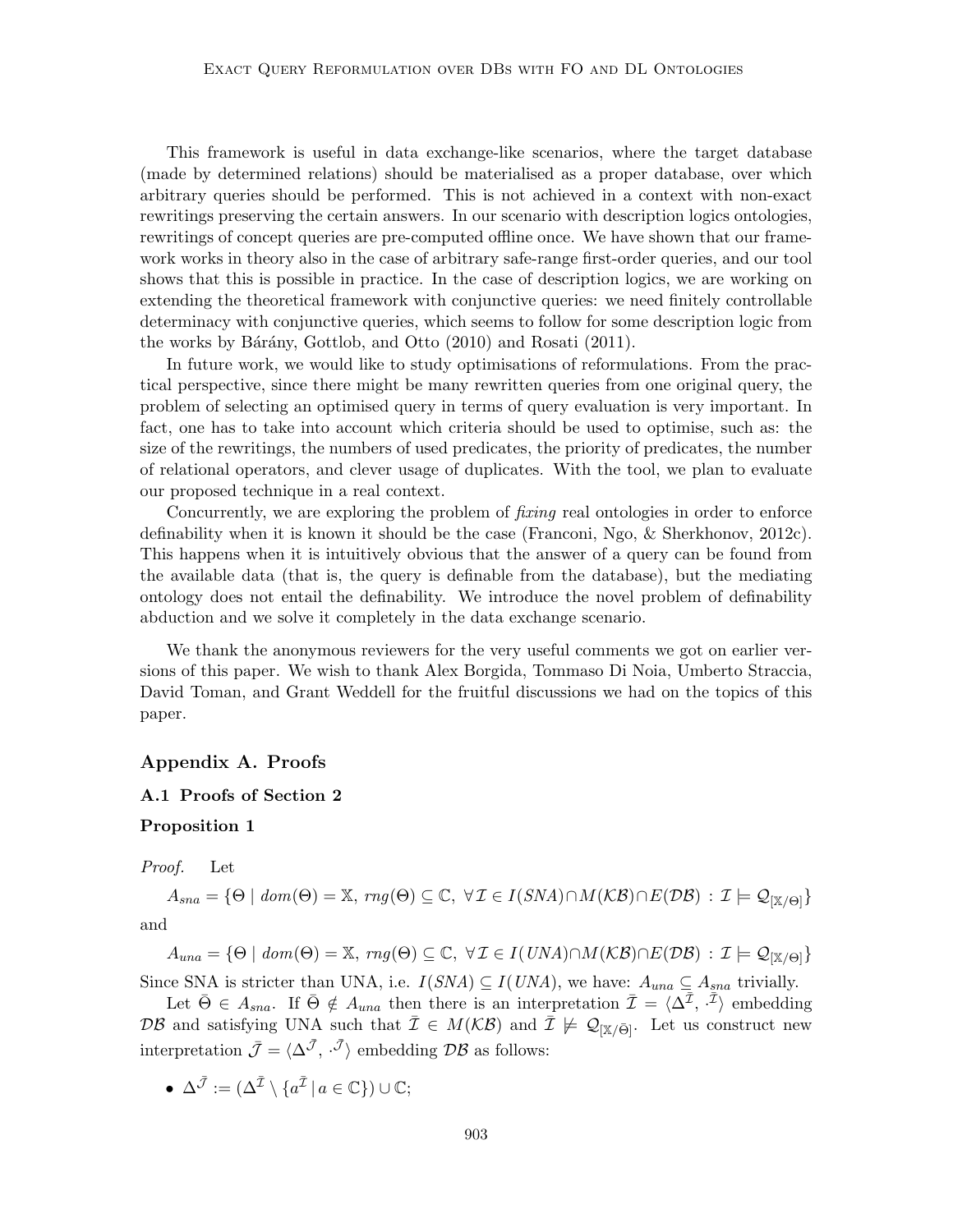- for each constant  $a \in \mathbb{C}$ ,  $a^{\bar{\mathcal{J}}} := a$ ;
- for every predicate  $P \in \mathbb{P}, \mathbb{P}^{\bar{\mathcal{J}}}$  is constructed from  $\mathbb{P}^{\bar{\mathcal{I}}}$  by replacing of each element  $a^{\overline{\mathcal{I}}} \in \mathbb{P}^{\overline{\mathcal{I}}}$ , where a is some constant, with a.

Obviously,  $\bar{\mathcal{J}}$  satisfies SNA and  $\bar{\mathcal{J}}$  and  $\bar{\mathcal{I}}$  are isomorphic. Since first-order logic sentences cannot distinguish two isomorphic structures,  $\bar{\mathcal{J}} \not\models \mathcal{Q}_{|\mathbb{X}/\bar{\Theta}|}$  which contradicts with the assumption  $\bar{\Theta} \in A_{sna}$ . Therefore  $\bar{\Theta} \in A_{una}$ .  $\Box$ 

## A.2 Proofs of Section 4

#### Proposition 2.

Proof. Since  $\widehat{\mathcal{Q}}_{[\mathbb{X}]}$  is an exact reformulation of  $\mathcal{Q}_{[\mathbb{X}]}, \mathcal{KB} \models \forall \mathbb{X}. \mathcal{Q}_{[\mathbb{X}]} \leftrightarrow \widehat{\mathcal{Q}}_{[\mathbb{X}]}$ . Then, for any model  $\mathcal{I} \in M(\mathcal{KB})$  and for any substitution  $\Theta : \mathbb{X} \mapsto \Delta^{\mathcal{I}}$  we have:  $\mathcal{I}, \Theta \models \mathcal{Q}_{[\mathbb{X}]}\leftrightarrow \widehat{\mathcal{Q}}_{[\mathbb{X}]},$ which is equivalent to  $(\mathcal{I}, \Theta \models \mathcal{Q}_{[\mathbb{X}]}\Longleftrightarrow \mathcal{I}, \Theta \models \mathcal{Q}_{[\mathbb{X}]})$ .

Now, let  $\bar{\Theta}$  be any substitution from  $\{\Theta \mid \text{dom}(\Theta) = \mathbb{X}, \text{rng}(\Theta) = \mathbb{C}, \forall \mathcal{I} \in M(\mathcal{KB}) \cap \mathcal{I}$  $E(D\mathcal{B})$ :  $\mathcal{I} \models \mathcal{Q}_{[\mathbb{X}/\Theta]}$ , and  $\mathcal{I} = \langle \Delta, \cdot^{\mathcal{I}} \rangle$  be any model of the KB embedding the DB (if there are any). Let  $\tilde{\Theta} := \tilde{\Theta}$  as composition of the substitution  $\bar{\Theta}$  and the interpretation function  $\mathcal{I}$  (i.e.  $\tilde{\Theta}(x) = a \in \Delta$  iff  $\bar{\Theta}(x) = c \in \mathbb{C}$  and  $c^{\mathcal{I}} = a$ ). Then  $\mathcal{I}, \tilde{\Theta} \models \mathcal{Q}_{[\mathbb{X}]} \iff$  $\mathcal{I} \models \mathcal{Q}_{[\mathbb{X}/\bar{\Theta}]} \text{ and } \mathcal{I}, \tilde{\Theta} \models \widehat{\mathcal{Q}}_{[\mathbb{X}]} \Longleftrightarrow \mathcal{I} \models \widehat{\mathcal{Q}}_{[\mathbb{X}/\bar{\Theta}]}. \text{ Summing up: } \mathcal{I} \models \mathcal{Q}_{[\mathbb{X}/\bar{\Theta}]} \Longleftrightarrow \mathcal{I} \models \widehat{\mathcal{Q}}_{[\mathbb{X}/\bar{\Theta}]}.$ Hence,  $\bar{\Theta} \in \{\Theta \mid \text{dom}(\Theta) = \mathbb{X}, \text{rng}(\Theta) = \mathbb{C}, \forall \mathcal{I} \in M(\mathcal{KB}) \cap E(\mathcal{DB}) : \mathcal{I} \models \widehat{\mathcal{Q}}_{[\mathbb{X}/\Theta]}\}.$  The inverse inclusion can be proved similarly.  $\Box$ 

# Theorem 3.

Proof. First of all recall that we assume SNA. In order to prove the theorem, one needs the following two propositions.

**Proposition 3 (Domain Independence).** A query  $\mathcal{Q}_{[\mathbb{X}]}$  is domain independent iff for every two interpretations  $\mathcal{I} = \langle \Delta^{\mathcal{I}}, \cdot^{\mathcal{I}} \rangle$  and  $\mathcal{J} = \langle \Delta^{\mathcal{J}}, \cdot^{\mathcal{J}} \rangle$  which agree on the interpretation of the predicates from  $\mathbb{P}_{\mathcal{Q}}$  (and all constants  $\mathbb{C}$ ), and for every substitution  $\Theta: \mathbb{X} \mapsto \Delta^{\mathcal{I}} \cup \Delta^{\mathcal{J}}$ we have:

$$
rng(\Theta) \subseteq \Delta^{\mathcal{I}} \quad and \quad \mathcal{I}, \Theta \models \mathcal{Q}_{[\mathbb{X}]}
$$
  

$$
iff
$$
  

$$
rng(\Theta) \subseteq \Delta^{\mathcal{J}} \quad and \quad \mathcal{J}, \Theta \models \mathcal{Q}_{[\mathbb{X}]}.
$$

*Proof.*  $(\Leftarrow)$  Obviously, if the second part of the proposition holds, then the query is domain independent.

(⇒) Suppose, the query is domain independent. Let  $\mathcal{I} = \langle \Delta^{\mathcal{I}}, \cdot^{\mathcal{I}} \rangle$  and  $\mathcal{J} = \langle \Delta^{\mathcal{J}}, \cdot^{\mathcal{J}} \rangle$ be any two interpretations, which agree on the interpretation of all the predicates from  $\mathbb{P}_{\mathcal{Q}}$ (and all constants  $\mathbb{C}$ ), that is  $\cdot^{\mathcal{I}|_{\mathbb{P}_{\mathcal{Q}}\cup\mathbb{C}}} = \cdot^{\mathcal{J}|_{\mathbb{P}_{\mathcal{Q}}\cup\mathbb{C}}}$ . Let us fix any substitution  $\Theta : \mathbb{X} \mapsto \Delta^{\mathcal{I}} \cup \Delta^{\mathcal{J}}$ (if the query is closed, we just omit everything, that concerns a substitution below in the proof) such that:

$$
rng(\Theta) \subseteq \Delta^{\mathcal{I}} \text{ and } \mathcal{I}, \Theta \models \mathcal{Q}_{[\mathbb{X}]}. \tag{2}
$$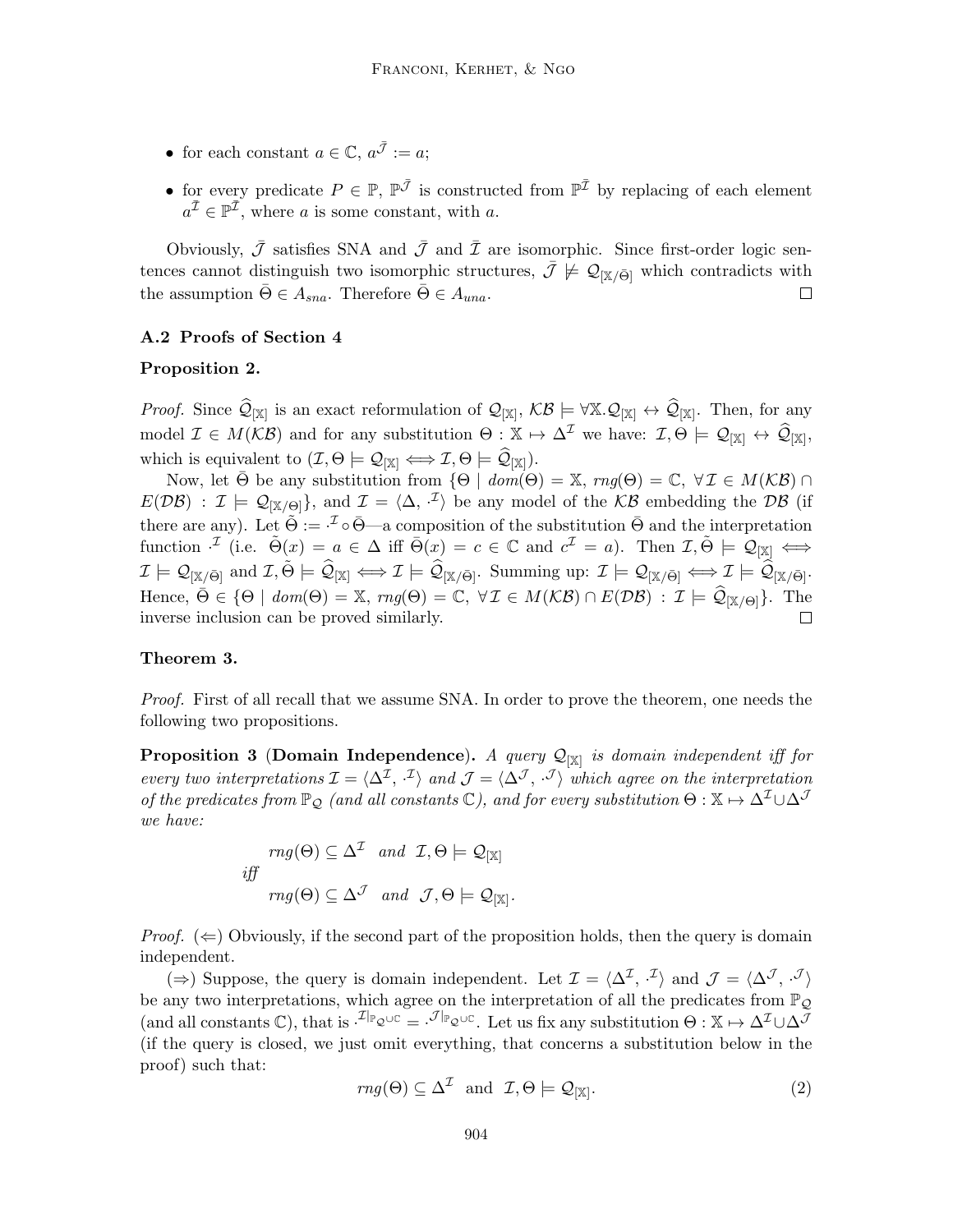Let us consider interpretations  $\mathcal{I}' = \langle \Delta^{\mathcal{I}}, \cdot^{\mathcal{I}'} \rangle$  and  $\mathcal{J}' = \langle \Delta^{\mathcal{J}}, \cdot^{\mathcal{J}'} \rangle$ , such that  $\cdot^{\mathcal{I}|_{\mathbb{P}}_{\mathcal{Q}} \cup \mathbb{C}} =$  $\mathcal{I}^{\prime\parallel_{\mathbb{P}_{\mathcal{Q}}\cup\mathbb{C}}}=\mathcal{I}^{\prime\parallel_{\mathbb{P}_{\mathcal{Q}}\cup\mathbb{C}}},\text{ and }\forall P\in\mathbb{P}\setminus\mathbb{P}_{\mathcal{Q}}:\ P^{\mathcal{I}^{\prime}}=\emptyset=P^{\mathcal{J}^{\prime}}.$  Let us consider now  $\mathcal{I}$  and  $\mathcal{I}'$ . They have the same domain and interpret all the predicates and constants, occurring in  $\mathcal{Q}_{[\mathbb{X}]}$  equally. Therefore, since  $\mathcal{I}, \Theta \models \mathcal{Q}_{[\mathbb{X}]}$  (by (2)),  $\mathcal{I}', \Theta \models \mathcal{Q}_{[\mathbb{X}]}$ .

Let us consider interpretations  $\mathcal{I}'$  and  $\mathcal{J}'$ . By construction, they agree on interpretation of all predicates and constants. Therefore, we can apply the definition of domain independence to them. Then, since

$$
rng(\Theta) \subseteq \Delta^{\mathcal{I}} \text{ and } \mathcal{I}', \Theta \models \mathcal{Q}_{[\mathbb{X}]},
$$
\n(3)

we have, that

$$
rng(\Theta) \subseteq \Delta^{\mathcal{J}} \text{ and } \mathcal{J}', \Theta \models \mathcal{Q}_{[\mathbb{X}]}. \tag{4}
$$

Then again interpretations  $\mathcal J$  and  $\mathcal J'$  have the same domain and interpret all the predicates and constants, occurring in  $\mathcal{Q}_{\{X\}}$  equally. Thus, because of (4),

$$
rng(\Theta) \subseteq \Delta^{\mathcal{J}} \text{ and } \mathcal{J}, \Theta \models \mathcal{Q}_{[\mathbb{X}]}.
$$
 (5)

Therefore,  $(2) \implies (5)$ . Similarly  $(5) \implies (2)$ , and the proposition is proved.  $\Box$ 

**Proposition 4.** If  $\mathcal{Q}_{[\mathbb{X}]}$  is domain independent, then for any interpretation  $\mathcal{I} = \langle \Delta, \cdot^{\mathcal{I}} \rangle$ and any substitution  $\dot{\Theta} : \mathbb{X} \mapsto \Delta$ , such that  $\mathcal{I}, \Theta \models \mathcal{Q}_{[\mathbb{X}]},$  the following holds:

$$
rng(\Theta)\subseteq adom(\sigma(\mathcal{Q}_{[\mathbb{X}]}),\mathcal{I}).
$$

*Proof.* Assume, that  $X = \{x\}$ , that is Q has one free variable x (the proof can be easily extended then to the general case).

Let us prove by contradiction. Suppose, there exists a substitution  $\{x \to b\}$  such that  $\mathcal{I}, \{x \to b\} \models \mathcal{Q}(x)$  and  $b \in \Delta \setminus \text{adom}(\sigma(\mathcal{Q}(x)), \mathcal{I})$ . Let us consider interpretation  $\mathcal{I}' =$  $\langle \Delta \cup \{a\},\cdot^{\mathcal{I}}\rangle$ , where a is any brand-new element, that does not appear in  $\Delta$ . Then  $\mathcal{I}',\{x\}\rightarrow$  $b\} \models \mathcal{Q}(x)$  because of domain independence of  $\mathcal{Q}(x)$ . Consider then another interpretation  $\mathcal{I}'' = \langle \Delta \cup \{a\}, \cdot^{\mathcal{I}''} \rangle$  such that occurrence of b in interpretation of any predicate is replaced with the element a. In other words, for any n-ary predicate  $P \in \mathbb{P} \setminus \sigma(\mathcal{Q}(x)), (\ldots, a, \ldots) \in$  $P^{\mathcal{I}''}$  iff  $(\ldots, b, \ldots) \in P^{\mathcal{I}'}$  (since by supposition b does not appear in interpretations of predicates in the query). Interpretations of all the other predicates and all the constants are the same. Then  $\mathcal{I}''$  satisfies SNA (even if  $b \in \mathbb{C}$ ). Then, since  $\mathcal{I}', \{x \to b\} \models \mathcal{Q}_{[\mathbb{X}]},$  by construction of  $\mathcal{I}''$  we have:  $\mathcal{I}'', \{x \to a\} \models \mathcal{Q}(x)$ , because we changed just interpretations of predicates, that do not appear in the query. Then since  $\mathcal{I}'$  and  $\mathcal{I}''$  have the same domain and agree on interpretations of all the predicates in  $\mathcal{Q}(x)$  and all constants, the following holds:  $\mathcal{I}', \{x \to a\} \models \mathcal{Q}(x)$ .

Let us now consider interpretations  $\mathcal{I} = \langle \Delta, \cdot^{\mathcal{I}} \rangle$  and  $\mathcal{I}' = \langle \Delta \cup \{a\}, \cdot^{\mathcal{I}} \rangle$ . They have the same interpretation function. Therefore, since  $\mathcal{Q}(x)$  is domain independent and  $\mathcal{I}', \{x \to$  $a\} \models \mathcal{Q}(x)$ , we have:  $rng(\lbrace x \rightarrow a \rbrace) \subseteq \Delta$ . That is  $a \in \Delta$ . It is a contradiction, because by supposition  $a \notin \Delta$ .  $\Box$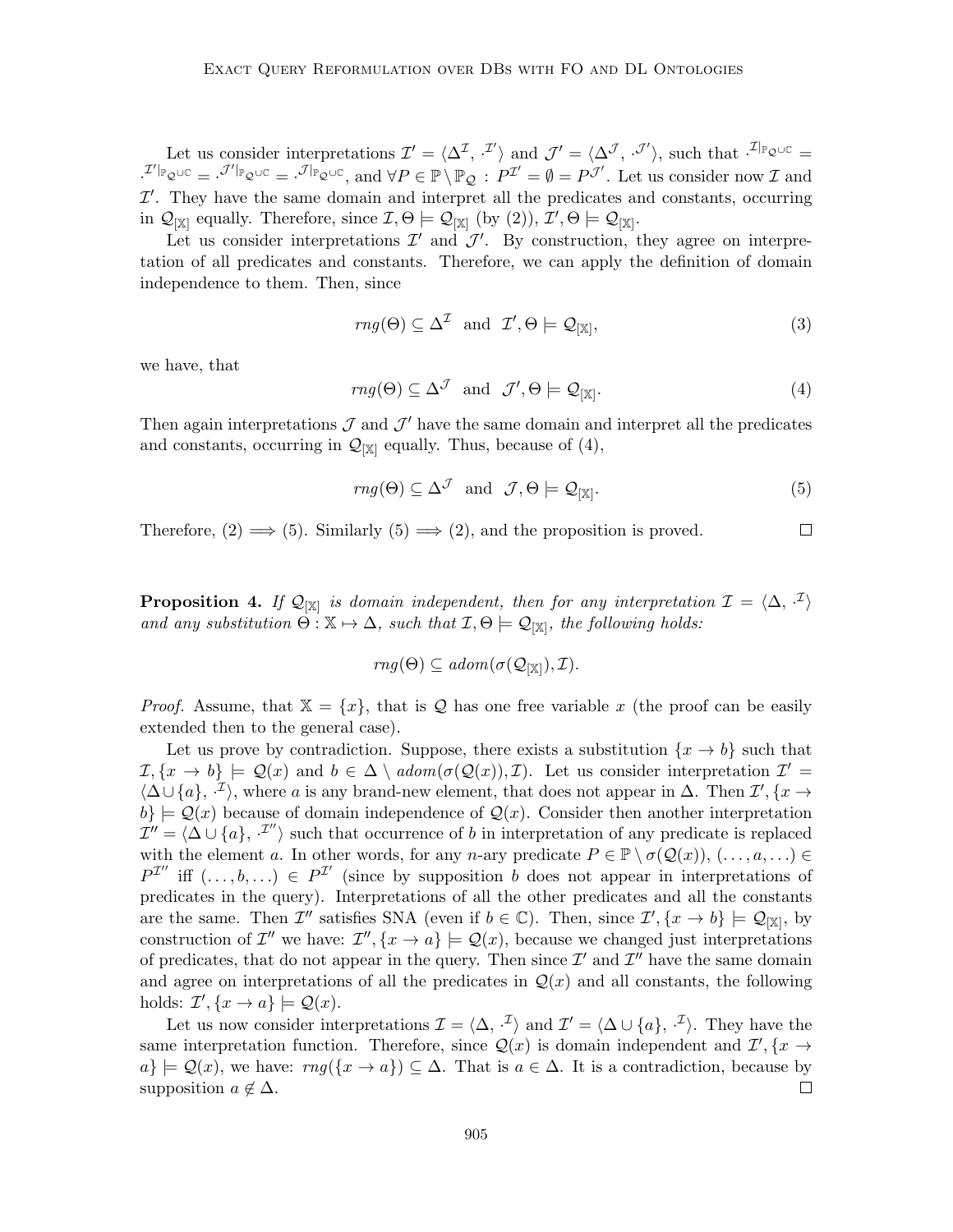Now we prove the theorem itself.

 $L := \{ \Theta \mid \text{dom}(\Theta) = \mathbb{X}, \text{ rng}(\Theta) \subseteq \mathbb{C}, \forall \mathcal{I} \in M(\mathcal{KB}) \cap E(\mathcal{DB}) : \mathcal{I} \models \mathcal{Q}_{[\mathbb{X}/\Theta]}\};$ 

 $R := \{ \Theta \mid \text{dom}(\Theta) = \mathbb{X}, \text{ rng}(\Theta) \subseteq \text{adom}(\sigma(\widehat{Q}), \mathcal{DB}), \forall \mathcal{I} = \langle \mathbb{C}, \cdot^{\mathcal{I}} \rangle \in E(\mathcal{DB}) : \mathcal{I}|_{\mathbb{P}_{\mathcal{DB}} \cup \mathbb{C}} \models \widehat{\mathcal{Q}}_{[\mathbb{X}/\Theta]}\}.$ 

Let  $\bar{\Theta} \in L$ . Then for any  $\mathcal{I} \in M(\mathcal{KB}) \cap E(\mathcal{DB})$  we have:  $\mathcal{I} \models \mathcal{Q}_{[\mathbb{X}/\bar{\Theta}]}$  and  $\mathcal{I} \models \widehat{\mathcal{Q}}_{[\mathbb{X}/\bar{\Theta}]}$ , because of Proposition 2.

Consider any  $\mathcal{J} = \langle \mathbb{C}, \cdot^{\mathcal{I}} \rangle$  embedding DB. I and J agree on interpretations of  $\mathbb{C}$ (since we have SNA) and predicates from the set  $\sigma(Q) \cap \mathbb{P}$  which is a subset of  $\mathbb{P}_{DB}$ . Then, since  $\mathcal{Q}_{[\mathbb{X}]}$  is domain independent, by Proposition 3 we have:  $\mathcal{J} \models \mathcal{Q}_{[\mathbb{X}/\bar{\Theta}]}$ . Since  $\sigma(\widehat{\mathcal{Q}}_{[\mathbb{X}]}) \subseteq \mathbb{P}_{\mathcal{DB}} \cup \mathbb{C}, \mathcal{J}|_{P_{\mathcal{DB}} \cup \mathbb{C}} \models \widehat{\mathcal{Q}}_{[\mathbb{X}/\bar{\Theta}]}$ . Since  $\widehat{\mathcal{Q}}_{[\mathbb{X}]}$  is domain independent, by Proposition 4 we have:  $rng(\bar{\Theta}) \subseteq adom(\sigma(\widehat{\mathcal{Q}}_{[\mathbb{X}]}), \mathcal{J})$ .  $adom(\sigma(\widehat{\mathcal{Q}}_{[\mathbb{X}]}), \mathcal{J}) = adom(\sigma(\widehat{\mathcal{Q}}_{[\mathbb{X}]}), \mathcal{DB})$ , because we assume SNA and  $\sigma(\widehat{\mathcal{Q}}_{[\mathbb{X}]}) \subseteq \mathbb{P}_{\mathcal{DB}} \cup \mathbb{C}$ . Therefore,  $\text{rng}(\bar{\Theta}) \subseteq \text{adom}(\sigma(\widehat{\mathcal{Q}}_{[\mathbb{X}]}) , \mathcal{DB})$ . Then  $\Theta \in R$  and, hence,  $L \subseteq R$ .

Let  $\bar{\Theta} \in R \ ( rng(\bar{\Theta}) \subseteq adom(\sigma(\widehat{\mathcal{Q}}_{[\mathbb{X}]}) , \mathcal{DB})).$  Then for any  $\mathcal{J} = \langle \mathbb{C}, \cdot^{\mathcal{I}} \rangle$  embedding  $\mathcal{DB}$  we have:  $\mathcal{J}|_{P_{\mathcal{D}\mathcal{B}}\cup\mathbb{C}} \models \mathcal{Q}_{[\mathbb{X}/\bar{\Theta}]}$ . Then  $\mathcal{J} \models \mathcal{Q}_{[\mathbb{X}/\bar{\Theta}]}$ . Consider any  $\mathcal{I} \in M(\mathcal{KB}) \cap E(\mathcal{DB})$ . Then  $\mathcal{J}$ and  $\mathcal I$  agree on interpretations of  $\mathbb C$  (since we have SNA) and  $\mathbb P_{\mathcal{DB}}$ . Since  $\sigma(\widehat{\mathcal Q}_{[\mathbbm{X}/\bar\Theta]})\subseteq \mathbb P_{\mathcal{DB}}\cup\mathbb C$ and  $\mathcal{Q}_{[\mathbb{X}]}$  is domain independent, by Proposition 3 we have:  $\mathcal{I} \models \mathcal{Q}_{[\mathbb{X}/\bar{\Theta}]}$ . Since  $\mathcal{Q}_{[\mathbb{X}]}$  is exact reformulation of  $\mathcal{Q}_{[\mathbb{X}]}$  under  $\mathcal{KB}$  over  $\mathbb{P}_{\mathcal{DB}}$ , by Proposition 2 we have:  $\mathcal{I} \models \mathcal{Q}_{[\mathbb{X}/\bar{\Theta}]}$ . Then  $\Theta \in L$  and, hence,  $R \subseteq L$ .

Theorem 3 is proved completely.

$$
\qquad \qquad \Box
$$

#### A.3 Definitions and Proofs of Section 5

**Proposition 5.** Let  $KB$  be a domain independent ontology. If interpretation  $\mathcal{I} = \langle \Delta^{\mathcal{I}}, \cdot^{\mathcal{I}} \rangle$ is a model of KB, then any  $\mathcal{J} = \langle \Delta^{\mathcal{J}}, \cdot^{\mathcal{J}} \rangle$ , such that  $\cdot^{\mathcal{I}} = \cdot^{\mathcal{J}}$ , is also a model of KB.

*Proof.* Let  $\alpha$  be any sentence from KB. Then, since I is a model of KB,  $\mathcal{I} \models \alpha$ .  $\alpha$  is domain independent, because KB is domain independent. Hence, since  $\mathcal{I} = \mathcal{I}, \mathcal{J} \models \alpha$ . Thus,  $\mathcal{J}$  is a model of any sentence from  $\mathcal{KB}$ . It means, that  $\mathcal J$  is a model of  $\mathcal{KB}$ .  $\Box$ 

**Proposition 6.** Let KB be an ontology, and let  $\mathcal{Q}_{\vert \mathbb{X} \vert}$  be a query which is domain independent with respect to KB. Any exact reformulation of  $\mathcal{Q}_{\{X\}}$  under KB (over any set of predicates) is also domain independent with respect to KB.

*Proof.* Let  $\mathcal{Q}_{[\mathbb{X}]}$  be any exact reformulation of  $\mathcal{Q}_{[\mathbb{X}]}$  under  $\mathcal{KB}$  (over some set of predicates),  $\mathcal{I} = \langle \Delta^{\mathcal{I}}, \cdot^{\mathcal{I}} \rangle$  and  $\mathcal{J} = \langle \Delta^{\mathcal{J}}, \cdot^{\mathcal{J}} \rangle$  be any two models of KB such that  $\cdot^{\mathcal{I}} = \cdot^{\mathcal{J}}$ , and  $\Theta : \mathbb{X} \mapsto \Delta^{\mathcal{I}} \cup \Delta^{\mathcal{J}}$  be any substitution such that

 $\mathit{rng}(\Theta) \subseteq \Delta^{\mathcal{I}} \text{ and } \mathcal{I}, \Theta \models \widehat{\mathcal{Q}}_{[\mathbb{X}]}.\$ 

Then, since  $\mathcal{Q}_{[\mathbb{X}]}$  is exact reformulation of  $\mathcal{Q}_{[\mathbb{X}]}$ , we have:  $\mathcal{I}, \Theta \models \mathcal{Q}_{[\mathbb{X}]}$ . Then, since  $\mathcal{Q}_{[\mathbb{X}]}$ is domain independent with respect to  $K\mathcal{B}$ , we have:

 $rng(\Theta) \subseteq \Delta^{\mathcal{J}}$  and  $\mathcal{J}, \Theta \models \mathcal{Q}_{[\mathbb{X}]}$ .

And again, since  $\mathcal{Q}_{[\mathbb{X}]}$  is exact reformulation of  $\mathcal{Q}_{[\mathbb{X}]}$ , we have:  $\mathcal{J}, \Theta \models \mathcal{Q}_{[\mathbb{X}]}$ . Thus,  $\mathcal{Q}_{[\mathbb{X}]}$ is domain independent with respect to  $KB$  by definition.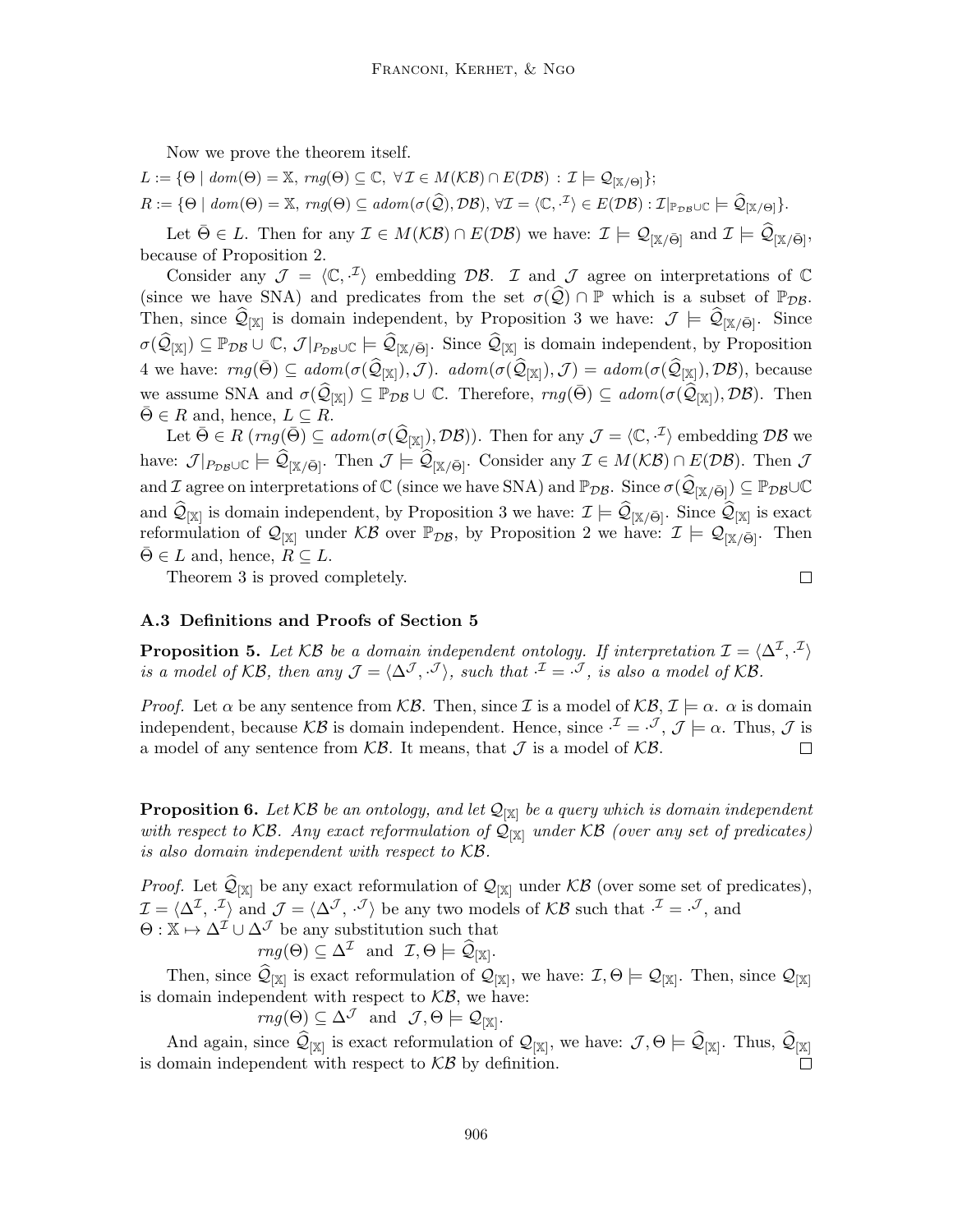**Lemma 1.** Let  $KB$  be a domain independent ontology, and let  $\mathcal{Q}_{[X]}$  be a query which is domain independent with respect to KB. Then for any  $\mathcal{I} = \langle \Delta, \cdot^{\mathcal{I}} \rangle$  which is a model of KB and any substitution  $\Theta : \mathbb{X} \mapsto \Delta$  such that  $\mathcal{I}, \Theta \models \mathcal{Q}_{|\mathbb{X}|}$  the following holds:

$$
rng(\Theta) \subseteq \mathit{adom}(\sigma(\mathcal{Q}_{[\mathbb{X}]}), \mathcal{I}).
$$

*Proof.* Without loss of generality assume, that  $X = \{x\}$ , that is Q has one free variable x (the proof can be easily extended then to the general case).

Let us prove by contradiction. Suppose that  $\mathcal{I}, \{x \to b\} \models \mathcal{Q}(x)$ , where  $b \in \Delta \setminus \mathcal{I}$  $adom(\sigma(\mathcal{Q}_{[\mathbb{X}]})$ , *T*). Since KB is domain independent, for any brand-new element a, that does not appear in  $\Delta$ , interpretation  $\bar{\mathcal{I}} = \langle \Delta \cup \{a\}, \cdot^{\bar{\mathcal{I}}}\rangle$  is also a model of KB by Proposition 5. Then, since  $\mathcal{Q}(x)$  is domain independent with respect to  $\mathcal{KB}$  and  $\mathcal I$  and  $\mathcal{\bar I}$  have the same interpretation function,  $\overline{\mathcal{I}}, \{x \to b\} \models \mathcal{Q}(x)$ .

Consider a new interpretation  $\mathcal{I}^1 = \langle \Delta \cup \{a\}, \cdot^{\mathcal{I}^1} \rangle$  constructed from  $\bar{\mathcal{I}}$  such that occurrence of  $b$  in interpretation of any predicate is replaced by element  $a$ . In other words, for any *n*-ary predicate  $P \in \mathbb{P} \setminus \mathbb{P}_{\mathcal{Q}}, (\ldots, a, \ldots) \in P^{\mathcal{I}}$  iff  $(\ldots, b, \ldots) \in P^{\mathcal{I}}$  (since by supposition b does not appear in interpretations of predicates in the query).

Then, since  $\overline{\mathcal{I}}$ ,  $\{x \to b\} \models \mathcal{Q}(x)$  and by construction of  $\mathcal{I}^1$  we have:  $\mathcal{I}^1$ ,  $\{x \to a\} \models \mathcal{Q}(x)$ (since we simply replace b, that does not appear neither as a constant in  $\mathcal{Q}(x)$  nor in interpretations of predicates in  $\mathcal{Q}(x)$ , with a). Then, since  $\overline{\mathcal{I}}$  and  $\mathcal{I}^1$  have the same domain  $\Delta \cup \{a\}$  and agree on interpretations of all the predicates from  $\mathcal{Q}(x)$  and all the constants (since we assume SNA), we have:  $\overline{\mathcal{I}}, {\lbrace x \to a \rbrace} \models \mathcal{Q}(x)$ .

Let us now consider interpretations  $\mathcal{I} = \langle \Delta, \cdot^{\mathcal{I}} \rangle$  and  $\bar{\mathcal{I}} = \langle \Delta \cup \{a\}, \cdot^{\mathcal{I}} \rangle$ . They are both models of KB and have the same interpretation function  $\cdot^{\mathcal{I}}$ . So, since  $\mathcal{Q}(x)$  is domain independent with respect to  $\mathcal{KB}$  and  $\mathcal{I}, \{x \to a\} \models \mathcal{Q}(x)$ , we have:  $a \in \Delta$  and  $\mathcal{I}, \{x \to a\}$  $a\} \models \mathcal{Q}(x)$  by definition of domain independence with respect to an ontology. It is a contradiction, because by supposition  $a \notin \Delta$ . The lemma is proved.  $\Box$ 

Let  $\alpha$  be any set of formulas. Then  $Adom_{\alpha}$  is defined similarly to  $Adom_{\mathcal{Q}}$ , where Q is a query.

**Lemma 2.** Let KB be a domain independent ontology, and let  $\mathcal{Q}_{[\mathbb{X}]}(\mathbb{X} = \{x_1, ..., x_n\})$  be a query which is domain independent with respect to  $KB$ . Then the following holds:

 $KB \models \forall \mathbb{X}. \mathcal{Q}_{[\mathbb{X}]} \leftrightarrow \mathcal{Q}_{[\mathbb{X}]} | Adom_{\mathcal{KB}\cup\mathcal{Q}}$ 

where  $\mathcal{Q}_{[\mathbb{X}]}|Adom_{\mathcal{KB}\cup\mathcal{Q}}$  is  $\mathcal{Q'}_{[\mathbb{X}]} \wedge Adom_{\mathcal{KB}\cup\mathcal{Q}}(x_1) \wedge ... \wedge Adom_{\mathcal{KB}\cup\mathcal{Q}}(x_n)$ , and  $\mathcal{Q'}_{[\mathbb{X}]}$  is  $\mathcal{Q}_{[\mathbb{X}]}$ such that:

- Every sub-formula of  $\mathcal{Q}_{[\mathbb{X}]}$  in the form of  $\exists x.\phi(x)$  is replaced by  $\exists x.\phi(x)\wedge Adom_{\mathcal{KB}\cup\mathcal{Q}}(x)$
- Every sub-formula of  $\mathcal{Q}_{[\mathbb{X}]}$  in the form of  $\forall x.\phi(x)$  is replaced by  $\forall x. Adom_{\mathcal{KB}\cup\mathcal{Q}}(x) \rightarrow$  $\phi(x)$

*Proof.* Without loss of generality, we will prove the lemma when  $n = 1$ . In this case, we write  $Q(x)$  instead of  $Q_{[X]}$ . We prove by contradiction.

Assume there is a model  $\mathcal{I} = \langle \Delta^{\mathcal{I}}, \cdot^{\mathcal{I}} \rangle$  of  $\mathcal{KB}$  and an element  $a \in \Delta^{\mathcal{I}}$  such that  $\mathcal{I}, \{x \to \bot\}$  $a\} \models \mathcal{Q}(x)$  but  $\mathcal{I}, \{x \rightarrow a\} \not\models \mathcal{Q}(x)|Adom_{\mathcal{KB}\cup\mathcal{O}}.$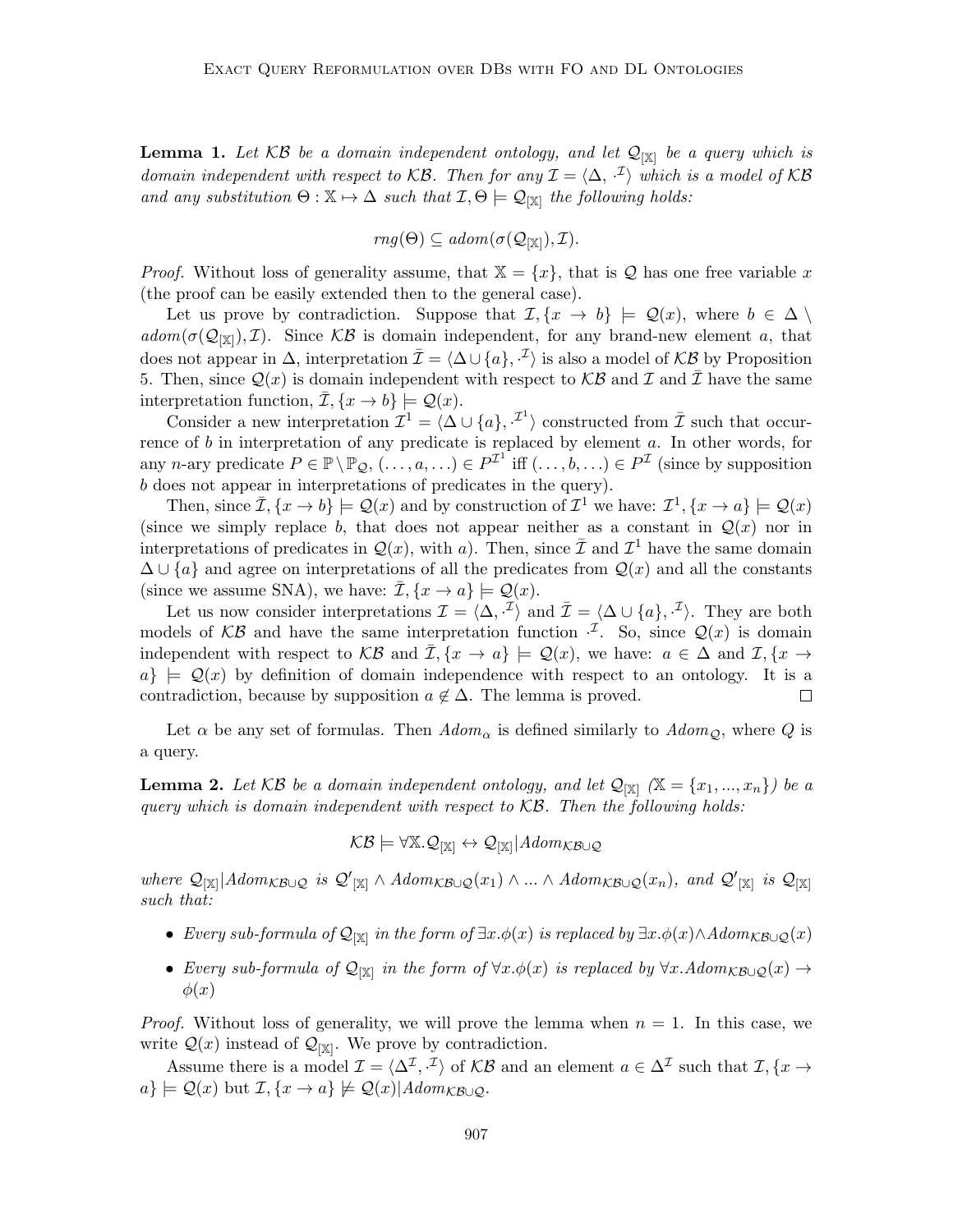We construct a new interpretation  $\mathcal{J} = \langle Adom_{\mathcal{KB}\cup\mathcal{Q}}^{\mathcal{I}} \cup \mathbb{C}, \cdot^{\mathcal{J}}\rangle$  such that for any predicate  $P \in \mathbb{P}_{\mathcal{KB} \cup \mathcal{Q}}, P^{\mathcal{J}} := P^{\mathcal{I}},$  and for any predicate  $P \in \mathbb{P} \setminus \mathbb{P}_{\mathcal{KB} \cup \mathcal{Q}}, P^{\mathcal{J}} := \emptyset.$ 

Since  $KB$  is domain independent,  $J$  is also a model of  $KB$  by Proposition 5. Then,  $\mathcal{J}, \{x \to a\} \models \mathcal{Q}(x)$  because Q is domain independent with respect to KB. As a consequence, however,  $\mathcal{J}, \{x \to a\} \models \mathcal{Q}(x) | Adom_{\mathcal{KB} \cup \mathcal{Q}}$  by the definition of  $\mathcal{Q}(x) | Adom_{\mathcal{KB} \cup \mathcal{Q}}$ .  $Q(x)|Adom_{K\mathcal{B}\cup\mathcal{O}}$  is safe-range by construction (see Definition 10). Hence, it is domain independent. Therefore  $\mathcal{I}, \{x \to a\} \models \mathcal{Q}(x) | Adom_{\mathcal{KB} \cup \mathcal{Q}}$ . Contradiction.

Assume there is a model  $\mathcal{I} = \langle \Delta^{\mathcal{I}}, \cdot^{\mathcal{I}} \rangle$  of  $\mathcal{KB}$  and an element  $a \in \Delta^{\mathcal{I}}$  such that  $\mathcal{I}, \{x \to \bot\}$  $a\} \models \mathcal{Q}(x) | Adom_{\mathcal{KB} \cup \mathcal{Q}} \text{ but } \mathcal{I}, \{x \to a\} \not\models \mathcal{Q}(x)$ . One can lead to a contradiction similarly as above. Therefore, the lemma is proved. П

#### Theorem 4.

Proof. The theorem can be proved after Theorem 5.

- The "if" direction. Based on Lemma 2, one can see that exact reformulations of  $\mathcal{Q}_{\lvert \mathbb{X}\rvert}$ are also exact reformulations of  $\mathcal{Q}_{[\mathbb{X}]}|Adom_{\mathcal{KB}\cup\mathcal{Q}}$ . Since  $\mathcal{Q}_{[\mathbb{X}]}|Adom_{\mathcal{KB}\cup\mathcal{Q}}$  is safe-range and  $KB$  can always be transformed to a logically equivalent safe-range ontology  $KB'$ , obviously the exact safe-range reformulation  $\mathcal{Q}_{[X]}$  found in Theorem 5 which takes  $KB'$  and  $\mathcal{Q}_{[\mathbb{X}]}|Adom_{KB\cup\mathcal{Q}}$  as its input is the exact domain independent reformulation of  $\mathcal{Q}_{[\mathbb{X}]}$ .
- The "only if" direction.

Suppose, that there exists an exact domain independent reformulation  $\mathcal{Q}_{[X]}$  of  $\mathcal{Q}_{[X]}$ over  $\mathbb{P}_{\mathcal{DB}}$  under KB. Then it is domain independent with respect to KB. Hence, by Proposition 6,  $\mathcal{Q}_{[\mathbb{X}]}$  is domain independent with respect to  $\mathcal{KB}$ . Since there exists an exact reformulation of  $\mathcal{Q}_{[\mathbb{X}]}, \mathcal{Q}_{[\mathbb{X}]}$  is implicitly definable from  $\mathbb{P}_{\mathcal{D}\mathcal{B}}$  under  $\mathcal{KB}$  by the Theorem 1.

The theorem is proved completely.

In order to help readers follow easier, we recall here formal definitions of safe-range and safe-range normal form (Abiteboul et al., 1995).

#### Definition 8 (safe-range normal form). denoted by SRNF

A first order formula can be transformed to SRNF by following steps :

- Variable substitution: no distinct pair of quantifiers may employ same variable.
- Remove universal quantifiers
- Remove implications
- Push negation
- Flatten and/or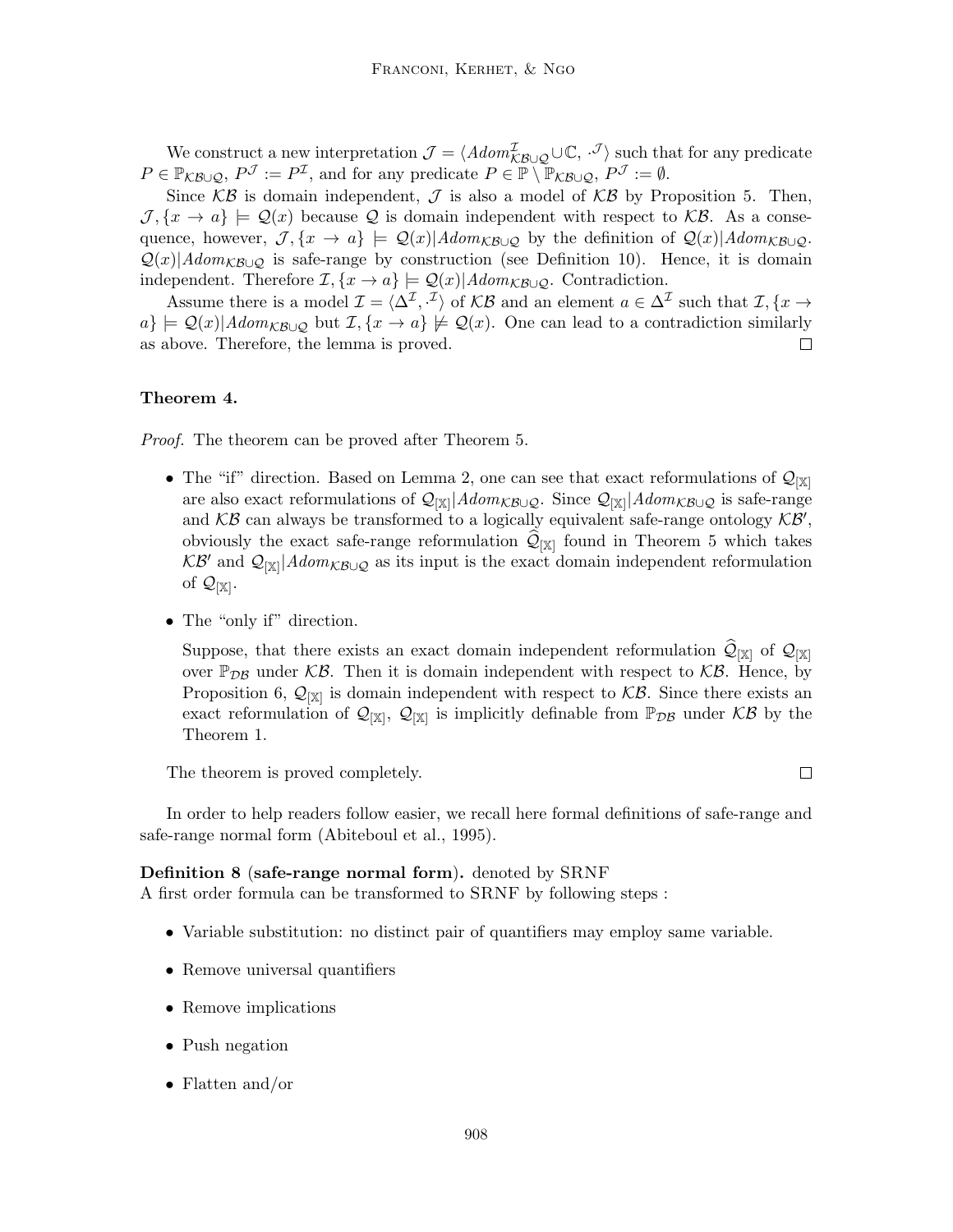**Definition 9 (Range restriction of a formula).** denoted by  $rr$ 

Input : a formula  $\varphi$  in SRNF Output : a subset of  $\text{FREE}(\varphi)$  or  $\perp$ Case  $\varphi$  of

- $R(e_1, ..., e_n) : rr(\varphi) = \text{set of variables in } e_1, ..., e_n$
- $x = a$  or  $a = x$ , where a is a constant :  $rr(\varphi) = \{x\}$
- $x = y : rr(\varphi) = \emptyset$
- $\varphi_1 \wedge \varphi_2 : rr(\varphi) = rr(\varphi_1) \cup rr(\varphi_2)$
- $\varphi_1 \vee \varphi_2$ :  $rr(\varphi) = rr(\varphi_1) \cap rr(\varphi_2)$
- $\varphi_1 \wedge x = y : rr(\varphi) = rr(\varphi_1)$  if  $\{x, y\} \cap rr(\varphi_1) = \emptyset; rr(\varphi) = rr(\varphi_1) \cup \{x, y\}$  otherwise
- $\neg \varphi_1: rr(\varphi) = \emptyset \cap rr(\varphi_1)$
- $\exists x \varphi_1 : rr(\varphi) = rr(\varphi_1) \setminus \{x\}$  if  $x \in rr(\varphi_1); rr(\varphi) = \bot$  otherwise

Note :  $\bot \cup Z = \bot \cap Z = \bot \setminus Z = Z \setminus \bot = \bot$ 

**Definition 10 (safe-range).** A formula  $\varphi$  is safe-range iff  $rr(SRNF(\varphi)) = \text{FREE}(\varphi)$ .

**Definition 11 (ground safe-range).** A formula  $\varphi$  is ground safe-range iff after substitution of free variables of  $\varphi$  with constants it becomes safe-range.

# Observation 1.

1. For any query  $\mathcal{Q}_{[\mathbb{X}]}$  and any interpretation  $\mathcal{I} = \langle \Delta, \cdot^{\mathcal{I}} \rangle$  the following holds:

$$
\mathit{Adom}^{\mathcal{I}}_{\mathcal{Q}}=\mathit{adom}(\sigma(\mathcal{Q}_{[\mathbb{X}]}),\mathcal{I}).
$$

2.  $Adom_{\mathcal{O}}(x)$  is safe-range.

#### Theorem 5.

Proof. The theorem can be proved after Theorem 8 and Theorem 9.

We will use the following lemma in the proof.

**Lemma 3.** If KB is an ontology,  $\mathcal{Q}_{[\mathbb{X}]}(\mathbb{X} = \{x_1, \ldots, x_n\})$  is ground safe-range query and

$$
\mathcal{KB} \models \forall \mathbb{X}. \mathcal{Q}_{|\mathbb{X}|} \rightarrow \psi_1(x_1) \land \ldots \land \psi_n(x_n),
$$
\n
$$
(6)
$$

where  $\psi_1,\ldots,\psi_n$  are n safe-range formulas, then the query  $\mathcal{Q}_{[\mathbb{X}]}:=\mathcal{Q}_{[\mathbb{X}]}\wedge\psi_1(x_1)\wedge\ldots\wedge\psi_n(x_n)$ is safe-range and  $\mathcal{KB} \models \forall \mathbb{X}.\mathcal{Q}_{[\mathbb{X}]}\leftrightarrow \widehat{\mathcal{Q}}_{[\mathbb{X}]}$ .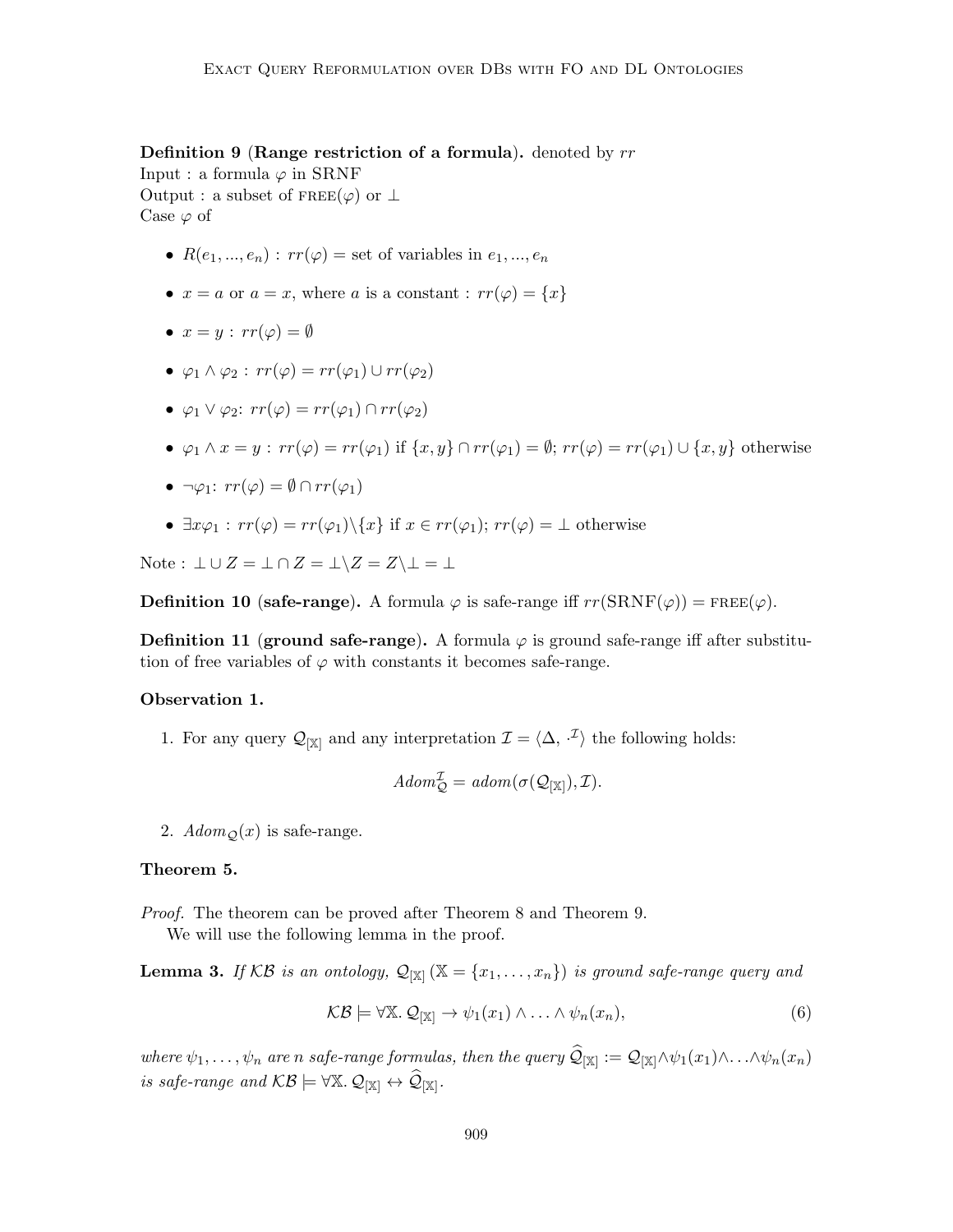*Proof.* Let  $\mathcal{Q}'_{[\mathbb{X}]}$  be a safe-range normal form of the query  $\mathcal{Q}_{[\mathbb{X}]}$ , i.e.  $\mathcal{Q}'_{[\mathbb{X}]} := \text{SRNF}(\mathcal{Q}_{[\mathbb{X}]}) =$  $\exists Y. \phi_{[X\cup Y]}$ , where  $\phi_{[X\cup Y]}$  is in conjunctive normal form (the safe-range normal form of the query is in prenex normal form). Then  $\mathcal{Q}_{[\mathbb{X}]}'$  is ground safe-range, and  $\mathcal{KB} \models \mathcal{Q}_{[\mathbb{X}]}' \leftrightarrow \mathcal{Q}_{[\mathbb{X}]}$ . Hence,  $\mathcal{KB} \models \forall \mathbb{X}.\ \mathcal{Q}'_{|\mathbb{X}|} \rightarrow \psi_1(x_1) \land \ldots \land \psi_n(x_n)$ . Let  $\mathcal{Q}''_{|\mathbb{X}|} := \mathcal{Q}'_{|\mathbb{X}|} \land \psi'_1(x_1) \land \ldots \land \psi'_n(x_n)$ , where each  $\psi_i'(x_i) = \text{SRNF}(\psi_i(x_i))$ . Then by 6,  $\mathcal{KB} \models \mathcal{Q}_{|\mathbb{X}|}' \leftrightarrow \mathcal{Q}_{|\mathbb{X}|}'$ . On the other hand  $KB \models \forall \mathbb{X}. \ \hat{\mathcal{Q}}_{\mathbb{X}} \leftrightarrow \mathcal{Q}''_{\mathbb{X}}$  by construction. Summing up everything, we have:  $KB \models \hat{\mathcal{Q}}_{\mathbb{X}} \leftrightarrow$  $\mathcal{Q}_{[\mathbb{X}]}$  and the only thing we need to prove is that  $\mathcal{Q}_{[\mathbb{X}]}$  is safe-range.

One can see, that  $\mathcal{Q}_{[\mathbb{X}]}'' \equiv \exists \mathbb{Y}$ .  $(\phi_{[\mathbb{X}\cup\mathbb{Y}]}\land \psi_1'(x_1)\land \ldots \land \psi_n'(x_n))$  which is a safe-range normal form of  $\widehat{\mathcal{Q}}_{[\mathbb{X}]}$ . Since  $\mathcal{Q}'_{[\mathbb{X}]} = \exists \mathbb{Y}$ .  $\phi_{[\mathbb{X} \cup \mathbb{Y}]}$  is ground safe-range, then  $rr(\phi_{[\mathbb{X} \cup \mathbb{Y}]}) \setminus \mathbb{X} = \mathbb{Y}' \subseteq \mathbb{Y}$ , where for any  $y \in \mathbb{Y} \setminus \mathbb{Y}'$  there exists a conjunct  $x = y$  in  $\phi_{\mathbb{X} \cup \mathbb{Y}'}$ , for some  $x \in \mathbb{X}$ . Then, since each  $\psi'_i(x_i)$  is safe-range, by definition of range restriction  $rr(\phi_{\llbracket X\cup Y\rrbracket} \wedge \psi'_1(x_1) \wedge \ldots \wedge \psi'_n(x_n))$  $\mathbb{X} \cup \mathbb{Y}$ , and then  $rr(\exists \mathbb{Y}.(\phi_{\llbracket \mathbb{X} \cup \mathbb{Y} \rrbracket} \wedge \psi'_1(x_1) \wedge \ldots \wedge \psi'_n(x_n))) = \mathbb{X} = \text{FREE}(\mathcal{Q}''_{\llbracket \mathbb{X} \rrbracket}).$  Therefore,  $\exists \mathbb{Y}.(\phi_{\llbracket \mathbb{X}\cup\mathbb{Y}\rrbracket} \wedge \psi_1'(x_1) \wedge \ldots \wedge \psi_n'(x_n))$  is safe-range by definition, and hence  $\widehat{\mathcal{Q}}_{\llbracket \mathbb{X}\rrbracket}$  is saferange. П

Let us continue to prove the theorem.

If  $X = \emptyset$ ,  $(Q$  is closed) then we build an exact safe-range reformulation  $\mathcal{Q}$  by using Theorem 8.

Suppose now,  $\mathbb{X} = \{x_1, \ldots, x_n\}$ . Since  $\mathcal{Q}_{[\mathbb{X}]}$  is safe-range and implicitly definable from  $\mathbb{P}_{DB}$ , we apply Theorem 8 for  $\mathcal{Q}_{[\mathbb{X}]}$  and construct a ground safe-range rewriting  $\mathcal{Q}'_{[\mathbb{X}]}$  expressed over  $\mathbb{P}_{\mathcal{DB}}$  such that  $\mathcal{KB} \models \forall \mathbb{X}.\mathcal{Q}_{[\mathbb{X}]} \leftrightarrow \mathcal{Q}'_{[\mathbb{X}]}$ . Since  $\mathcal{Q}_{[\mathbb{X}]}$  is domain independent (since it is safe-range), it is also domain independent with respect to  $\mathcal{KB}$ . Hence, by Proposition 6,  $\mathcal{Q}_{[\mathbb{X}]}'$  is also domain independent with respect to  $\mathcal{KB}$ . Moreover,  $\mathcal{KB}$  is safe-range and, hence, domain independent. Then by Theorem 9:

$$
\mathcal{KB} \models \forall \mathbb{X}.\ Q'_{[\mathbb{X}]} \rightarrow Adom_{\mathcal{Q}}(x_1) \wedge \ldots \wedge Adom_{\mathcal{Q}}(x_n).
$$

By the second item of Observation 1  $Adom<sub>\mathcal{Q}(x)</sub>$ </sub> is a safe-range formula. Then by Lemma 3 the query  $\widehat{\mathcal{Q}}_{[\mathbb{X}]} := \mathcal{Q}'_{[\mathbb{X}]} \wedge Adom_{\mathcal{Q}'}(x_1) \wedge \ldots \wedge Adom_{\mathcal{Q}'}(x_n)$  is safe-range and  $\mathcal{KB} \models \forall \mathbb{X}.\ \mathcal{Q}'_{[\mathbb{X}]} \leftrightarrow$  $\widehat{\mathcal{Q}}_{[\mathbb{X}]}.$  Since  $\mathcal{KB} \models \forall \mathbb{X}. \mathcal{Q}_{[\mathbb{X}]} \leftrightarrow \mathcal{Q}'_{[\mathbb{X}]},$  we have:  $\mathcal{KB} \models \forall \mathbb{X}. \mathcal{Q}_{[\mathbb{X}]}\leftrightarrow \widehat{\mathcal{Q}}_{[\mathbb{X}]}.$  Therefore, the constructed query  $\mathcal{Q}_{[\mathbb{X}]}$  is the one we were looking for.

 $\Box$ 

Theorem 5 is proved completely.

## A.4 Proofs of Section 6

#### Theorem 7.

*Proof.* First we will prove that if  $Q$  is implicitly definable then the formula (1) is valid. Applying syntactic definition of implicit definability:  $\mathcal{KB} \cup \widetilde{\mathcal{KB}} \models \forall \mathbb{X}. \mathcal{Q}_{[\mathbb{X}]}\leftrightarrow \widetilde{\mathcal{Q}_{[\mathbb{X}]}}$ . Therefore, when we replace  $X$  by a set of constants  $c_1, ..., c_n$ , the following formula is valid  $(\bigwedge \mathcal{KB} \wedge \bigwedge \mathcal{KB}) \rightarrow (\mathcal{Q}_{[\mathbb{X}/c_1,\dots,c_n]} \leftrightarrow \mathcal{Q}_{[\mathbb{X}/c_1,\dots,c_n]}).$  As a consequence, (1) is valid. Next, we have to prove  $\mathcal{KB} \models (\mathcal{Q}_{[\mathbb{X}]} \leftrightarrow \mathcal{Q}_{[c_0,...,c_{n-1}/\mathbb{X}]})$  where  $\mathcal{Q}_{[\mathbb{X}/c_1,...,c_n]}$  is a Craig interpolant of (1). Since  $\mathcal{Q}_{[\mathbb{X}/c_1,\dots,c_n]}$  is an interpolant: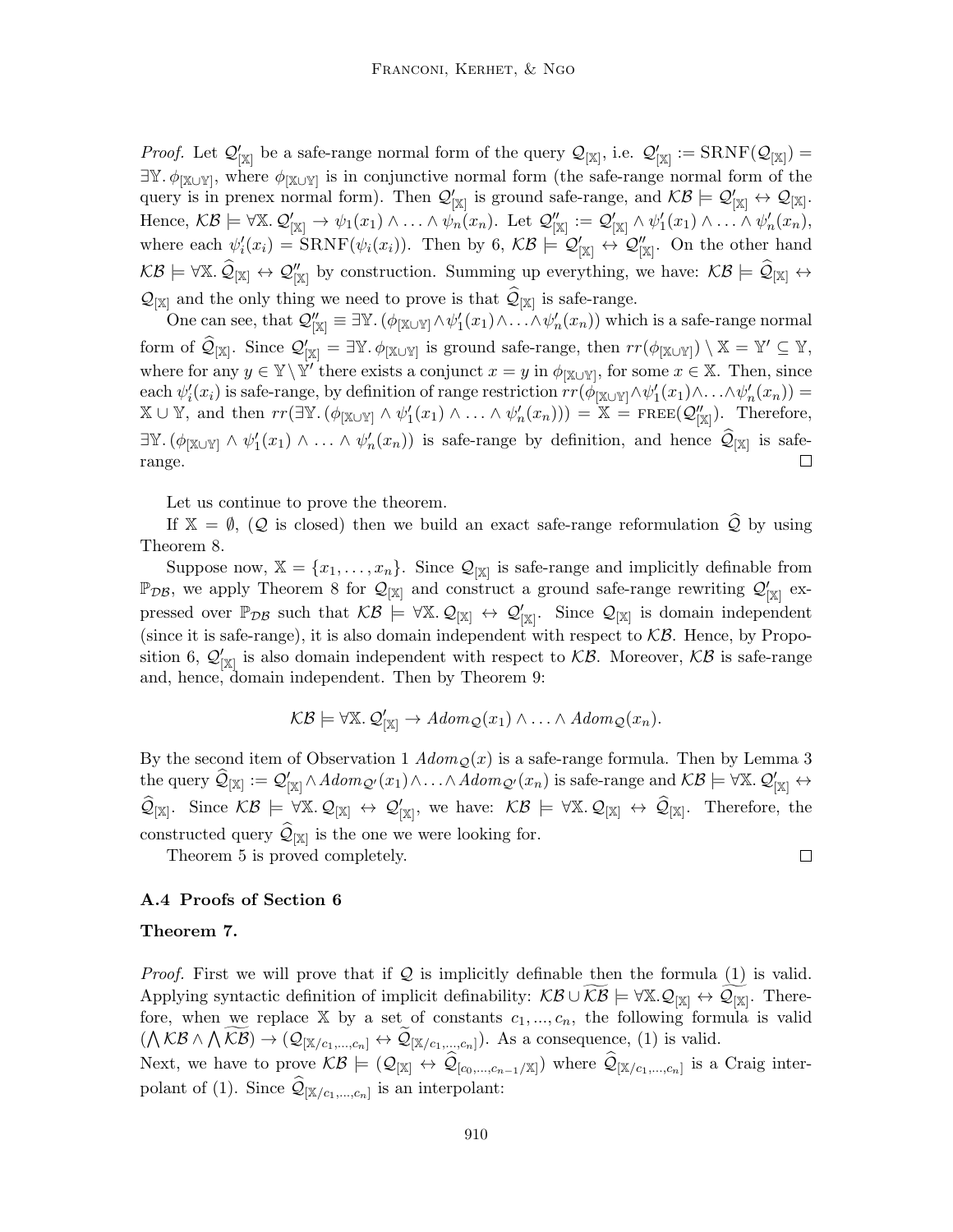$1. \ \left( (\bigwedge \mathcal{KB}) \wedge \mathcal{Q}_{[\mathbb{X}/c_1,...,c_n]} \right) \rightarrow \mathcal{Q}_{[\mathbb{X}/c_1,...,c_n]}$ Then :  $\mathcal{KB} \models (\mathcal{Q}_{[\mathbb{X}/c_1,\ldots,c_n]} \rightarrow \mathcal{Q}_{[\mathbb{X}/c_1,\ldots,c_n]})$  $2. \ \ \mathcal{Q}_{[\mathbb{X}/c_1,...,c_n]} \rightarrow ((\bigwedge \mathcal{KB}) \rightarrow \mathcal{Q}_{[\mathbb{X}/c_1,...,c_n]})$ Then :  $\mathcal{KB} \models (\mathcal{Q}_{[\mathbb{X}/c_1,\dots,c_n]} \to \mathcal{Q}_{[\mathbb{X}/c_1,\dots,c_n]}).$ Since  $\sigma(Q) \subseteq \mathcal{P}_{DB}$ , the relation  $KB \models (Q_{[\mathbb{X}/c_1,\dots,c_n]} \to Q_{[\mathbb{X}/c_1,\dots,c_n]})$  holds as well

From(1)(2) we have the expected statement. Last but not least, since  $\sigma(\widehat{\mathcal{Q}}_{[\mathbb{X}/c_1,\dots,c_n]}) \subseteq \mathbb{P}_{\mathcal{DB}}$  then  $\sigma(\widehat{\mathcal{Q}}_{[c_1,\dots,c_n/\mathbb{X}]}) \subseteq \mathbb{P}_{\mathcal{DB}}$ . With above statements,  $\mathcal{Q}_{[c_1,\ldots,c_n/\mathbb{X}]}$  is really an explicit definition of  $\mathcal Q$ 

#### Theorem 8.

Proof. We need the following propositions to prove the theorem.

**Proposition 7.**  $\varphi_1 \wedge \varphi_2$  is safe-range and closed iff  $\varphi_1$  and  $\varphi_2$  are safe-range and closed.

Proof. We have:

- $rr(\varphi_1 \wedge \varphi_2) = rr(\varphi_1) \cup rr(\varphi_2)$
- FREE $(\varphi_1 \wedge \varphi_2)$  = FREE $(\varphi_1)$  U FREE $(\varphi_2)$
- $rr(\varphi_1) = \perp$  or  $rr(\varphi_1) \subset \text{FREE}(\varphi_1)$
- $rr(\varphi_2) = \perp$  or  $rr(\varphi_2) \subset \text{FREE}(\varphi_2)$
- $\varphi_1 \wedge \varphi_2$  is closed iff  $free(\varphi_1) = \text{FREE}(\varphi_2) = \emptyset$
- $\varphi_1$  is closed iff  $\text{FREE}(\varphi_1) = \emptyset$
- $\varphi_2$  is closed iff  $\text{FREE}(\varphi_2) = \emptyset$
- $\varphi_1 \wedge \varphi_2$  is safe-range iff  $rr(\varphi_1 \wedge \varphi_2) = \text{FREE}(\varphi_1 \wedge \varphi_2)$
- $\varphi_1$  is safe-range iff  $rr(\varphi_1) = \text{FREE}(\varphi_1)$
- $\varphi_1$  is safe-range iff  $rr(\varphi_2) = \text{FREE}(\varphi_2)$

#### Therefore:

- $\varphi_1 \wedge \varphi_2$  is closed iff  $\varphi_1$  and  $\varphi_2$  are closed
- $\varphi_1 \wedge \varphi_2$  is closed, safe-range iff  $\varphi_1$  and  $\varphi_2$  are closed, safe-range.

 $\Box$ 

 $\Box$ 

## **Proposition 8.**  $\varphi_1 \vee \varphi_2$  is safe-range and closed iff  $\varphi_1$  and  $\varphi_2$  are safe-range and closed.

Proof. We have:

•  $rr(\varphi_1 \vee \varphi_2) = rr(\varphi_1) \cap rr(\varphi_2)$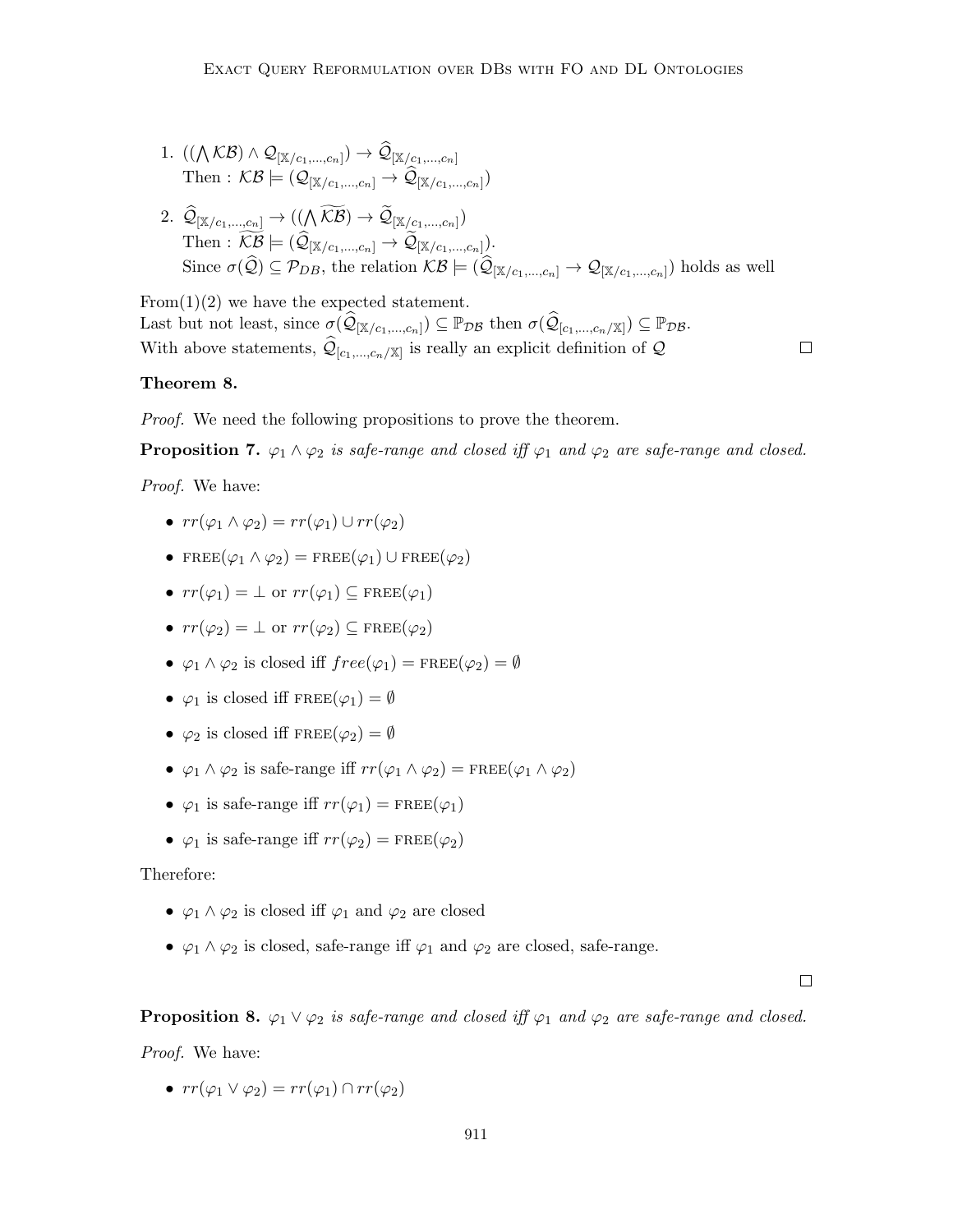- FREE $(\varphi_1 \vee \varphi_2)$  = FREE $(\varphi_1)$  U FREE $(\varphi_2)$
- $rr(\varphi_1) = \perp$  or  $rr(\varphi_1) \subseteq \text{FREE}(\varphi_1)$
- $rr(\varphi_2) = \perp$  or  $rr(\varphi_2) \subseteq \text{FREE}(\varphi_2)$
- $\varphi_1 \vee \varphi_2$  is closed iff  $\text{FREE}(\varphi_1) = \text{FREE}(\varphi_2) = \emptyset$
- $\varphi_1$  is closed iff  $\text{FREE}(\varphi_1) = \emptyset$
- $\varphi_2$  is closed iff  $\text{FREE}(\varphi_2) = \emptyset$
- $\varphi_1 \vee \varphi_2$  is safe-range iff  $rr(\varphi_1 \vee \varphi_2) = \text{FREE}(\varphi_1 \vee \varphi_2)$
- $\varphi_1$  is safe-range iff  $rr(\varphi_1) = \text{FREE}(\varphi_1)$
- $\varphi_1$  is safe-range iff  $rr(\varphi_2) = \text{FREE}(\varphi_2)$

Therefore:

- $\varphi_1 \vee \varphi_2$  is closed iff  $\varphi_1$  and  $\varphi_2$  are closed
- $\varphi_1 \vee \varphi_2$  is closed, safe-range iff  $\varphi_1$  and  $\varphi_2$  are closed, safe-range.

 $\Box$ 

**Proposition 9.**  $\forall \vec{x} \varphi(\vec{x})$  is closed and safe-range then  $\varphi(\vec{t})$  is closed and safe-range where  $\vec{t}$  are constants.

*Proof.* Obviously, if  $\forall \vec{x} \varphi(\vec{x})$  is closed then  $\varphi(\vec{t})$  is closed. Assume that  $\varphi(\vec{t})$  is not safe-range. Since it's closed  $rr(SRNF(\varphi(\vec{t}))) = \bot$  $\Rightarrow$  SRNF( $\varphi(\vec{t})$ ) must contain a subformula which is in the form  $\exists \vec{z} \varphi'(\vec{t}, \vec{z})$ where  $\vec{z} \nsubseteq rr(SRNF(\varphi'(\vec{t}, \vec{z})))$  $\Rightarrow$  SRNF( $\varphi(\vec{x})$ ) must contain a subformula which is in the form  $\exists \vec{z} \varphi'(\vec{x}, \vec{z})$ where  $\vec{z} \nsubseteq rr(SRNF(\varphi'(\vec{x}, \vec{z})))$  $\Rightarrow$  SRNF(¬ $\varphi(\vec{x})$ ) must contain a subformula which is in the form  $\exists \vec{z} \varphi'(\vec{x}, \vec{z})$ where  $\vec{z} \nsubseteq rr(SRNF(\varphi'(\vec{x}, \vec{z})))$  because pushing negation does not effect the formula under ∃  $\Rightarrow rr(SRNF(\neg \varphi(\vec{x}))) = \bot$  $\Rightarrow rr(SRNF(\neg \exists \vec{x} \neg \varphi(\vec{x}))) = \bot$  $\Rightarrow rr(SRNF(\forall \vec{x} \varphi(\vec{x}))) = \bot$  $\forall \vec{x} \varphi(\vec{x})$  is not safe-range  $\Rightarrow$  contradiction.

**Proposition 10.**  $\exists \vec{x} \varphi(\vec{x})$  is closed and safe-range then  $\varphi(\vec{t})$  is closed and safe-range where  $\vec{t}$  are constants.

*Proof.* Undoubtedly, if  $\exists \vec{x} \varphi(\vec{x})$  is closed then  $\varphi(\vec{t})$  is closed. Assume that  $\varphi(\vec{t})$  is not safe-range. Since it is closed,  $rr(SRNF(\varphi(\vec{t}))) = \bot$  $\Rightarrow$  SRNF( $\varphi(\vec{t})$ ) must contain a subformula which is in the form  $\exists \vec{z} \varphi'(\vec{t}, \vec{z})$ where  $\vec{z} \nsubseteq rr(SRNF(\varphi'(\vec{t}, \vec{z})))$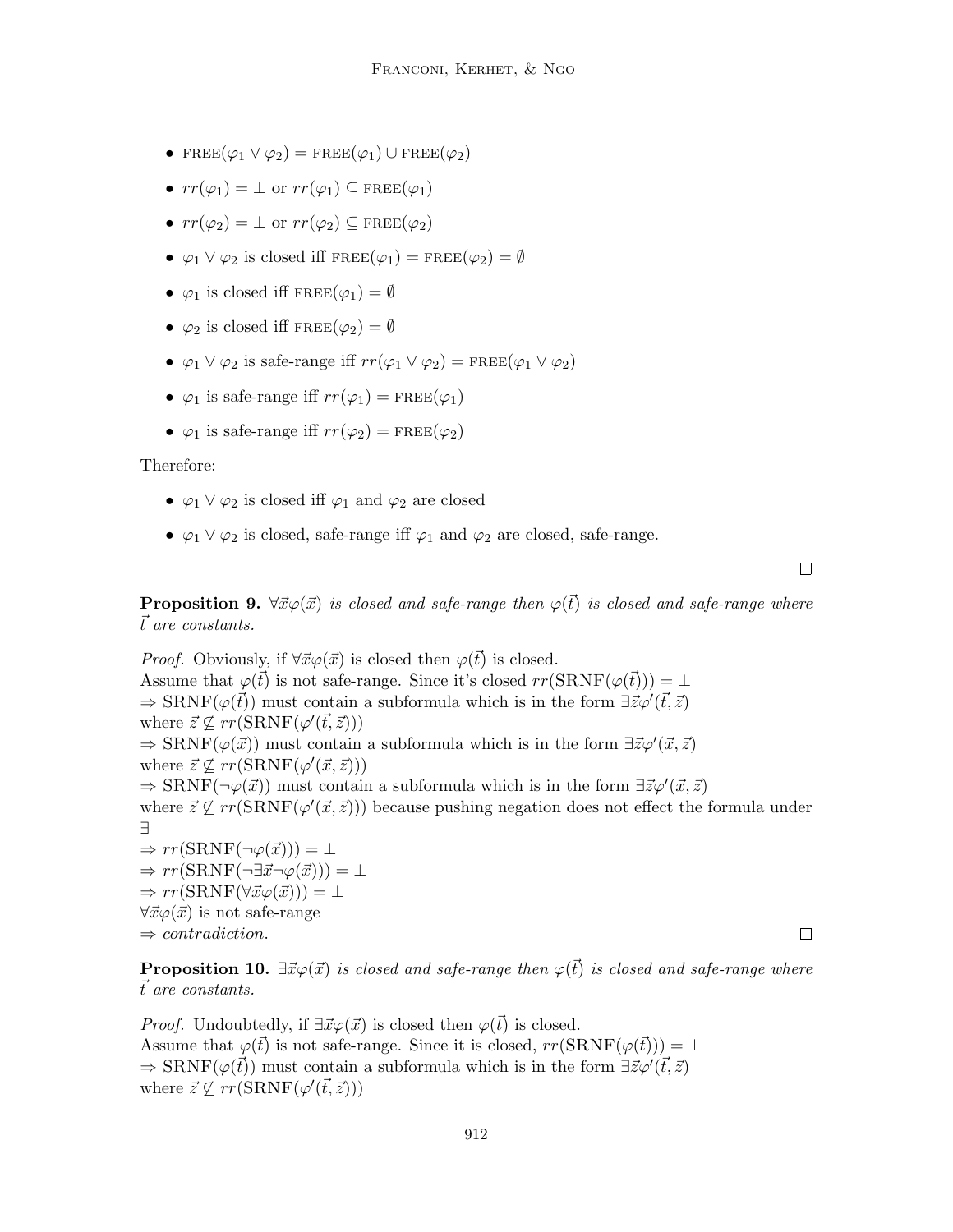$\Rightarrow$  SRNF( $\varphi(\vec{x})$ ) must contain a subformula which is in the form  $\exists \vec{z} \varphi'(\vec{x}, \vec{z})$ where  $\vec{z} \nsubseteq rr(SRNF(\varphi'(\vec{x}, \vec{z})))$  $\Rightarrow rr(SRNF(\varphi(\vec{x}))) = \bot$  $\Rightarrow rr(SRNF(\exists \vec{x} \varphi(\vec{x}))) = \bot$  $\Rightarrow \exists \vec{x} \varphi(\vec{x})$  is not safe-range  $\Rightarrow$  contradiction.

 $\Box$ 

Based on these propositions, we prove Theorem 8 as follows.

First, we will show that if  $\phi$  and  $\psi$  are closed and safe-range and  $\phi \to \psi$  is valid then so is their interpolant. Assume T is a biased tableau of of  $\phi \land \neg \psi$ . Therefore the root node of T is  $S = \{L(\phi), R(\neg \psi)\}\$ . Based on all the tableau expansion rules and above propositions, at every expansion step where  $S = \{L(\varphi_1),..., L(\varphi_n), R(\psi_1),..., R(\psi_m)\}, \varphi_1,..., \varphi_n$ and  $\psi_1, \ldots, \psi_m$  are safe-range and closed(\*).

Now we need to prove that the interpolant at each step is safe-range and closed (\*\*) by induction on the shape of proof and the set of rules in Section 6.

- Rules for closed branches: It's trivial because  $\varphi$  and  $\neg \varphi$  are safe-range and closed because of (\*)
- Rules for propositional case :

For the rule  $(p1)(p2)(p3)(p4)$  nothing changes, so one does not need to prove. For the rule  $(p5)$ , apply the Proposition 8,  $(**)$  holds. For the rule  $(p6)$ , apply the Proposition 7,  $(**)$  holds.

• Rules for first order case :

For the rule (f1) (f2) (f3) nothing changes, so one does not need to prove. For the rule (f4), since c does not occur in  $\{\varphi_1, ..., \varphi_n\}$  then the only case to have c in I is that S contains  $R(\neg \varphi(c))$ . Therefore  $S \cup \{L(\varphi(c))\} \stackrel{int}{\rightarrow} I = \varphi(c)$ . Since  $\forall x \cdot \varphi(x)$  is safe-range (due to  $(*)$ ) then  $\forall x . I[c/x]$  is safe-range too For the rule (f5), since c does not occur in  $\{\psi_1, ..., \psi_m\}$  then the only case to have c in I is that S contains  $L(\neg \varphi(c))$ . Therefore  $S \cup \{R(\varphi(c))\} \stackrel{int}{\rightarrow} I = \neg \varphi(c)$ . Since  $\forall x \cdot \varphi(x)$ is safe-range (due to  $(*)$ ) then  $\exists x.\neg I[c/x]$  is safe-range too

• Rules for equality : Because all the input formulas are closed and do not contain function symbols, all equations are ground. Therefore, they do not influence the safe-range property of interpolant in each step.

As a consequence, because  $\mathcal{Q}(\vec{c})$ ,  $\mathcal{KB}, \mathcal{KB}', \neg \mathcal{Q}'(\vec{c})$  are closed and safe-range then so is the interpolant  $\widehat{Q}(\vec{c})$  of  $\mathcal{KB} \wedge \mathcal{Q}(\vec{c})$  and  $\mathcal{KB}' \to \mathcal{Q}'(\vec{c})$ .  $\Box$ 

#### Theorem 9.

Proof. As a consequence of Lemma 1, Theorem 9 holds.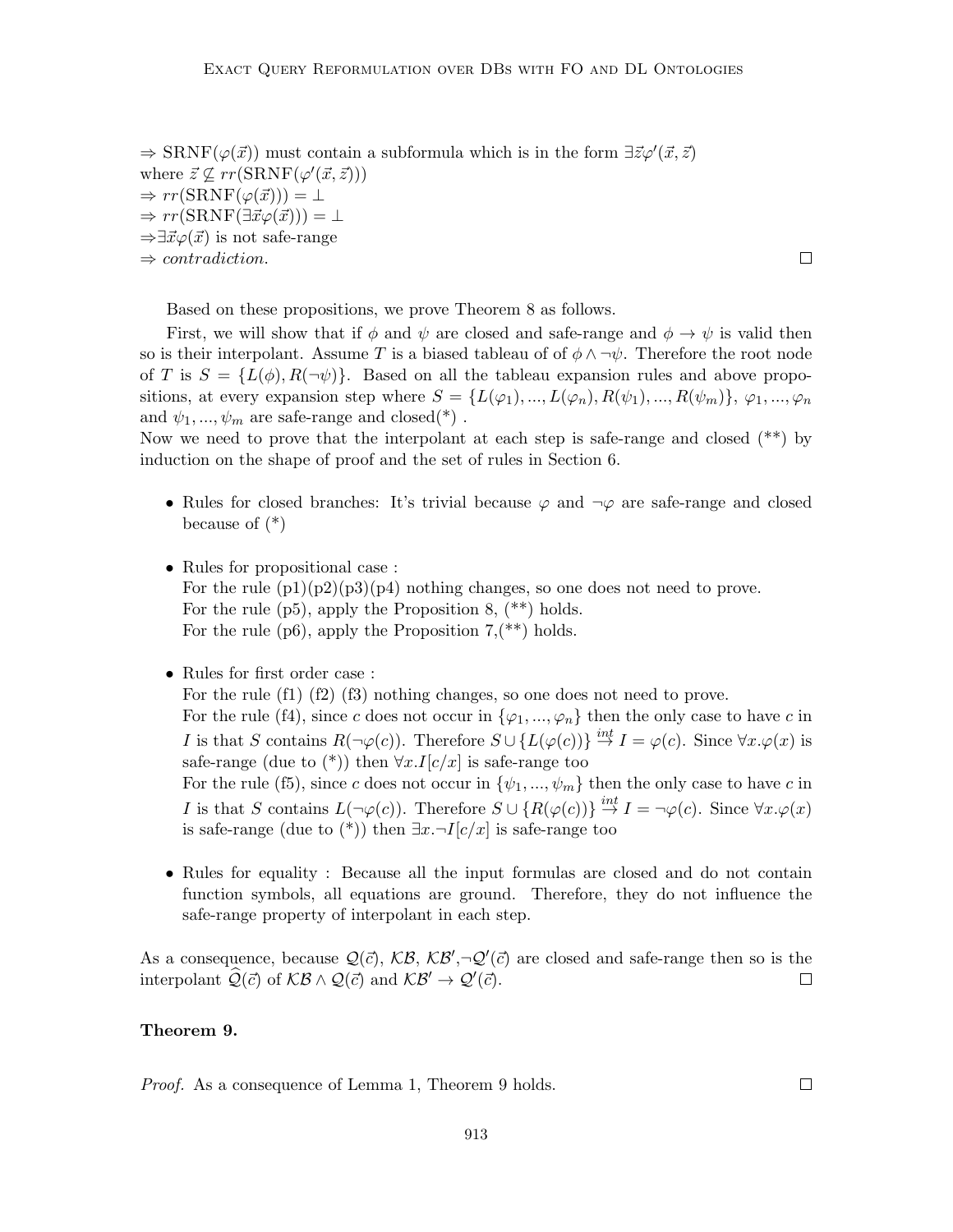## A.5 Definitions and Proofs of Section 7

The safe-range fragment of  $ALCHOIO$ . We call any axiom (concept) in  $ALCHOIO$ (ground) safe-range, if the corresponding logically equivalent (open) formula in  $\mathcal{FOL}(\mathbb{C}, \mathbb{P})$ is (ground) safe-range. For any concept  $C$  we denote the corresponding logically equivalent formula in  $\mathcal{FOL}(\mathbb{C}, \mathbb{P})$  with one free variable x as  $C(x)$ . Unfortunately concept inclusion axioms in  $ALCHOTQ$  ontologies may not be safe-range: for example, the axiom  $\neg$  male  $\sqsubseteq$ female is not safe-range. It is easy to see that an axiom  $C \subseteq D$  is not safe-range if and only if  $C(x)$  is not safe-range and  $D(x)$  is safe-range: just observe that the axiom is logically equivalent to the formula  $\neg \exists x \cdot C(x) \wedge \neg D(x)$  in  $\mathcal{FOL}(\mathbb{C}, \mathbb{P})$  (which is actually in a saferange normal form). The following proposition provides recursive rules deciding whether an  $\mathcal{ALCHOIQ}$  concept is safe-range.

**Proposition 11.** Let A be an atomic concept, let C and D be  $ALCHOTQ$  concepts, and let R be either an atomic role or an inverse atomic role. Then:

- 1.  $A, \{o\}, \geq nR, \geq nR.C$  are safe-range;
- 2.  $C \sqcap D$  is safe-range if and only if C is safe-range or D is safe-range;
- 3.  $C \sqcup D$  is safe-range if and only if C is safe-range and D is safe-range;
- 4.  $\neg C$  is safe-range if and only if C is not safe-range.

Proof. It is enough to prove the proposition just for atomic roles because the order of variables in binary atoms of a first-order logic translation of an  $\mathcal{ALCHOLQ}$  concept does not affect the safe-range property of the translation. Therefore hereafter we assume that R is an atomic role.

- Since A is an atomic concept,  $A(x)$  is safe-range.
- $\{o\}(x) = (x = o)$  safe-range.
- $(\geq nR)(x) = \exists x_1, \ldots, x_n \ldotp R(x, x_1) \wedge \ldots \wedge R(x, x_n) \wedge (x_1 \neq x_2) \wedge \ldots \wedge (x_{n-1} \neq x_n)$ safe-range.
- $(\geq nR.C)(x) = \exists x_1, \ldots, x_n \ldotp R(x, x_1) \wedge \ldots \wedge R(x, x_n) \wedge C(x_1) \wedge \ldots \wedge C(x_n) \wedge (x_1 \neq$  $x_2$ ) ∧ ... ∧  $(x_{n-1} \neq x_n)$  - safe-range.
- Let us prove, that  $(C \sqcap D)(x) = C(x) \wedge D(x)$  is safe-range if and only if  $C(x)$  is safe-range or  $D(x)$  is safe-range.

 $\Leftarrow$ ) Let  $C(x)$  or  $D(x)$  be safe-range and let both of them be in safe-range normal forms. Then

 $C(x) \wedge D(x)$  is safe-range by definition.

 $\Rightarrow$ ) Let  $C(x) \wedge D(x)$  be safe-range and in safe-range normal form (i.e. both  $C(x)$  and  $D(x)$  are in safe-range normal form). Let us prove by contradiction. Suppose, both  $C(x)$  and  $D(x)$  are not safe-range. Then  $C(x) \wedge D(x)$  is not safe-range by definition. It is a contradiction. Therefore,  $C(x)$  is safe-range or  $D(x)$  is safe-range.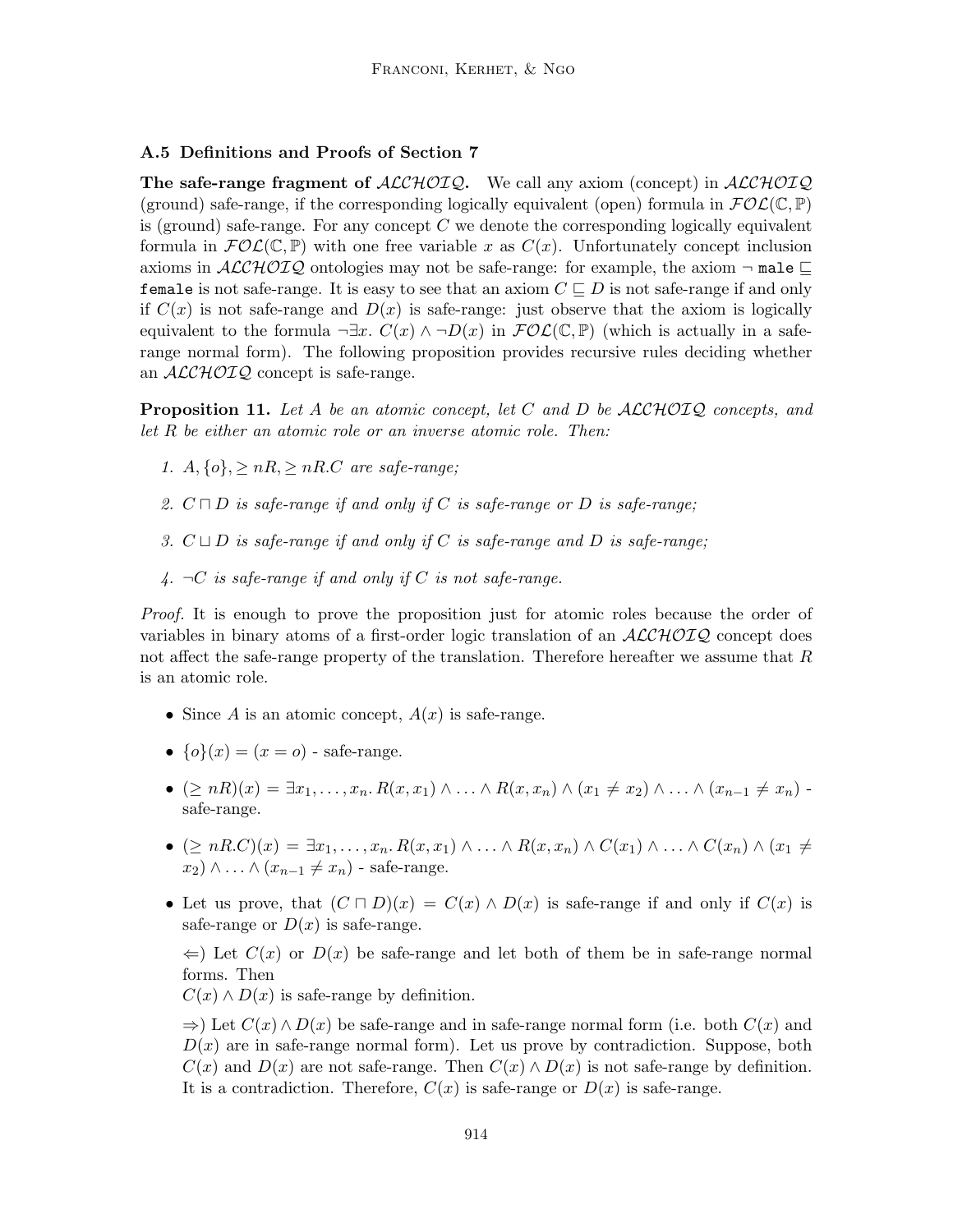• Let us prove, that  $(C \sqcup D)(x) = C(x) \vee D(x)$  is safe-range if and only if  $C(x)$  is safe-range and  $D(x)$  is safe-range.

 $\Leftarrow$ ) Let  $C(x)$  and  $D(x)$  be both safe-range and in safe-range normal forms. Then  $C(x) \vee D(x)$  is safe-range by definition.

 $\Rightarrow$ ) Let  $C(x) \vee D(x)$  be safe-range and in safe-range normal form (i.e. both  $C(x)$  and  $D(x)$  are in safe-range normal form). Let us prove by contradiction. Suppose,  $C(x)$ or  $D(x)$  is not safe-range. Then  $C(x) \vee D(x)$  is not safe-range by definition. It is a contradiction. Therefore,  $C(x)$  is safe-range and  $D(x)$  is safe-range.

• Let us prove, that  $\neg C(x)$  is safe-range if and only if  $C(x)$  is not safe-range.

 $\Rightarrow$ ) Let  $\neg C(x)$  be safe-range. Let us prove by contradiction. Let  $C(x)$  be also saferange. Then both  $\neg C(x)$  and  $C(x)$  are domain independent. But one can easily see (looking at the definition of domain independence), that it is impossible. Therefore,  $C(x)$  is not safe-range.  $\Leftarrow$ ) We need to prove, that if  $C(x)$  is not safe-range, then  $\neg C(x)$  is safe-range.

Let us prove by induction on structure of the formula. Suppose, the item is true for any subformula of the formula  $C(x)$ .

Suppose,  $C(x)$  is not safe-range. Let us consider (using already proved items) all the possible cases, when  $C(x)$  is not safe-range.

- $-C(x) = (\forall R.D)(x) = \forall y. R(x, y) \rightarrow D(y) \equiv \neg \exists y. R(x, y) \land \neg D(y)$  not safe-range, where D is any (possibly complex) concept. Then  $\neg C(x) = \exists y.R(x,y) \land \neg D(y)$ is safe-range by definition.
- Suppose,  $C(x) = (D \sqcap F)(x)$  is not safe-range. Then  $D(x)$  is not safe-range and  $F(x)$  is not safe-range. Since both  $D(x)$  and  $F(x)$  are subformulas of  $C(x)$ , by applying the current item we get:  $\neg D(x)$  and  $\neg F(x)$  are safe-range.  $\neg C(x) \equiv$  $\neg(D(x) \wedge F(x)) \equiv \neg D(x) \vee \neg F(x)$  - safe-range, because  $\neg D(x)$  and  $\neg F(x)$  are safe-range.
- Suppose,  $C(x) = (D \sqcup F)(x)$  is not safe-range. Then  $D(x)$  is not safe-range or  $F(x)$  is not safe-range. Since both  $D(x)$  and  $F(x)$  are subformulas of  $C(x)$ , by applying the current item we get: either  $\neg D(x)$  or  $\neg F(x)$  is safe-range.  $\neg C(x) \equiv$  $\neg(D(x) \lor F(x)) \equiv \neg D(x) \land \neg F(x)$  - safe-range, because either  $\neg D(x)$  or  $\neg F(x)$ is safe-range.
- Suppose,  $C(x) = \neg D(x)$  is not safe-range. We need to prove, that  $\neg C(x) \equiv D(x)$ is safe-range. Let us prove by contradiction. Suppose,  $D(x)$  is not safe-range. Then, since  $D(x)$  is a subformula of  $C(x)$ , by applying the current item we get:  $\neg D(x) \equiv C(x)$  is safe-range. It is a contradiction. Hence,  $\neg C(x)$  is safe-range.

The item is proved completely.

The proposition is proved completely.

Proposition 12. All ALCHOIQ role inclusion axioms are safe-range.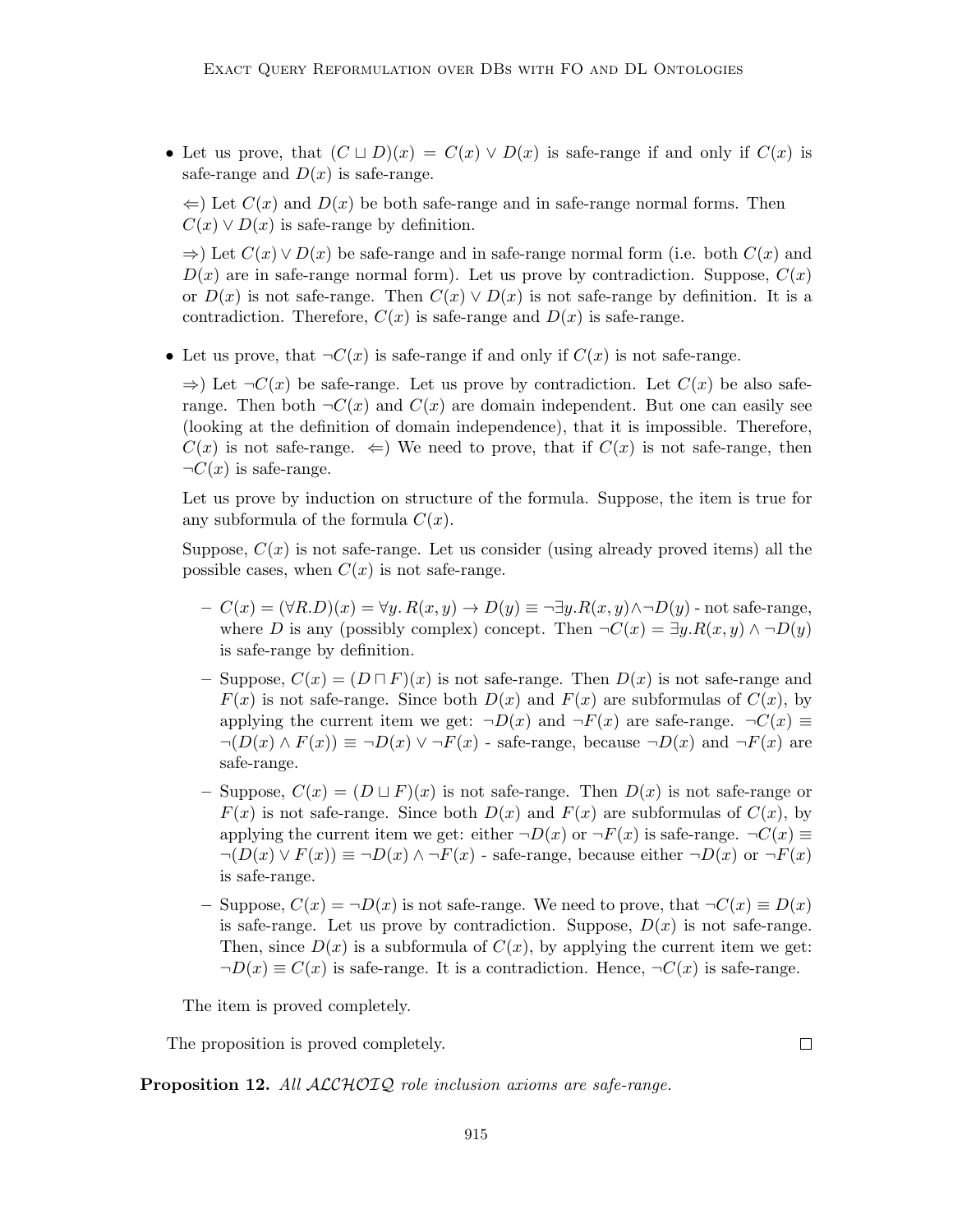*Proof.* Let  $S \subseteq R$  be any role inclusion axiom in  $\mathcal{ALCHOLQ}$ . The formula  $\neg \exists x, y, S(x, y)^* \land$  $\neg R(x, y)^*$  is a first-order logic translation of the axiom, where  $(x, y)^*$  stands for  $(x, y)$  if the preceding role is atomic and  $(x, y)^*$  stands for  $(y, x)$  if the preceding role is inverse atomic. This formula is safe-range. П

Guarded negation first-order logic. We recall the definition of *guarded negation first*order logic (GNFO) given in the paper by Barany et al.  $(2012)$ . GNFO is a fragment of first-order logic consisting of all formulas generated by the following recursive definition:

$$
\phi ::= R(t_1, \dots, t_n) | t_1 = t_2 | \phi_1 \wedge \phi_2 | \phi_1 \vee \phi_2 | \exists x. \phi | \alpha \wedge \neg \phi
$$
\n(7)

where each  $t_i$  is either a variable or a constant,  $\alpha$  in  $\alpha \wedge \neg \phi$  is an atomic formula (possibly an equality statement) containing all free variables of  $\phi$ .

**Guarded negation fragment of ALCHOIQ.** Now we consider  $ALCHOTQ_{GN}$  - a guarded negation fragment of  $\text{ALCHOLQ}$  (i.e. an intersection of GNFO and  $\text{ALCHOLQ}$ ). We say, that

- a concept C is an  $\mathcal{ALCHOLQ}_{GN}$  concept if C is an  $\mathcal{ALCHOLQ}$  concept and the corresponding first-order logic translation  $C(x)$  is expressed in GNFO;
- a concept inclusion axiom  $C \subseteq D$  is an  $\mathcal{ALCHOLQ}_{GN}$  concept inclusion axiom if C and D are  $\mathcal{ALCHOIQ}$  concepts and the formula  $\neg \exists x. C(x) \land \neg D(x)$  (which is equivalent to the first-order translation of  $C \sqsubseteq D$ ) is expressed in GNFO;
- a role inclusion axiom  $S \subseteq R$  is an  $ALCHOTQ_{GN}$  role inclusion axiom if S and R are roles (atomic or inverse atomic) and the formula  $\neg \exists x, y$ .  $S(x, y)^* \wedge \neg R(x, y)^*$ , where  $(x, y)^*$  stands for  $(x, y)$  if the preceding role is atomic and  $(x, y)^*$  stands for  $(y, x)$  if the preceding role is inverse atomic, is expressed in GNFO.

It is easy to see, that any  $\mathcal{ALCHOLQ}$  role inclusion axiom is an  $\mathcal{ALCHOLQ}_{GN}$  role inclusion axiom. Then because of Proposition 12 the following holds.

**Proposition 13.** • All  $ALCHOTQ_{GN}$  role inclusion axioms are safe-range.

• All safe-range role inclusion axioms in ALCHOIQ are in ALCHOIQ<sub>GN</sub>.

From the definition of GNFO and  $ALCHOTQ$  it follows, that the complex concept  $C$ of the logic  $\mathcal{ALCHOLQ}_{GN}$  is recursively defined as follows:

$$
B ::= A | \{o\} | \ge nR
$$
  

$$
C ::= B | \ge nR.C | \ge nR.\neg C | B \sqcap \neg C | C \sqcap D | C \sqcup D
$$
 (8)

where  $A$  is an atomic concept,  $R$  is an atomic role or an inverse atomic role, and  $C$  and  $D$ are  $\mathcal{ALCHOLQ}_{GN}$  concepts (possibly complex).

Note, that in general, according to the definition (7) of GNFO all formulas with atleast operator for  $n \geq 2$  are not in GNFO because of non-guarded inequality statements  $x_i \neq$  $x_i$ . We fix this by assuming that inequality relation is actually a special binary database predicate. This assumption is usual for databases.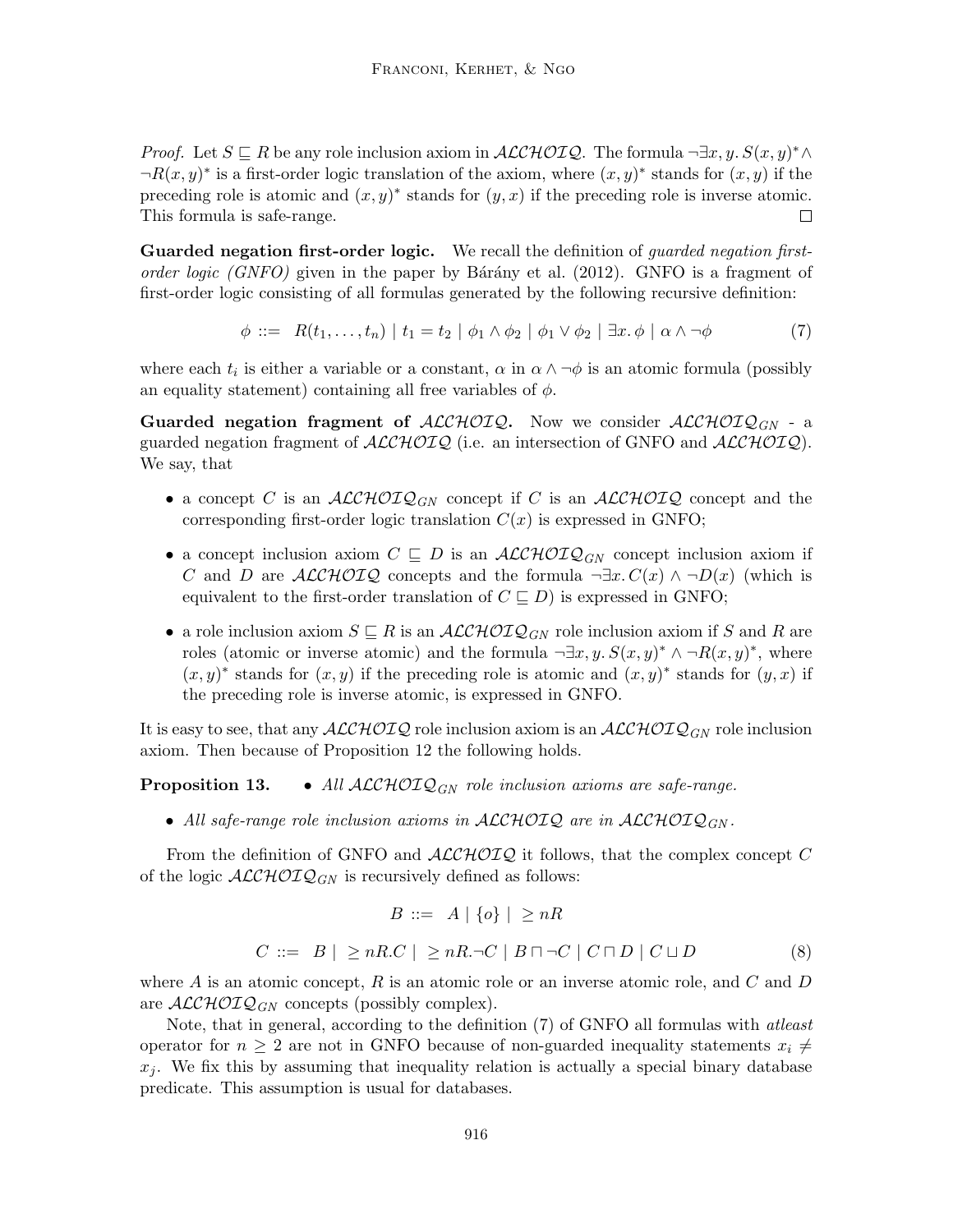Also strictly speaking  $\geq nR \sqcap \neg C$  is not in GNFO. Indeed, the formula

 $(\exists x_1, \ldots, x_n, R(x, x_1) \wedge \ldots \wedge R(x, x_n) \wedge (x_1 \neq x_2) \wedge \ldots \wedge (x_{n-1} \neq x_n)) \wedge \neg C(x)$  is not in GNFO  $(R(x, y)$  here stands for  $P(x, y)$  if R stands for an atomic role P, and  $R(x, y)$  stands for  $P(y, x)$  if R stands for an inverse atomic role  $P^{-}$ ), but it can be easily transformed to a logically equivalent GNFO one by simply shifting the parentheses:  $\exists x_1, \ldots, x_n$ .  $(R(x, x_1) \wedge$  $\dots \wedge R(x, x_n) \wedge (x_1 \neq x_2) \wedge \dots \wedge (x_{n-1} \neq x_n) \wedge \neg C(x)$ . So, we can assume, that the formula  $\geq nR \sqcap \neg C$  is in  $\mathcal{ALCHOLQ}_{GN}$ .

**Proposition 14.** All  $ALCHOIQ_{GN}$  concepts are safe-range.

*Proof.* Let us prove by induction on the structure of  $\text{ALCHOLQ}_{GN}$  concepts defined by (8).

- 1. A, {o}, ≥ nR, ≥ nR.C, ≥ nR.¬C (C is an ALCHOIQGN concept) are safe-range because of the item 1 of Proposition 11.
- 2. For any atomic concept A, any individual  $o$  any role R and any natural number n the concepts  $A \sqcap \neg C$ ,  $\{o\} \sqcap \neg C$  and  $\geq nR \sqcap \neg C$  are safe-range because of the item 3 of Proposition 11 and since A,  $\{o\}$  and  $\geq nR$  are safe-range by the first item.
- 3. Suppose, that  $\mathcal{ALCHOLQ}_{GN}$  concepts C and D are safe-range. Then the concepts  $C \sqcap D$  and  $C \sqcup D$  are safe-range by the items 2 and 3 of Proposition 11 respectively.

The proposition is proved.

**Lemma 4.** For any safe-range concept C in  $ALCHOTQ$  the following holds:

$$
C \sqsubseteq B_1 \sqcup \ldots \sqcup B_n,
$$

where  $B_i$  appears as a subconcept in C and is one of the following concepts:

- an atomic concept  $A$ ;
- $\{o\}$ , where o is an individual name;
- $\geq nR$ , where R is an atomic role or inverse atomic role, n is a natural number.

*Proof.* Let us prove the proposition by induction for all safe-range concepts of  $ALCHOTQ$ .

•  $A, \{o\}, \geq nR, \geq nR$ . C are safe-range by Proposition 11.  $A \sqsubseteq A, \{o\} \sqsubseteq \{o\}, \geq nR \sqsubseteq$  $\geq nR$ ,  $\geq nR$ .  $C \subseteq \geq nR$ .

Suppose now that C is a complex safe-range concept and the proposition holds for all safe-range subconcepts of C.

- 1.  $C = C_1 \sqcap C_2$  safe-range. Then either  $C_1$  or  $C_2$  is safe-range. Let  $C_1$  be safe-range. Hence,  $C_1 \sqsubseteq B_1 \sqcup \ldots \sqcup B_m$ , where  $B_i$  is a concept of the aforementioned type. Then  $C_1 \sqcap C_2 \sqsubseteq C_1 \sqsubseteq B_1 \sqcup \ldots \sqcup B_m.$
- 2.  $C = C_1 \sqcup C_2$  safe-range. Then  $C_1$  and  $C_2$  are safe-range. Hence,  $C_1 \sqsubseteq B_1 \sqcup \ldots \sqcup B_k$ and  $C_2 \sqsubseteq B_{k+1} \sqcup \ldots \sqcup B_m$ , where  $B_i$  is a concept of the aforementioned type. Then  $C_1 \sqcup C_2 \sqsubseteq (B_1 \sqcup \ldots \sqcup B_k) \sqcup (B_{k+1} \sqcup \ldots \sqcup B_m) \sqsubseteq B_1 \sqcup \ldots \sqcup B_m.$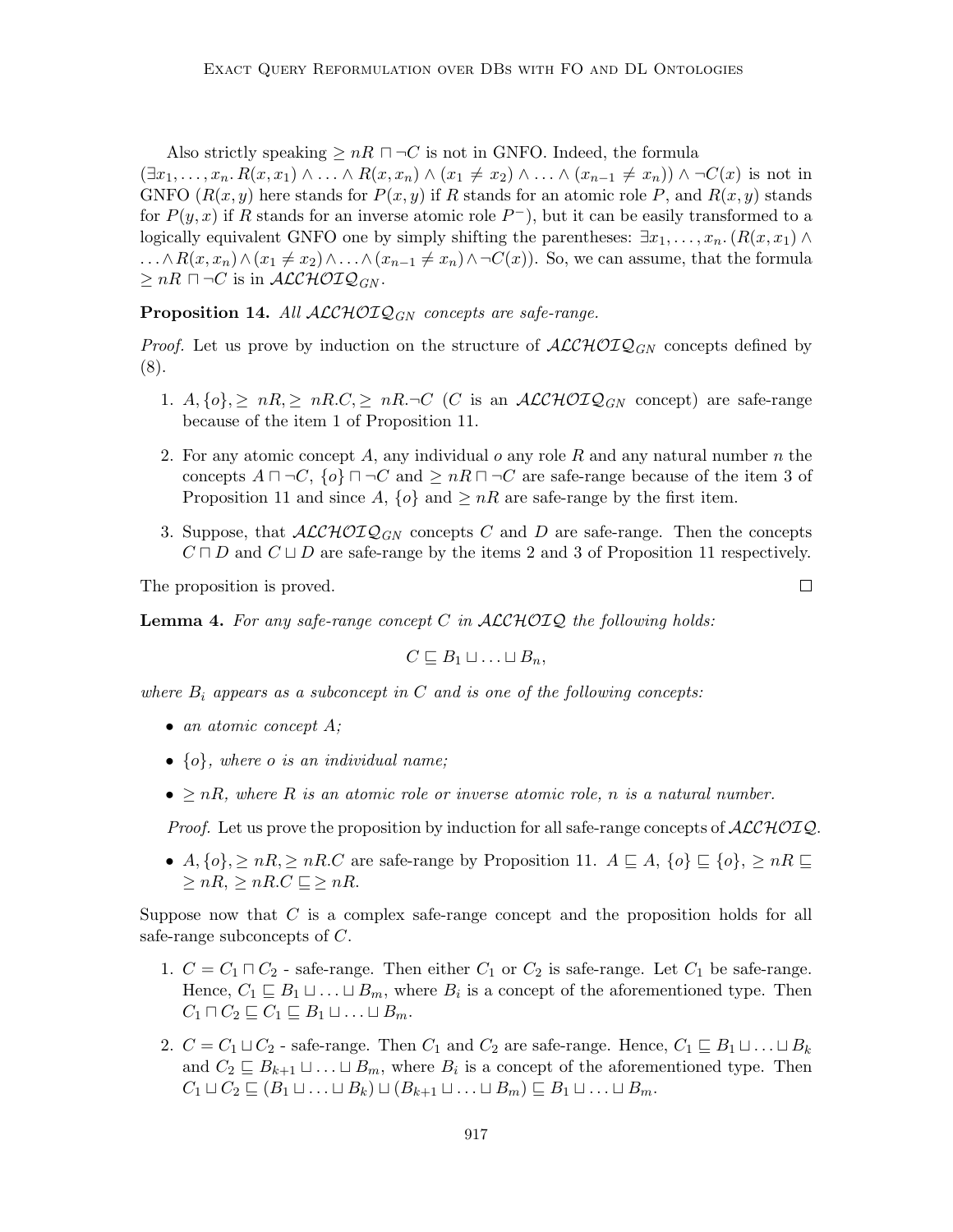- 3.  $C = \neg D$  is safe-range. By Proposition 11 it is possible if and only if D is not saferange. That is one of the following cases takes place.
	- $D = D_1 \sqcap D_2$ . Then  $\neg D \equiv \neg D_1 \sqcup \neg D_2$ . And we reduced this case to the item 2.
	- $D = D_1 \sqcup D_2$ . Then  $\neg D \equiv \neg D_1 \sqcap \neg D_2$ . And we reduced this case to the item 1.
	- $D = \neg D_1$ . Then  $\neg D \equiv \neg \neg D_1 \equiv D_1$ . Hence,  $D_1$  is a safe-range subconcept of  $\neg D$ . Then the proposition holds for  $D_1$  and, hence, also for C, because  $C \equiv \neg D \equiv D_1$ .

The lemma is proved completely.

**Lemma 5.** For any  $\mathcal{ALCHOIQ}$  concept C there exists an  $\mathcal{ALCHOIQ}_{GN}$  concept C' such that either  $C \equiv C'$  or  $C \equiv \neg C'$ .

*Proof.* Suppose that the lemma holds for all  $ALCHOTQ$  subconcepts of the  $ALCHOTQ$ concept C. Let us prove it for C.

- 1. Base.  $A, \{o\} \geq nR$  are  $\mathcal{ALCHOLQ}_{GN}$  concepts by the definition of  $\mathcal{ALCHOLQ}_{GN}$ concept (8).
- 2.  $C = \geq nR.D$  and D' is an  $\mathcal{ALCHOLQ}_{GN}$  concept such that  $D \equiv D'$  or  $D \equiv$  $\neg D'$ . Then  $C \equiv \geq nR.D'$  or  $C \equiv \geq nR.\neg D'$ .  $\geq nR.D'$  and  $\geq nR.\neg D'$  are both  $\mathcal{ALCHOLQ}_{GN}$  concepts. Hence, the item is proved.
- 3.  $C = \neg D$  and D' is an  $\mathcal{ALCHOLQ}_{GN}$  concept such that  $D \equiv D'$  or  $D \equiv \neg D'$ . Then  $C \equiv \neg D'$  or  $C \equiv \neg \neg D' \equiv D'$ . The item is proved.
- 4.  $C = C_1 \sqcap C_2$  and  $C'_1$  is an  $\mathcal{ALCHOLQ}_{GN}$  concept such that  $C_1 \equiv C'_1$  or  $C_1 \equiv \neg C'_1$ ,  $C'_2$ is an  $\mathcal{ALCHOLQ}_{GN}$  concept such that  $C_2 \equiv C_2'$  or  $C_2 \equiv \neg C_2'$ . Consider all possible cases.
	- (a)  $C_1 \equiv C'_1$  and  $C_2 \equiv C'_2$ . Then  $C \equiv C'$ , where  $C' = C'_1 \sqcap C'_2$  is an  $\mathcal{ALCHOLQ}_{GN}$ concept (because  $C'_1$  and  $C'_2$  are  $\mathcal{ALCHOLQ}_{GN}$  concepts).
	- (b)  $C_1 \equiv \neg C_1'$  and  $C_2 \equiv \neg C_2'$ . Then  $C \equiv \neg C_1' \sqcap \neg C_2' \equiv \neg (C_1' \sqcup C_2') = \neg C'$ , where  $C' = C_1' \sqcup C_2'$  is an  $\mathcal{ALCHOLQ}_{GN}$  concept (because  $C_1'$  and  $C_2'$  are  $\mathcal{ALCHOLQ}_{GN}$ concepts).
	- (c)  $C_1 \equiv C'_1$  and  $C_2 \equiv \neg C'_2$  (the case when  $C_1 \equiv \neg C'_1$  and  $C_2 \equiv C'_2$  is the similar one). Then  $C \equiv C_1' \sqcap \neg C_2'$ . Since  $C_1'$  is an  $\mathcal{ALCHOLQ}_{GN}$  concept by Proposition 14 it is safe-range and, hence, by Lemma 4  $C'_1 \sqsubseteq B_1 \sqcup \ldots \sqcup B_n$ , where each  $B_i$  is either an atomic concept A or  $\{o\}$  or  $\exists R$ . Then  $C'_1 \equiv C'_1 \sqcap (B_1 \sqcup \ldots \sqcup B_n)$  and, hence,  $C \equiv C_1' \sqcap (B_1 \sqcup \ldots \sqcup B_n) \sqcap \neg C_2' \equiv C_1' \sqcap (B_1 \sqcap \neg C_2' \sqcup \ldots \sqcup B_n \sqcap \neg C_2').$  Each disjunct  $B_i \sqcap \neg C_2'$  is an  $\mathcal{ALCHOLQ}_{GN}$  concept (because  $C_2$  is  $\mathcal{ALCHOLQ}_{GN}$ concept and by the definition (8) of  $\mathcal{ALCHOLQ}_{GN}$  concepts). Then  $C' = C'_1 \sqcap$  $(B_1 \sqcap \neg C_2' \sqcup \ldots \sqcup B_n \sqcap \neg C_2')$  is an  $\mathcal{ALCHOLQ}_{GN}$  concept.  $C \equiv C'$ . The item is proved.
- 5.  $C = C_1 \sqcup C_2 \equiv \neg(\neg C_1 \sqcap \neg C_2)$ . This case is reduced to the items 3 and 4.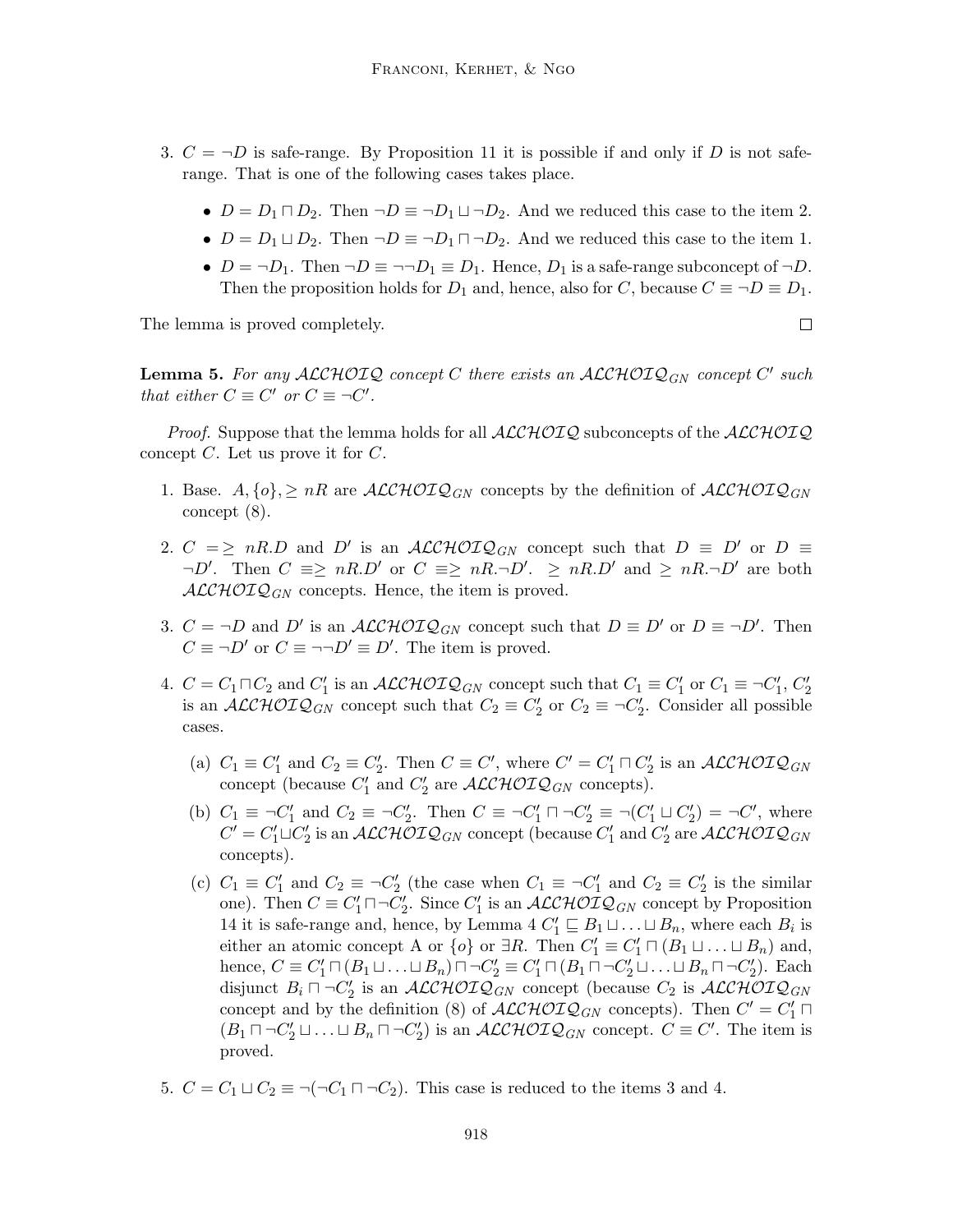The lemma is proved completely.

**Corollary 2.** For any  $ALCHOIO$  concept C and any concept B, which is either an atom A or  $\{o\}$  or  $\geq nR$ , the concept  $B \sqcap C$  is equivalent to some  $\mathcal{ALCHOLQ}_{GN}$  concept.

*Proof.* By Lemma 5 there exists an  $\mathcal{ALCHOLQ}_{GN}$  concept C' such that either  $C \equiv C'$ or  $C \equiv \neg C'$ . Then  $B \sqcap C \equiv B \sqcap C'$  or  $B \sqcap C \equiv B \sqcap \neg C'$ . Both  $B \sqcap C'$  and  $B \sqcap \neg C'$ are  $\mathcal{ALCHOLQ}_{GN}$  concepts (by the definition (8) of  $\mathcal{ALCHOLQ}_{GN}$  concepts). Hence, the corollary is proved.  $\Box$ 

**Proposition 15.** Any safe-range ALCHOIQ concept is equivalent to some ALCHOIQ<sub>GN</sub> concept.

*Proof.* Let C be any safe-range  $\mathcal{ALCHOLQ}$  concept. By Lemma 4  $C \subseteq B_1 \sqcup \ldots \sqcup B_n$ , where each  $B_i$  is either an atom A or  $\{o\}$  or  $\geq nR$ . Then  $C \equiv C \sqcap (B_1 \sqcup ... \sqcup B_n) \equiv$  $B_1 \square C \square \dots \square B_n \square C$ . By the corollary 2 for each disjunct  $B_i \square C$  there exists an  $ALCHOTQ_{GN}$ concept  $D_i$  such that  $B_i \sqcap C \equiv D_i$ . Then  $C \equiv D_1 \sqcup \ldots \sqcup D_n$ . The concept  $D_1 \sqcup \ldots \sqcup D_n$  is an  $ALCHOTQ_{GN}$  concept as a disjunction of  $ALCHOTQ_{GN}$  concepts. Hence, the proposition is proved.  $\Box$ 

**Proposition 16.** All  $ALCHOLQ_{GN}$  concept inclusion axioms are safe-range.

*Proof.* Let  $C \subseteq D$  be any concept inclusion axiom in  $\mathcal{ALCHOLQ}_{GN}$ . It means that the corresponding first-order logic translation  $\neg \exists x. C(x) \land \neg D(x)$  is in GNFO. Hence,  $C(x) \land \neg D(x)$  $\neg D(x)$  is in GNFO or, that is the same,  $C \sqcap \neg D$  is in  $\mathcal{ALCHOLQ}_{GN}$ . It is easy to see, that  $\neg \exists x. C(x) \land \neg D(x)$  is safe-range if and only if the formula  $C(x) \land \neg D(x)$  is safe-range, that is if and only if the corresponding  $\mathcal{ALCHOLQ}_{GN}$  concept  $C \sqcap \neg D$  is safe-range. But by Proposition 14 any  $\mathcal{ALCHOLQ}_{GN}$  concept is safe-range. The proposition is proved.  $\Box$ 

**Lemma 6.** For any safe-range  $ALCHOIQ$  concept C and any  $ALCHOIQ$  concept D the concept  $C \sqcap D$  is equivalent to some  $\mathcal{ALCHOLQ}_{GN}$  concept  $C' \sqcap D'$ , where  $C'$  and  $D'$  are  $ALCHOTQ_{GN}$  concepts.

*Proof.* Since C is safe-range by Lemma 4  $C \subseteq B_1 \sqcup ... \sqcup B_n$ , where each  $B_i$  is either an atomic concept A or  $\{o\}$  or  $\exists R$ . Then  $C \equiv C \sqcap (B_1 \sqcup ... \sqcup B_n)$  and, hence,  $C \sqcap D \equiv$  $C \sqcap (B_1 \sqcup \ldots \sqcup B_n) \sqcap D \equiv C \sqcap (B_1 \sqcap D \sqcup \ldots \sqcup B_n \sqcap D)$ . By the corollary 2 each disjunct  $B_n \Box D$  is an  $\mathcal{ALCHOLQ}_{GN}$  concept. Hence,  $D' := B_1 \Box D \Box \dots \Box B_n \Box D$  is an  $\mathcal{ALCHOLQ}_{GN}$ concept. Since C is s safe-range by Proposition 15 there exists an  $\mathcal{ALCHOLQ}_{GN}$  concept C' such that  $C \equiv C'$ . Then  $C \sqcap D \equiv C' \sqcap D'$ , and  $C' \sqcap D'$  is an  $\mathcal{ALCHOLQ}_{GN}$  concept, where  $C'$  and  $D'$  are  $\mathcal{ALCHOLQ}_{GN}$  concepts.  $\Box$ 

**Proposition 17.** Any safe-range  $ALCHOIQ$  concept inclusion axiom  $C \subseteq D$  can be transformed to a concept inclusion axiom  $C' \sqsubseteq \neg D'$ , where  $C'$  and  $D'$  are  $\mathcal{ALCHOLQ}_{GN}$ .

*Proof.* Let  $C \subseteq D$  be any safe-range  $\text{ALCHOLQ}$  concept inclusion axiom. Then the corresponding formula  $\neg \exists x. C(x) \land \neg D(x)$  is safe-range. Then the first-order logic formula  $C(x) \wedge \neg D(x)$  is safe-range, or, that is the same, the  $\mathcal{ALCHOLQ}$  concept  $C \sqcap \neg D$  is saferange. By Proposition 11 we have that C is safe-range or  $\neg D$  is safe-range.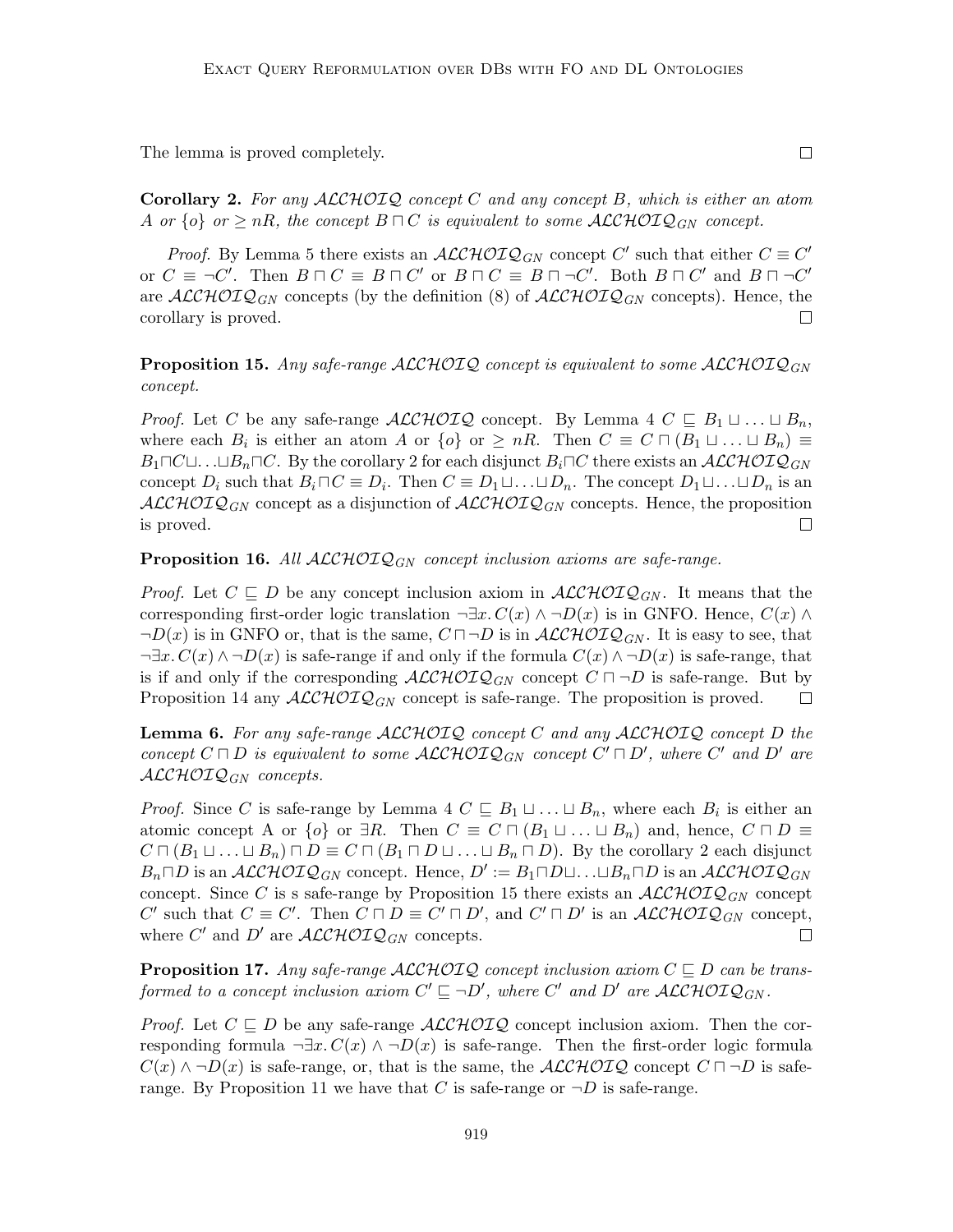- C is safe-range. Then by Lemma 6 there exist two  $\mathcal{ALCHOLQ}_{GN}$  concepts C' and D' such that  $C \sqcap \neg D$  is logically equivalent to the  $\mathcal{ALCHOLQ}_{GN}$  concept  $C' \sqcap D'$ . Then  $\neg \exists x. C(x) \land \neg D(x)$  is logically equivalent to  $\neg \exists x. C'(x) \land D'(x)$ . Hence,  $C \sqsubseteq D$ is logically equivalent to  $C' \sqsubseteq \neg D'$  (C' and D' are  $\mathcal{ALCHOLQ}_{GN}$  concepts).
- $\neg D$  is safe-range. The proof is similar to the previous item.

The proposition is proved completely.

 $\Box$ 

**Proposition 18.** For any two  $\mathcal{ALCHOLQ}_{GN}$  concepts C and D the axiom  $C \sqsubseteq \neg D$  is an  $\mathcal{ALCHOLQ}_{GN}$  concept inclusion axiom.

*Proof.* The axiom  $C \sqsubseteq \neg D$  is logically equivalent to the first-order logic formula  $\neg \exists x. C(x) \land \exists x \land C(x)$  $D(x)$ , where  $C(x)$  and  $D(x)$  are in GNFO. Then  $\neg \exists x. C(x) \wedge D(x)$  is also in GNFO. Hence, by the definition of  $\mathcal{ALCHOLQ}_{GN}$  concept inclusion axiom the axiom  $C \subseteq \neg D$  is an  $\mathcal{ALCHOLQ}_{GN}$  concept inclusion axiom.  $\Box$ 

Propositions 17 and 18 imply the following.

Proposition 19. Any safe-range ALCHOIQ concept inclusion axiom is equivalent to some  $\mathcal{ALCHOLQ}_{GN}$  concept inclusion axiom.

We consider a connection between safe-range fragment of  $\mathcal{ALCHOLQ}$  and guarded negation fragment of  $\text{ALCHOLQ}$ , that is  $\text{ALCHOLQ}_{GN}$ . When we say "fragment", we mean a set of TBox assertions (concept and role inclusion axioms) and concepts (open formulas) of  $ALCHOTQ$  satisfying a particular property (e.g safe-range or guarded negation). Taking into account propositions 14, 15, 16, 19 and 13, we have the following theorem.

**Proposition 20.** The safe-range fragment of  $\text{ALCHOLQ}$  and  $\text{ALCHOLQ}_{GN}$  are equally expressive.

This proves Theorem 10:

Theorem 10 (Expressive power equivalence). The domain independent fragment of  $\mathcal{ALCHOLQ}$  and  $\mathcal{ALCHOLQ}_{GN}$  are equally expressive.

**Theorem 11.**  $\mathcal{ALCHOLQ}_{GN}$  TBoxes have finitely controllable determinacy of concept queries.

*Proof.* We need to prove, that for any  $\text{ALCHOLQ}_{GN}$  TBox  $\mathcal T$  (ontology), any concept query Q in  $\mathcal{ALCHOLQ}_{GN}$  and any set of database predicates  $\mathbb{P}_{DB}$ , whenever the query is finitely determined by the database predicates under the ontology then it is also determined in unrestricted models.

Suppose, that Q is finitely determined by  $\mathbb{P}_{DB}$  under T. Then from Theorem 2 it follows, that  $\mathcal{T} \cup \widetilde{\mathcal{T}} \models_{fin\mathbb{P}_{\mathcal{DB}}} \mathcal{Q} \sqsubseteq \widetilde{\mathcal{Q}}$ , where  $\models_{fin\mathbb{P}_{\mathcal{DB}}}$  means entailment over models with a finite interpretation to the database predicates. Hence, in particular  $\mathcal{T} \cup \mathcal{T} \models_{\text{fin}} \mathcal{Q} \sqsubseteq \mathcal{Q}$ , where  $\models$ <sub>fin</sub> means entailment over finite models. Hereafter let  $\tau$  be one sentence, that is a first-order logic translation of a conjunction of all axioms in the TBox  $\mathcal T$ . Then from the aforementioned entailment we have:

$$
\models_{fin} (\neg \tau \lor \neg \widetilde{\tau}) \lor (\neg \exists x. \mathcal{Q}(x) \land \neg \mathcal{Q}(x)). \tag{9}
$$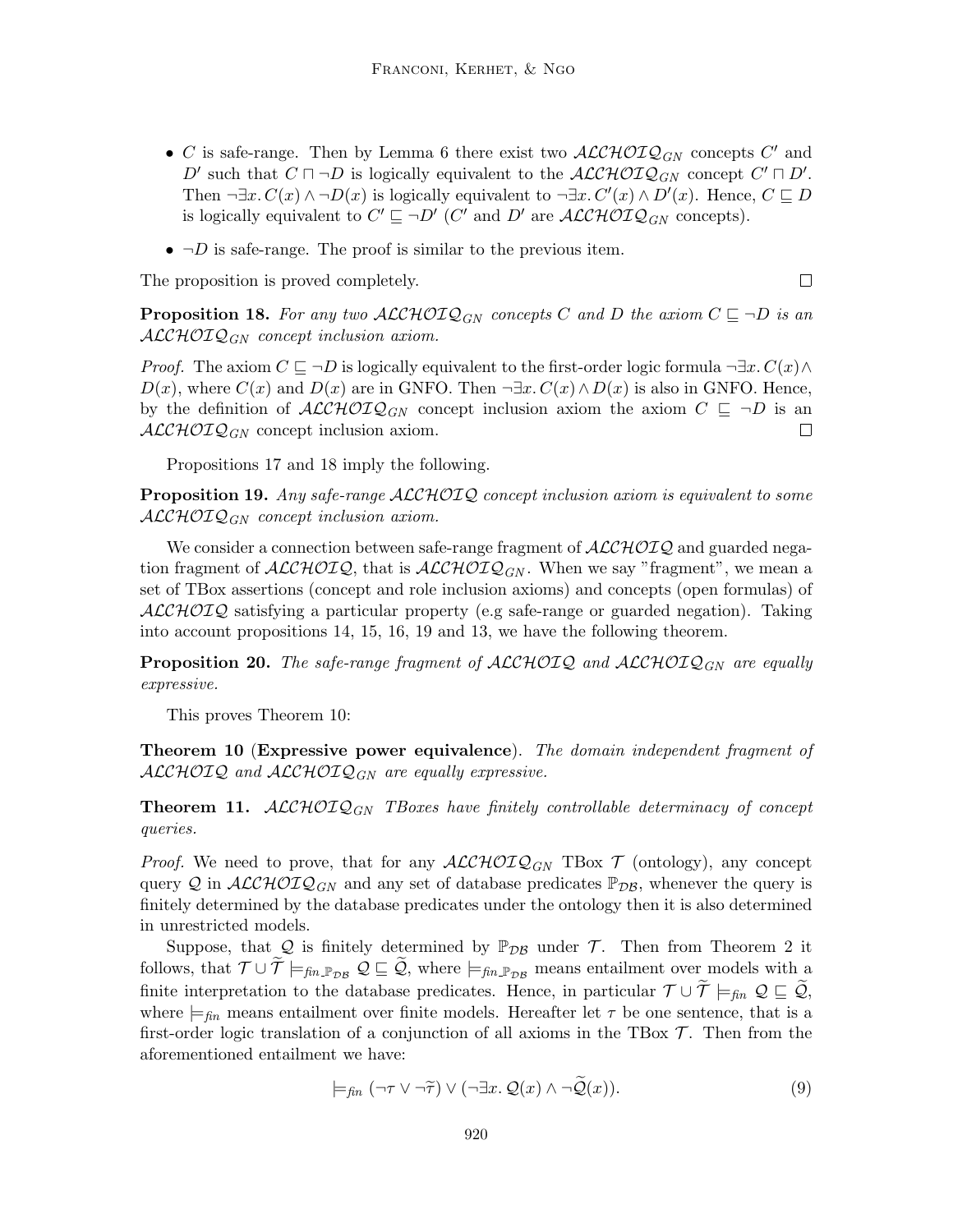By Proposition 14  $\mathcal{Q}(x)$  is safe-range. Hence,  $\mathcal{Q}(x) \wedge \neg \widetilde{\mathcal{Q}}(x)$  is safe-range, hence the ALCHOIQ concept  $Q \sqcap \neg Q$  is safe-range and, hence, by Proposition 15 there exists an  $\mathcal{ALCHOTQ}_{GN}$  concept C' such that  $\mathcal{Q} \sqcap \neg \widetilde{\mathcal{Q}} \equiv C'$ . Then  $\neg \exists x. \mathcal{Q}(x) \land \neg \widetilde{\mathcal{Q}}(x) \leftrightarrow \neg \exists x. C'(x)$ and the following holds:

$$
\models_{\text{fin}} (\neg \tau \lor \neg \widetilde{\tau}) \lor (\neg \exists x. C'(x)). \tag{10}
$$

 $\neg \exists x. C'(x)$  is in GNFO, because  $C'(x)$  is in GNFO. Since all the axioms in  $\mathcal T$  are  $\mathcal{ALCHOLQ}_{GN}$ TBox axioms, the sentences  $\tau$  and  $\tilde{\tau}$  are in GNFO. Then the sentence  $\neg \tau \vee \neg \tilde{\tau}$  is in GNFO. Therefore the right hand side of the entailment (10) is in GNFO. Then  $\neg((\neg \tau \vee \neg \tilde{\tau}) \vee \tau)$  $(\neg \exists x. C'(x))$  is also in GNFO and by the entailment (10) does not have a finite model. Then, since GNFO has the finite model property,  $\neg((\neg \tau \lor \neg \tilde{\tau}) \lor (\neg \exists x.C'(x)))$  is unsatisfi-<br>able. Hence we have: able. Hence, we have:

$$
\models (\neg \tau \vee \neg \widetilde{\tau}) \vee (\neg \exists x. C'(x)).
$$

Since  $\neg \exists x. C'(x) \leftrightarrow \neg \exists x. Q(x) \land \neg \widetilde{Q}(x)$ , the following holds:

$$
\models (\neg \tau \vee \neg \widetilde{\tau}) \vee (\neg \exists x. \mathcal{Q}(x) \wedge \neg \widetilde{\mathcal{Q}}(x)).
$$

Then  $\mathcal{T} \cup \widetilde{\mathcal{T}} \models \mathcal{Q} \sqsubseteq \widetilde{\mathcal{Q}}$ . By Theorem 2 it means, that the query  $\mathcal{Q}$  is determined in unrestricted models by the database predicates  $\mathbb{P}_{DB}$  under the ontology  $\mathcal{T}$ .

The proposition is proved.

#### References

Abiteboul, S., Hull, R., & Vianu, V. (1995). Foundations of Databases. Addison-Wesley.

- Artale, A., Calvanese, D., Kontchakov, R., & Zakharyaschev, M. (2009). The DL-Lite family and relations. J. Artif. Intell. Res. (JAIR), 36, 1–69.
- Avron, A. (2008). Constructibility and decidability versus domain independence and absoluteness. Theor. Comput. Sci., 394, 144–158.
- Bárány, V., Gottlob, G., & Otto, M. (2010). Querying the guarded fragment. In *Proceedings* of the 25th Annual IEEE Symposium on Logic in Computer Science (LICS 2010), pp.  $1-10.$
- Bárány, V., ten Cate, B., & Otto, M. (2012). Queries with guarded negation (full version). CoRR, abs/1203.0077.
- Beth, E. (1953). On Padoa's method in the theory of definition. *Indagationes Mathematicae*, 15, 330–339.
- Craig, W. (1957). Three uses of the Herbrand-Gentzen theorem in relating model theory and proof theory. J. Symb. Log.,  $22(3)$ ,  $269-285$ .
- Etzioni, O., Golden, K., & Weld, D. S. (1997). Sound and efficient closed-world reasoning for planning. Artif. Intell., 89, 113–148.
- Fan, W., Geerts, F., & Zheng, L. (2012). View determinacy for preserving selected information in data transformations. Inf. Syst., 37, 1–12.
- Fitting, M. (1996). First-order logic and automated theorem proving (2nd edition). Springer.